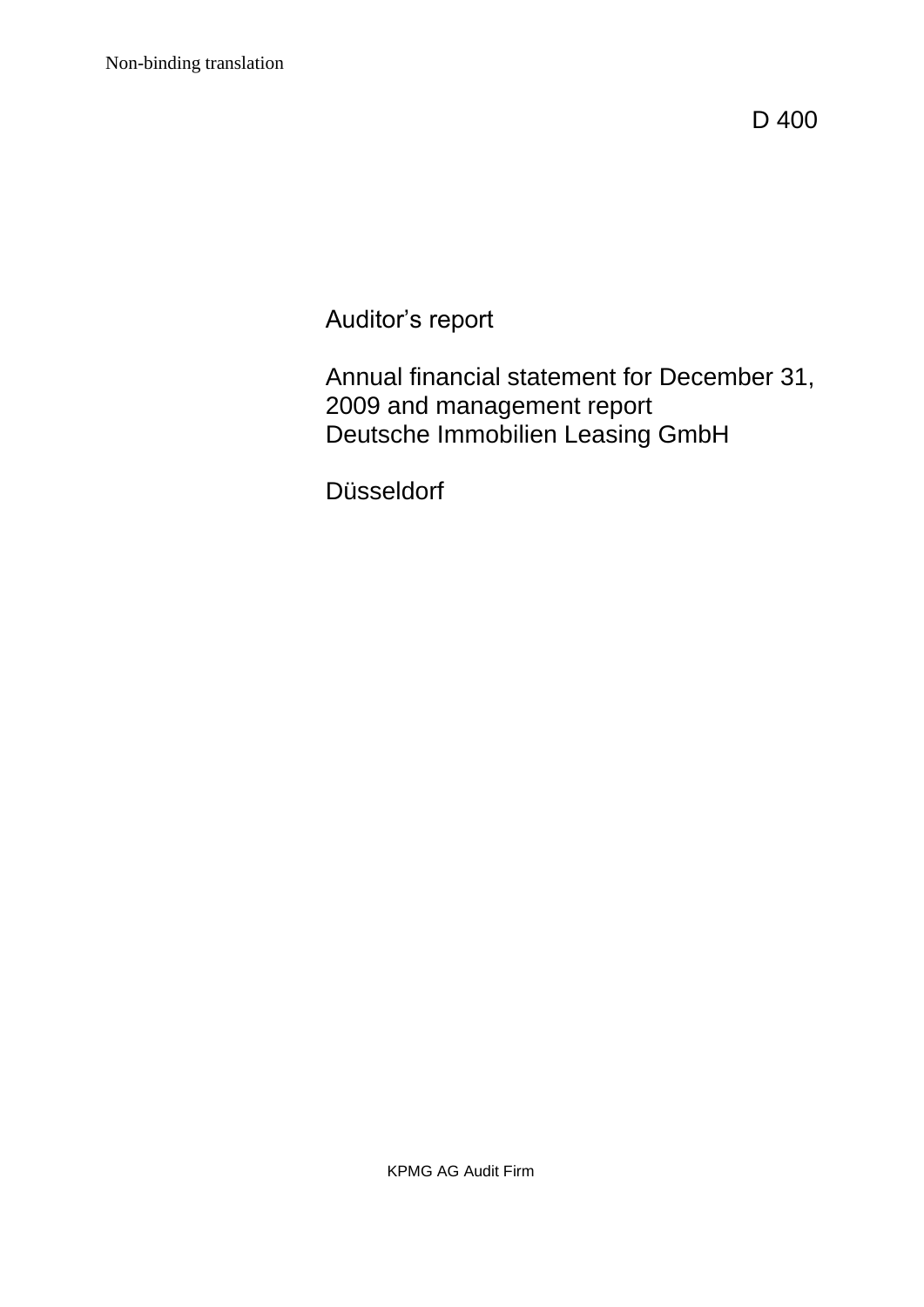# Deutsche Immobilien Leasing GmbH, Düsseldorf Balance sheet for December 31, 2009

### **A s s e t s**

| <b>EUR</b><br><b>EUR</b><br><b>Cash reserves</b><br>1.<br>Cash holdings<br>5,234.66<br>5,640.99<br>Receivables at financial institutions<br>2.<br>22,429,137.43<br>24,732,047.45<br>a) payable daily<br>thereof to affiliated companies<br>22,426,301.96 EUR (previous year: 24,731,986.10 EUR)<br>b) other receivables<br>557,163.40<br>92,670,253.11<br>thereof to affiliated companies<br>557,163.40 EUR (previous year: 92,670,253.11 EUR)<br>22,986,300.83<br>117,402,300.56<br><b>Receivables from clients</b><br>62,159,093.33<br>58,884,720.98<br>3.<br>including:<br>to financial services institutions 0.00 EUR (previous year: 729,169.45 EUR)<br>to affiliated companies 4,369,595.36 EUR (previous year: 2,866,320.34 EUR)<br>to companies, in which participating interests are held<br>12,516,158.03 EUR (previous year: 12,859,686.22)<br>Bonds and other fixed-interest securities<br>4.<br>Bonds and debentures from other issuers<br>0.00<br>4,000,000.00<br>including:<br>lendable at the Deutsche Bundesbank 0.00 EUR (previous year: 0.00 EUR)<br>Shares and other non-fixed-interest securities<br>1,534,115.70<br>12,973,175.45<br>5.<br>Holdings<br>6.<br>15,112,511.65<br>2,550,114.20<br>including:<br>to credit institutions 0.00 EUR (previous year: 0.00 EUR)<br>to financial services institutions 0.00 EUR (previous year: 0.00 EUR)<br>7. Shares in affiliated companies<br>7,282,217.39<br>7,237,902.79<br>including:<br>to credit institutions 0.00 EUR (previous year: 0.00 EUR)<br>to financial services institutions<br>26,000.00 EUR (previous year: 26,000.00)<br>Intangible assets<br>35,840.00<br>101,090.00<br>8.<br><b>Tangible assets</b><br>364,717.00<br>378,256.00<br>9.<br>10. Other assets<br>849,615.74<br>552,974.96<br>11. Prepayments and accrued income<br>1,691,075.04<br>1,859,018.72<br>112,020,721.34<br>205,945,194.65 |  | 12.31.2009 | 12.31.2008 |
|------------------------------------------------------------------------------------------------------------------------------------------------------------------------------------------------------------------------------------------------------------------------------------------------------------------------------------------------------------------------------------------------------------------------------------------------------------------------------------------------------------------------------------------------------------------------------------------------------------------------------------------------------------------------------------------------------------------------------------------------------------------------------------------------------------------------------------------------------------------------------------------------------------------------------------------------------------------------------------------------------------------------------------------------------------------------------------------------------------------------------------------------------------------------------------------------------------------------------------------------------------------------------------------------------------------------------------------------------------------------------------------------------------------------------------------------------------------------------------------------------------------------------------------------------------------------------------------------------------------------------------------------------------------------------------------------------------------------------------------------------------------------------------------------------------------------------------------------------------------------------------|--|------------|------------|
|                                                                                                                                                                                                                                                                                                                                                                                                                                                                                                                                                                                                                                                                                                                                                                                                                                                                                                                                                                                                                                                                                                                                                                                                                                                                                                                                                                                                                                                                                                                                                                                                                                                                                                                                                                                                                                                                                    |  |            |            |
|                                                                                                                                                                                                                                                                                                                                                                                                                                                                                                                                                                                                                                                                                                                                                                                                                                                                                                                                                                                                                                                                                                                                                                                                                                                                                                                                                                                                                                                                                                                                                                                                                                                                                                                                                                                                                                                                                    |  |            |            |
|                                                                                                                                                                                                                                                                                                                                                                                                                                                                                                                                                                                                                                                                                                                                                                                                                                                                                                                                                                                                                                                                                                                                                                                                                                                                                                                                                                                                                                                                                                                                                                                                                                                                                                                                                                                                                                                                                    |  |            |            |
|                                                                                                                                                                                                                                                                                                                                                                                                                                                                                                                                                                                                                                                                                                                                                                                                                                                                                                                                                                                                                                                                                                                                                                                                                                                                                                                                                                                                                                                                                                                                                                                                                                                                                                                                                                                                                                                                                    |  |            |            |
|                                                                                                                                                                                                                                                                                                                                                                                                                                                                                                                                                                                                                                                                                                                                                                                                                                                                                                                                                                                                                                                                                                                                                                                                                                                                                                                                                                                                                                                                                                                                                                                                                                                                                                                                                                                                                                                                                    |  |            |            |
|                                                                                                                                                                                                                                                                                                                                                                                                                                                                                                                                                                                                                                                                                                                                                                                                                                                                                                                                                                                                                                                                                                                                                                                                                                                                                                                                                                                                                                                                                                                                                                                                                                                                                                                                                                                                                                                                                    |  |            |            |
|                                                                                                                                                                                                                                                                                                                                                                                                                                                                                                                                                                                                                                                                                                                                                                                                                                                                                                                                                                                                                                                                                                                                                                                                                                                                                                                                                                                                                                                                                                                                                                                                                                                                                                                                                                                                                                                                                    |  |            |            |
|                                                                                                                                                                                                                                                                                                                                                                                                                                                                                                                                                                                                                                                                                                                                                                                                                                                                                                                                                                                                                                                                                                                                                                                                                                                                                                                                                                                                                                                                                                                                                                                                                                                                                                                                                                                                                                                                                    |  |            |            |
|                                                                                                                                                                                                                                                                                                                                                                                                                                                                                                                                                                                                                                                                                                                                                                                                                                                                                                                                                                                                                                                                                                                                                                                                                                                                                                                                                                                                                                                                                                                                                                                                                                                                                                                                                                                                                                                                                    |  |            |            |
|                                                                                                                                                                                                                                                                                                                                                                                                                                                                                                                                                                                                                                                                                                                                                                                                                                                                                                                                                                                                                                                                                                                                                                                                                                                                                                                                                                                                                                                                                                                                                                                                                                                                                                                                                                                                                                                                                    |  |            |            |
|                                                                                                                                                                                                                                                                                                                                                                                                                                                                                                                                                                                                                                                                                                                                                                                                                                                                                                                                                                                                                                                                                                                                                                                                                                                                                                                                                                                                                                                                                                                                                                                                                                                                                                                                                                                                                                                                                    |  |            |            |
|                                                                                                                                                                                                                                                                                                                                                                                                                                                                                                                                                                                                                                                                                                                                                                                                                                                                                                                                                                                                                                                                                                                                                                                                                                                                                                                                                                                                                                                                                                                                                                                                                                                                                                                                                                                                                                                                                    |  |            |            |
|                                                                                                                                                                                                                                                                                                                                                                                                                                                                                                                                                                                                                                                                                                                                                                                                                                                                                                                                                                                                                                                                                                                                                                                                                                                                                                                                                                                                                                                                                                                                                                                                                                                                                                                                                                                                                                                                                    |  |            |            |
|                                                                                                                                                                                                                                                                                                                                                                                                                                                                                                                                                                                                                                                                                                                                                                                                                                                                                                                                                                                                                                                                                                                                                                                                                                                                                                                                                                                                                                                                                                                                                                                                                                                                                                                                                                                                                                                                                    |  |            |            |
|                                                                                                                                                                                                                                                                                                                                                                                                                                                                                                                                                                                                                                                                                                                                                                                                                                                                                                                                                                                                                                                                                                                                                                                                                                                                                                                                                                                                                                                                                                                                                                                                                                                                                                                                                                                                                                                                                    |  |            |            |
|                                                                                                                                                                                                                                                                                                                                                                                                                                                                                                                                                                                                                                                                                                                                                                                                                                                                                                                                                                                                                                                                                                                                                                                                                                                                                                                                                                                                                                                                                                                                                                                                                                                                                                                                                                                                                                                                                    |  |            |            |
|                                                                                                                                                                                                                                                                                                                                                                                                                                                                                                                                                                                                                                                                                                                                                                                                                                                                                                                                                                                                                                                                                                                                                                                                                                                                                                                                                                                                                                                                                                                                                                                                                                                                                                                                                                                                                                                                                    |  |            |            |
|                                                                                                                                                                                                                                                                                                                                                                                                                                                                                                                                                                                                                                                                                                                                                                                                                                                                                                                                                                                                                                                                                                                                                                                                                                                                                                                                                                                                                                                                                                                                                                                                                                                                                                                                                                                                                                                                                    |  |            |            |
|                                                                                                                                                                                                                                                                                                                                                                                                                                                                                                                                                                                                                                                                                                                                                                                                                                                                                                                                                                                                                                                                                                                                                                                                                                                                                                                                                                                                                                                                                                                                                                                                                                                                                                                                                                                                                                                                                    |  |            |            |
|                                                                                                                                                                                                                                                                                                                                                                                                                                                                                                                                                                                                                                                                                                                                                                                                                                                                                                                                                                                                                                                                                                                                                                                                                                                                                                                                                                                                                                                                                                                                                                                                                                                                                                                                                                                                                                                                                    |  |            |            |
|                                                                                                                                                                                                                                                                                                                                                                                                                                                                                                                                                                                                                                                                                                                                                                                                                                                                                                                                                                                                                                                                                                                                                                                                                                                                                                                                                                                                                                                                                                                                                                                                                                                                                                                                                                                                                                                                                    |  |            |            |
|                                                                                                                                                                                                                                                                                                                                                                                                                                                                                                                                                                                                                                                                                                                                                                                                                                                                                                                                                                                                                                                                                                                                                                                                                                                                                                                                                                                                                                                                                                                                                                                                                                                                                                                                                                                                                                                                                    |  |            |            |
|                                                                                                                                                                                                                                                                                                                                                                                                                                                                                                                                                                                                                                                                                                                                                                                                                                                                                                                                                                                                                                                                                                                                                                                                                                                                                                                                                                                                                                                                                                                                                                                                                                                                                                                                                                                                                                                                                    |  |            |            |
|                                                                                                                                                                                                                                                                                                                                                                                                                                                                                                                                                                                                                                                                                                                                                                                                                                                                                                                                                                                                                                                                                                                                                                                                                                                                                                                                                                                                                                                                                                                                                                                                                                                                                                                                                                                                                                                                                    |  |            |            |
|                                                                                                                                                                                                                                                                                                                                                                                                                                                                                                                                                                                                                                                                                                                                                                                                                                                                                                                                                                                                                                                                                                                                                                                                                                                                                                                                                                                                                                                                                                                                                                                                                                                                                                                                                                                                                                                                                    |  |            |            |
|                                                                                                                                                                                                                                                                                                                                                                                                                                                                                                                                                                                                                                                                                                                                                                                                                                                                                                                                                                                                                                                                                                                                                                                                                                                                                                                                                                                                                                                                                                                                                                                                                                                                                                                                                                                                                                                                                    |  |            |            |
|                                                                                                                                                                                                                                                                                                                                                                                                                                                                                                                                                                                                                                                                                                                                                                                                                                                                                                                                                                                                                                                                                                                                                                                                                                                                                                                                                                                                                                                                                                                                                                                                                                                                                                                                                                                                                                                                                    |  |            |            |
|                                                                                                                                                                                                                                                                                                                                                                                                                                                                                                                                                                                                                                                                                                                                                                                                                                                                                                                                                                                                                                                                                                                                                                                                                                                                                                                                                                                                                                                                                                                                                                                                                                                                                                                                                                                                                                                                                    |  |            |            |
|                                                                                                                                                                                                                                                                                                                                                                                                                                                                                                                                                                                                                                                                                                                                                                                                                                                                                                                                                                                                                                                                                                                                                                                                                                                                                                                                                                                                                                                                                                                                                                                                                                                                                                                                                                                                                                                                                    |  |            |            |
|                                                                                                                                                                                                                                                                                                                                                                                                                                                                                                                                                                                                                                                                                                                                                                                                                                                                                                                                                                                                                                                                                                                                                                                                                                                                                                                                                                                                                                                                                                                                                                                                                                                                                                                                                                                                                                                                                    |  |            |            |
|                                                                                                                                                                                                                                                                                                                                                                                                                                                                                                                                                                                                                                                                                                                                                                                                                                                                                                                                                                                                                                                                                                                                                                                                                                                                                                                                                                                                                                                                                                                                                                                                                                                                                                                                                                                                                                                                                    |  |            |            |
|                                                                                                                                                                                                                                                                                                                                                                                                                                                                                                                                                                                                                                                                                                                                                                                                                                                                                                                                                                                                                                                                                                                                                                                                                                                                                                                                                                                                                                                                                                                                                                                                                                                                                                                                                                                                                                                                                    |  |            |            |
|                                                                                                                                                                                                                                                                                                                                                                                                                                                                                                                                                                                                                                                                                                                                                                                                                                                                                                                                                                                                                                                                                                                                                                                                                                                                                                                                                                                                                                                                                                                                                                                                                                                                                                                                                                                                                                                                                    |  |            |            |
|                                                                                                                                                                                                                                                                                                                                                                                                                                                                                                                                                                                                                                                                                                                                                                                                                                                                                                                                                                                                                                                                                                                                                                                                                                                                                                                                                                                                                                                                                                                                                                                                                                                                                                                                                                                                                                                                                    |  |            |            |
|                                                                                                                                                                                                                                                                                                                                                                                                                                                                                                                                                                                                                                                                                                                                                                                                                                                                                                                                                                                                                                                                                                                                                                                                                                                                                                                                                                                                                                                                                                                                                                                                                                                                                                                                                                                                                                                                                    |  |            |            |
|                                                                                                                                                                                                                                                                                                                                                                                                                                                                                                                                                                                                                                                                                                                                                                                                                                                                                                                                                                                                                                                                                                                                                                                                                                                                                                                                                                                                                                                                                                                                                                                                                                                                                                                                                                                                                                                                                    |  |            |            |
|                                                                                                                                                                                                                                                                                                                                                                                                                                                                                                                                                                                                                                                                                                                                                                                                                                                                                                                                                                                                                                                                                                                                                                                                                                                                                                                                                                                                                                                                                                                                                                                                                                                                                                                                                                                                                                                                                    |  |            |            |
|                                                                                                                                                                                                                                                                                                                                                                                                                                                                                                                                                                                                                                                                                                                                                                                                                                                                                                                                                                                                                                                                                                                                                                                                                                                                                                                                                                                                                                                                                                                                                                                                                                                                                                                                                                                                                                                                                    |  |            |            |
|                                                                                                                                                                                                                                                                                                                                                                                                                                                                                                                                                                                                                                                                                                                                                                                                                                                                                                                                                                                                                                                                                                                                                                                                                                                                                                                                                                                                                                                                                                                                                                                                                                                                                                                                                                                                                                                                                    |  |            |            |
|                                                                                                                                                                                                                                                                                                                                                                                                                                                                                                                                                                                                                                                                                                                                                                                                                                                                                                                                                                                                                                                                                                                                                                                                                                                                                                                                                                                                                                                                                                                                                                                                                                                                                                                                                                                                                                                                                    |  |            |            |
|                                                                                                                                                                                                                                                                                                                                                                                                                                                                                                                                                                                                                                                                                                                                                                                                                                                                                                                                                                                                                                                                                                                                                                                                                                                                                                                                                                                                                                                                                                                                                                                                                                                                                                                                                                                                                                                                                    |  |            |            |
|                                                                                                                                                                                                                                                                                                                                                                                                                                                                                                                                                                                                                                                                                                                                                                                                                                                                                                                                                                                                                                                                                                                                                                                                                                                                                                                                                                                                                                                                                                                                                                                                                                                                                                                                                                                                                                                                                    |  |            |            |
|                                                                                                                                                                                                                                                                                                                                                                                                                                                                                                                                                                                                                                                                                                                                                                                                                                                                                                                                                                                                                                                                                                                                                                                                                                                                                                                                                                                                                                                                                                                                                                                                                                                                                                                                                                                                                                                                                    |  |            |            |
|                                                                                                                                                                                                                                                                                                                                                                                                                                                                                                                                                                                                                                                                                                                                                                                                                                                                                                                                                                                                                                                                                                                                                                                                                                                                                                                                                                                                                                                                                                                                                                                                                                                                                                                                                                                                                                                                                    |  |            |            |
|                                                                                                                                                                                                                                                                                                                                                                                                                                                                                                                                                                                                                                                                                                                                                                                                                                                                                                                                                                                                                                                                                                                                                                                                                                                                                                                                                                                                                                                                                                                                                                                                                                                                                                                                                                                                                                                                                    |  |            |            |
|                                                                                                                                                                                                                                                                                                                                                                                                                                                                                                                                                                                                                                                                                                                                                                                                                                                                                                                                                                                                                                                                                                                                                                                                                                                                                                                                                                                                                                                                                                                                                                                                                                                                                                                                                                                                                                                                                    |  |            |            |
|                                                                                                                                                                                                                                                                                                                                                                                                                                                                                                                                                                                                                                                                                                                                                                                                                                                                                                                                                                                                                                                                                                                                                                                                                                                                                                                                                                                                                                                                                                                                                                                                                                                                                                                                                                                                                                                                                    |  |            |            |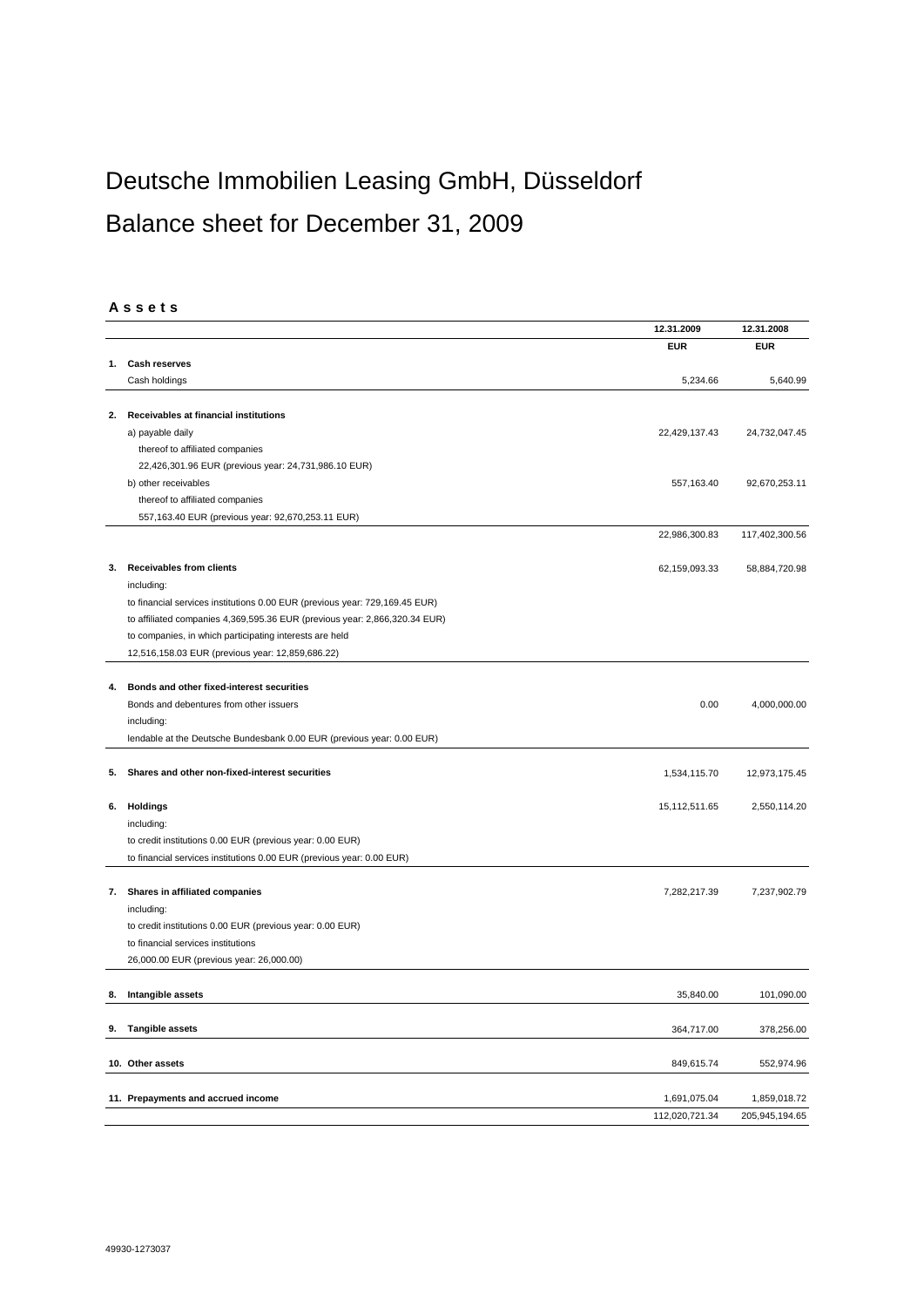### **L i a b i l i t i e s**

| <b>EUR</b><br><b>EUR</b><br>Liabilities relating to financial institutions<br>1.<br>a) payable daily<br>6,674,135.56<br>13,540,622.10<br>thereof to affiliated companies<br>6,674,135.56 EUR (previous year: 13,540,622.10 EUR)<br>b) with agreed duration or notice period<br>1,641,317.16<br>5,779,474.85<br>thereof to affiliated companies<br>1,641,317.16 EUR (previous year: 5,779,474.85 EUR)<br>8,315,452.72<br>19,320,096.95<br>Liabilities relating to clients<br>2.<br>40,664,874.55<br>128,013,002.24<br>including:<br>to financial services institutions 0.00 EUR (previous year: 81,629.00 EUR)<br>to affiliated companies 1,126.57 EUR (previous year: 8,114,858.63 EUR)<br>to companies, in which participating interests are held<br>53.30 EUR (previous year: 8,611,987.33 EUR)<br><b>Other liabilities</b><br>4,449,179.02<br>2,258,653.96<br>3.<br>Prepayments and accrued income<br>7,301,730.16<br>6,603,925.51<br>4.<br><b>Provisions</b><br>5.<br>a) Provisions for pensions and similar obligations<br>11,314,205.91<br>11,872,286.00<br>b) Tax reserves<br>5,778.78<br>5,778.78<br>c) Other provisions<br>12,909,614.49<br>11,927,725.68<br>23,247,710.37<br>24,787,679.27<br><b>Equity capital</b><br>6.<br>a) Subscribed capital<br>16,000,000.00<br>16,000,000.00<br>b) Capital reserve<br>10,500,000.00<br>10,500,000.00<br>1,805.62<br>1,805.62<br>c) Other revenue reserves<br>26,501,805.62<br>26,501,805.62 |  | 12.31.2009 | 12.31.2008 |
|-----------------------------------------------------------------------------------------------------------------------------------------------------------------------------------------------------------------------------------------------------------------------------------------------------------------------------------------------------------------------------------------------------------------------------------------------------------------------------------------------------------------------------------------------------------------------------------------------------------------------------------------------------------------------------------------------------------------------------------------------------------------------------------------------------------------------------------------------------------------------------------------------------------------------------------------------------------------------------------------------------------------------------------------------------------------------------------------------------------------------------------------------------------------------------------------------------------------------------------------------------------------------------------------------------------------------------------------------------------------------------------------------------------------------------------------------|--|------------|------------|
|                                                                                                                                                                                                                                                                                                                                                                                                                                                                                                                                                                                                                                                                                                                                                                                                                                                                                                                                                                                                                                                                                                                                                                                                                                                                                                                                                                                                                                               |  |            |            |
|                                                                                                                                                                                                                                                                                                                                                                                                                                                                                                                                                                                                                                                                                                                                                                                                                                                                                                                                                                                                                                                                                                                                                                                                                                                                                                                                                                                                                                               |  |            |            |
|                                                                                                                                                                                                                                                                                                                                                                                                                                                                                                                                                                                                                                                                                                                                                                                                                                                                                                                                                                                                                                                                                                                                                                                                                                                                                                                                                                                                                                               |  |            |            |
|                                                                                                                                                                                                                                                                                                                                                                                                                                                                                                                                                                                                                                                                                                                                                                                                                                                                                                                                                                                                                                                                                                                                                                                                                                                                                                                                                                                                                                               |  |            |            |
|                                                                                                                                                                                                                                                                                                                                                                                                                                                                                                                                                                                                                                                                                                                                                                                                                                                                                                                                                                                                                                                                                                                                                                                                                                                                                                                                                                                                                                               |  |            |            |
|                                                                                                                                                                                                                                                                                                                                                                                                                                                                                                                                                                                                                                                                                                                                                                                                                                                                                                                                                                                                                                                                                                                                                                                                                                                                                                                                                                                                                                               |  |            |            |
|                                                                                                                                                                                                                                                                                                                                                                                                                                                                                                                                                                                                                                                                                                                                                                                                                                                                                                                                                                                                                                                                                                                                                                                                                                                                                                                                                                                                                                               |  |            |            |
|                                                                                                                                                                                                                                                                                                                                                                                                                                                                                                                                                                                                                                                                                                                                                                                                                                                                                                                                                                                                                                                                                                                                                                                                                                                                                                                                                                                                                                               |  |            |            |
|                                                                                                                                                                                                                                                                                                                                                                                                                                                                                                                                                                                                                                                                                                                                                                                                                                                                                                                                                                                                                                                                                                                                                                                                                                                                                                                                                                                                                                               |  |            |            |
|                                                                                                                                                                                                                                                                                                                                                                                                                                                                                                                                                                                                                                                                                                                                                                                                                                                                                                                                                                                                                                                                                                                                                                                                                                                                                                                                                                                                                                               |  |            |            |
|                                                                                                                                                                                                                                                                                                                                                                                                                                                                                                                                                                                                                                                                                                                                                                                                                                                                                                                                                                                                                                                                                                                                                                                                                                                                                                                                                                                                                                               |  |            |            |
|                                                                                                                                                                                                                                                                                                                                                                                                                                                                                                                                                                                                                                                                                                                                                                                                                                                                                                                                                                                                                                                                                                                                                                                                                                                                                                                                                                                                                                               |  |            |            |
|                                                                                                                                                                                                                                                                                                                                                                                                                                                                                                                                                                                                                                                                                                                                                                                                                                                                                                                                                                                                                                                                                                                                                                                                                                                                                                                                                                                                                                               |  |            |            |
|                                                                                                                                                                                                                                                                                                                                                                                                                                                                                                                                                                                                                                                                                                                                                                                                                                                                                                                                                                                                                                                                                                                                                                                                                                                                                                                                                                                                                                               |  |            |            |
|                                                                                                                                                                                                                                                                                                                                                                                                                                                                                                                                                                                                                                                                                                                                                                                                                                                                                                                                                                                                                                                                                                                                                                                                                                                                                                                                                                                                                                               |  |            |            |
|                                                                                                                                                                                                                                                                                                                                                                                                                                                                                                                                                                                                                                                                                                                                                                                                                                                                                                                                                                                                                                                                                                                                                                                                                                                                                                                                                                                                                                               |  |            |            |
|                                                                                                                                                                                                                                                                                                                                                                                                                                                                                                                                                                                                                                                                                                                                                                                                                                                                                                                                                                                                                                                                                                                                                                                                                                                                                                                                                                                                                                               |  |            |            |
|                                                                                                                                                                                                                                                                                                                                                                                                                                                                                                                                                                                                                                                                                                                                                                                                                                                                                                                                                                                                                                                                                                                                                                                                                                                                                                                                                                                                                                               |  |            |            |
|                                                                                                                                                                                                                                                                                                                                                                                                                                                                                                                                                                                                                                                                                                                                                                                                                                                                                                                                                                                                                                                                                                                                                                                                                                                                                                                                                                                                                                               |  |            |            |
|                                                                                                                                                                                                                                                                                                                                                                                                                                                                                                                                                                                                                                                                                                                                                                                                                                                                                                                                                                                                                                                                                                                                                                                                                                                                                                                                                                                                                                               |  |            |            |
|                                                                                                                                                                                                                                                                                                                                                                                                                                                                                                                                                                                                                                                                                                                                                                                                                                                                                                                                                                                                                                                                                                                                                                                                                                                                                                                                                                                                                                               |  |            |            |
|                                                                                                                                                                                                                                                                                                                                                                                                                                                                                                                                                                                                                                                                                                                                                                                                                                                                                                                                                                                                                                                                                                                                                                                                                                                                                                                                                                                                                                               |  |            |            |
|                                                                                                                                                                                                                                                                                                                                                                                                                                                                                                                                                                                                                                                                                                                                                                                                                                                                                                                                                                                                                                                                                                                                                                                                                                                                                                                                                                                                                                               |  |            |            |
|                                                                                                                                                                                                                                                                                                                                                                                                                                                                                                                                                                                                                                                                                                                                                                                                                                                                                                                                                                                                                                                                                                                                                                                                                                                                                                                                                                                                                                               |  |            |            |
|                                                                                                                                                                                                                                                                                                                                                                                                                                                                                                                                                                                                                                                                                                                                                                                                                                                                                                                                                                                                                                                                                                                                                                                                                                                                                                                                                                                                                                               |  |            |            |
|                                                                                                                                                                                                                                                                                                                                                                                                                                                                                                                                                                                                                                                                                                                                                                                                                                                                                                                                                                                                                                                                                                                                                                                                                                                                                                                                                                                                                                               |  |            |            |
|                                                                                                                                                                                                                                                                                                                                                                                                                                                                                                                                                                                                                                                                                                                                                                                                                                                                                                                                                                                                                                                                                                                                                                                                                                                                                                                                                                                                                                               |  |            |            |
|                                                                                                                                                                                                                                                                                                                                                                                                                                                                                                                                                                                                                                                                                                                                                                                                                                                                                                                                                                                                                                                                                                                                                                                                                                                                                                                                                                                                                                               |  |            |            |
|                                                                                                                                                                                                                                                                                                                                                                                                                                                                                                                                                                                                                                                                                                                                                                                                                                                                                                                                                                                                                                                                                                                                                                                                                                                                                                                                                                                                                                               |  |            |            |
|                                                                                                                                                                                                                                                                                                                                                                                                                                                                                                                                                                                                                                                                                                                                                                                                                                                                                                                                                                                                                                                                                                                                                                                                                                                                                                                                                                                                                                               |  |            |            |
|                                                                                                                                                                                                                                                                                                                                                                                                                                                                                                                                                                                                                                                                                                                                                                                                                                                                                                                                                                                                                                                                                                                                                                                                                                                                                                                                                                                                                                               |  |            |            |

|                                                                 | 112,020,721.34 | 205,945,194.65 |
|-----------------------------------------------------------------|----------------|----------------|
|                                                                 |                |                |
|                                                                 |                |                |
| <b>Contingent liabilities</b>                                   |                |                |
| a) Liabilities on guaranties and warranty contracts             | 566,949,241.79 |                |
| b) Liability from collateralization for third-party liabilities | 536,326.39     |                |
|                                                                 | 567,485,568.18 |                |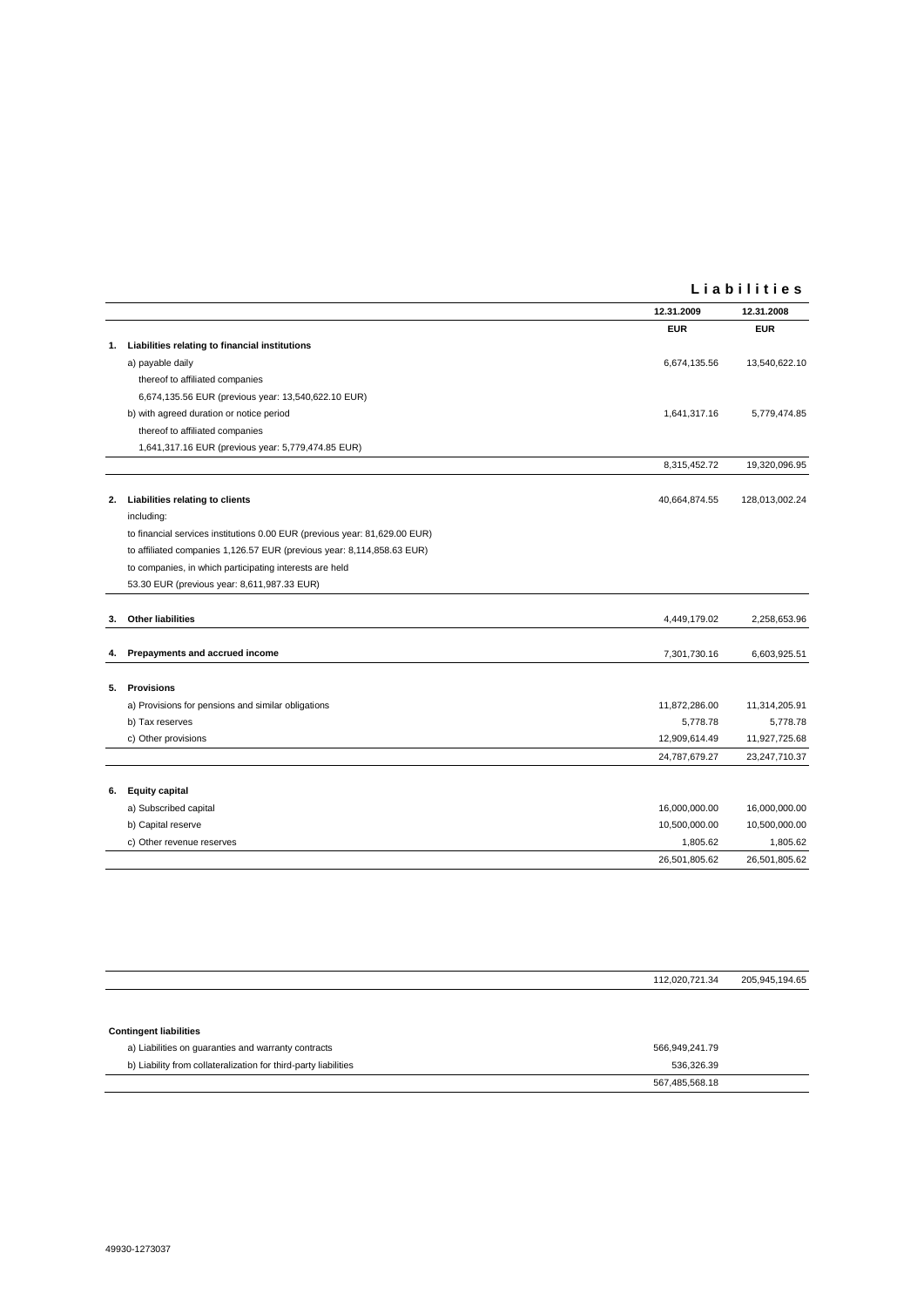# Deutsche Immobilien Leasing GmbH, Düsseldorf

# Income statement for the period

# from January 1 through December 31, 2009

**E x p e n s e s**

| <b>EUR</b><br><b>EUR</b><br>368,921.47<br>2,236,619.05<br>Interest expenses<br>1.<br>Provision expenses<br>71,220.34<br>58,542.77<br>2.<br>General administrative costs<br>3.<br>a) Personnel costs<br>aa) Wages and salaries<br>15,567,307.25<br>15,573,837.78<br>Social contributions and expenditures<br>4,533,037.69<br>ab)<br>3,980,541.82<br>for retirement plans and for support<br>20,100,344.94<br>19,554,379.60<br>including:<br>retirement plans 2,556,990.53 EUR (previous year: 1,869,989.47 EUR)<br>b) Other administrative costs<br>8,576,820.28<br>8,719,461.97<br>28,677,165.22<br>28,273,841.57<br>Revaluation/write-offs and adjustments of intangible<br>4.<br>assets and fixed assets<br>256,626.49<br>300,616.19<br>16,910,813.96<br>34,055,968.82<br>Other operating expenditure<br>5.<br>Revaluation/write-offs and adjustments to receivables<br>6.<br>and certain securities, as well as additions to<br>reserves in the credit business<br>1,824,309.17<br>72,801.45<br>Revaluation/write-offs and adjustments to holdings, shares<br>7.<br>of affiliated companies, and securities<br>treated as assets<br>405,252.08<br>1,558,087.62<br>Expenditure from assumptions of losses<br>2,694,105.04<br>1,772,869.54<br>8.<br>Other taxes not listed under item 5<br>16.610.96<br>10.046.30<br>9.<br>10. Transferred profit based on a profit union, a profit-transfer agreement,<br>1,806,702.36<br>8,302,292.86<br>or a partial-profit transfer agreement<br>11. Annual net income<br>0.00<br>0.00<br>76,641,686.17<br><b>Total expenditures</b><br>53,031,727.09 |  | 2009 | 2008 |
|--------------------------------------------------------------------------------------------------------------------------------------------------------------------------------------------------------------------------------------------------------------------------------------------------------------------------------------------------------------------------------------------------------------------------------------------------------------------------------------------------------------------------------------------------------------------------------------------------------------------------------------------------------------------------------------------------------------------------------------------------------------------------------------------------------------------------------------------------------------------------------------------------------------------------------------------------------------------------------------------------------------------------------------------------------------------------------------------------------------------------------------------------------------------------------------------------------------------------------------------------------------------------------------------------------------------------------------------------------------------------------------------------------------------------------------------------------------------------------------------------------------------------------------------------------------------------------------------|--|------|------|
|                                                                                                                                                                                                                                                                                                                                                                                                                                                                                                                                                                                                                                                                                                                                                                                                                                                                                                                                                                                                                                                                                                                                                                                                                                                                                                                                                                                                                                                                                                                                                                                            |  |      |      |
|                                                                                                                                                                                                                                                                                                                                                                                                                                                                                                                                                                                                                                                                                                                                                                                                                                                                                                                                                                                                                                                                                                                                                                                                                                                                                                                                                                                                                                                                                                                                                                                            |  |      |      |
|                                                                                                                                                                                                                                                                                                                                                                                                                                                                                                                                                                                                                                                                                                                                                                                                                                                                                                                                                                                                                                                                                                                                                                                                                                                                                                                                                                                                                                                                                                                                                                                            |  |      |      |
|                                                                                                                                                                                                                                                                                                                                                                                                                                                                                                                                                                                                                                                                                                                                                                                                                                                                                                                                                                                                                                                                                                                                                                                                                                                                                                                                                                                                                                                                                                                                                                                            |  |      |      |
|                                                                                                                                                                                                                                                                                                                                                                                                                                                                                                                                                                                                                                                                                                                                                                                                                                                                                                                                                                                                                                                                                                                                                                                                                                                                                                                                                                                                                                                                                                                                                                                            |  |      |      |
|                                                                                                                                                                                                                                                                                                                                                                                                                                                                                                                                                                                                                                                                                                                                                                                                                                                                                                                                                                                                                                                                                                                                                                                                                                                                                                                                                                                                                                                                                                                                                                                            |  |      |      |
|                                                                                                                                                                                                                                                                                                                                                                                                                                                                                                                                                                                                                                                                                                                                                                                                                                                                                                                                                                                                                                                                                                                                                                                                                                                                                                                                                                                                                                                                                                                                                                                            |  |      |      |
|                                                                                                                                                                                                                                                                                                                                                                                                                                                                                                                                                                                                                                                                                                                                                                                                                                                                                                                                                                                                                                                                                                                                                                                                                                                                                                                                                                                                                                                                                                                                                                                            |  |      |      |
|                                                                                                                                                                                                                                                                                                                                                                                                                                                                                                                                                                                                                                                                                                                                                                                                                                                                                                                                                                                                                                                                                                                                                                                                                                                                                                                                                                                                                                                                                                                                                                                            |  |      |      |
|                                                                                                                                                                                                                                                                                                                                                                                                                                                                                                                                                                                                                                                                                                                                                                                                                                                                                                                                                                                                                                                                                                                                                                                                                                                                                                                                                                                                                                                                                                                                                                                            |  |      |      |
|                                                                                                                                                                                                                                                                                                                                                                                                                                                                                                                                                                                                                                                                                                                                                                                                                                                                                                                                                                                                                                                                                                                                                                                                                                                                                                                                                                                                                                                                                                                                                                                            |  |      |      |
|                                                                                                                                                                                                                                                                                                                                                                                                                                                                                                                                                                                                                                                                                                                                                                                                                                                                                                                                                                                                                                                                                                                                                                                                                                                                                                                                                                                                                                                                                                                                                                                            |  |      |      |
|                                                                                                                                                                                                                                                                                                                                                                                                                                                                                                                                                                                                                                                                                                                                                                                                                                                                                                                                                                                                                                                                                                                                                                                                                                                                                                                                                                                                                                                                                                                                                                                            |  |      |      |
|                                                                                                                                                                                                                                                                                                                                                                                                                                                                                                                                                                                                                                                                                                                                                                                                                                                                                                                                                                                                                                                                                                                                                                                                                                                                                                                                                                                                                                                                                                                                                                                            |  |      |      |
|                                                                                                                                                                                                                                                                                                                                                                                                                                                                                                                                                                                                                                                                                                                                                                                                                                                                                                                                                                                                                                                                                                                                                                                                                                                                                                                                                                                                                                                                                                                                                                                            |  |      |      |
|                                                                                                                                                                                                                                                                                                                                                                                                                                                                                                                                                                                                                                                                                                                                                                                                                                                                                                                                                                                                                                                                                                                                                                                                                                                                                                                                                                                                                                                                                                                                                                                            |  |      |      |
|                                                                                                                                                                                                                                                                                                                                                                                                                                                                                                                                                                                                                                                                                                                                                                                                                                                                                                                                                                                                                                                                                                                                                                                                                                                                                                                                                                                                                                                                                                                                                                                            |  |      |      |
|                                                                                                                                                                                                                                                                                                                                                                                                                                                                                                                                                                                                                                                                                                                                                                                                                                                                                                                                                                                                                                                                                                                                                                                                                                                                                                                                                                                                                                                                                                                                                                                            |  |      |      |
|                                                                                                                                                                                                                                                                                                                                                                                                                                                                                                                                                                                                                                                                                                                                                                                                                                                                                                                                                                                                                                                                                                                                                                                                                                                                                                                                                                                                                                                                                                                                                                                            |  |      |      |
|                                                                                                                                                                                                                                                                                                                                                                                                                                                                                                                                                                                                                                                                                                                                                                                                                                                                                                                                                                                                                                                                                                                                                                                                                                                                                                                                                                                                                                                                                                                                                                                            |  |      |      |
|                                                                                                                                                                                                                                                                                                                                                                                                                                                                                                                                                                                                                                                                                                                                                                                                                                                                                                                                                                                                                                                                                                                                                                                                                                                                                                                                                                                                                                                                                                                                                                                            |  |      |      |
|                                                                                                                                                                                                                                                                                                                                                                                                                                                                                                                                                                                                                                                                                                                                                                                                                                                                                                                                                                                                                                                                                                                                                                                                                                                                                                                                                                                                                                                                                                                                                                                            |  |      |      |
|                                                                                                                                                                                                                                                                                                                                                                                                                                                                                                                                                                                                                                                                                                                                                                                                                                                                                                                                                                                                                                                                                                                                                                                                                                                                                                                                                                                                                                                                                                                                                                                            |  |      |      |
|                                                                                                                                                                                                                                                                                                                                                                                                                                                                                                                                                                                                                                                                                                                                                                                                                                                                                                                                                                                                                                                                                                                                                                                                                                                                                                                                                                                                                                                                                                                                                                                            |  |      |      |
|                                                                                                                                                                                                                                                                                                                                                                                                                                                                                                                                                                                                                                                                                                                                                                                                                                                                                                                                                                                                                                                                                                                                                                                                                                                                                                                                                                                                                                                                                                                                                                                            |  |      |      |
|                                                                                                                                                                                                                                                                                                                                                                                                                                                                                                                                                                                                                                                                                                                                                                                                                                                                                                                                                                                                                                                                                                                                                                                                                                                                                                                                                                                                                                                                                                                                                                                            |  |      |      |
|                                                                                                                                                                                                                                                                                                                                                                                                                                                                                                                                                                                                                                                                                                                                                                                                                                                                                                                                                                                                                                                                                                                                                                                                                                                                                                                                                                                                                                                                                                                                                                                            |  |      |      |
|                                                                                                                                                                                                                                                                                                                                                                                                                                                                                                                                                                                                                                                                                                                                                                                                                                                                                                                                                                                                                                                                                                                                                                                                                                                                                                                                                                                                                                                                                                                                                                                            |  |      |      |
|                                                                                                                                                                                                                                                                                                                                                                                                                                                                                                                                                                                                                                                                                                                                                                                                                                                                                                                                                                                                                                                                                                                                                                                                                                                                                                                                                                                                                                                                                                                                                                                            |  |      |      |
|                                                                                                                                                                                                                                                                                                                                                                                                                                                                                                                                                                                                                                                                                                                                                                                                                                                                                                                                                                                                                                                                                                                                                                                                                                                                                                                                                                                                                                                                                                                                                                                            |  |      |      |
|                                                                                                                                                                                                                                                                                                                                                                                                                                                                                                                                                                                                                                                                                                                                                                                                                                                                                                                                                                                                                                                                                                                                                                                                                                                                                                                                                                                                                                                                                                                                                                                            |  |      |      |
|                                                                                                                                                                                                                                                                                                                                                                                                                                                                                                                                                                                                                                                                                                                                                                                                                                                                                                                                                                                                                                                                                                                                                                                                                                                                                                                                                                                                                                                                                                                                                                                            |  |      |      |
|                                                                                                                                                                                                                                                                                                                                                                                                                                                                                                                                                                                                                                                                                                                                                                                                                                                                                                                                                                                                                                                                                                                                                                                                                                                                                                                                                                                                                                                                                                                                                                                            |  |      |      |
|                                                                                                                                                                                                                                                                                                                                                                                                                                                                                                                                                                                                                                                                                                                                                                                                                                                                                                                                                                                                                                                                                                                                                                                                                                                                                                                                                                                                                                                                                                                                                                                            |  |      |      |
|                                                                                                                                                                                                                                                                                                                                                                                                                                                                                                                                                                                                                                                                                                                                                                                                                                                                                                                                                                                                                                                                                                                                                                                                                                                                                                                                                                                                                                                                                                                                                                                            |  |      |      |
|                                                                                                                                                                                                                                                                                                                                                                                                                                                                                                                                                                                                                                                                                                                                                                                                                                                                                                                                                                                                                                                                                                                                                                                                                                                                                                                                                                                                                                                                                                                                                                                            |  |      |      |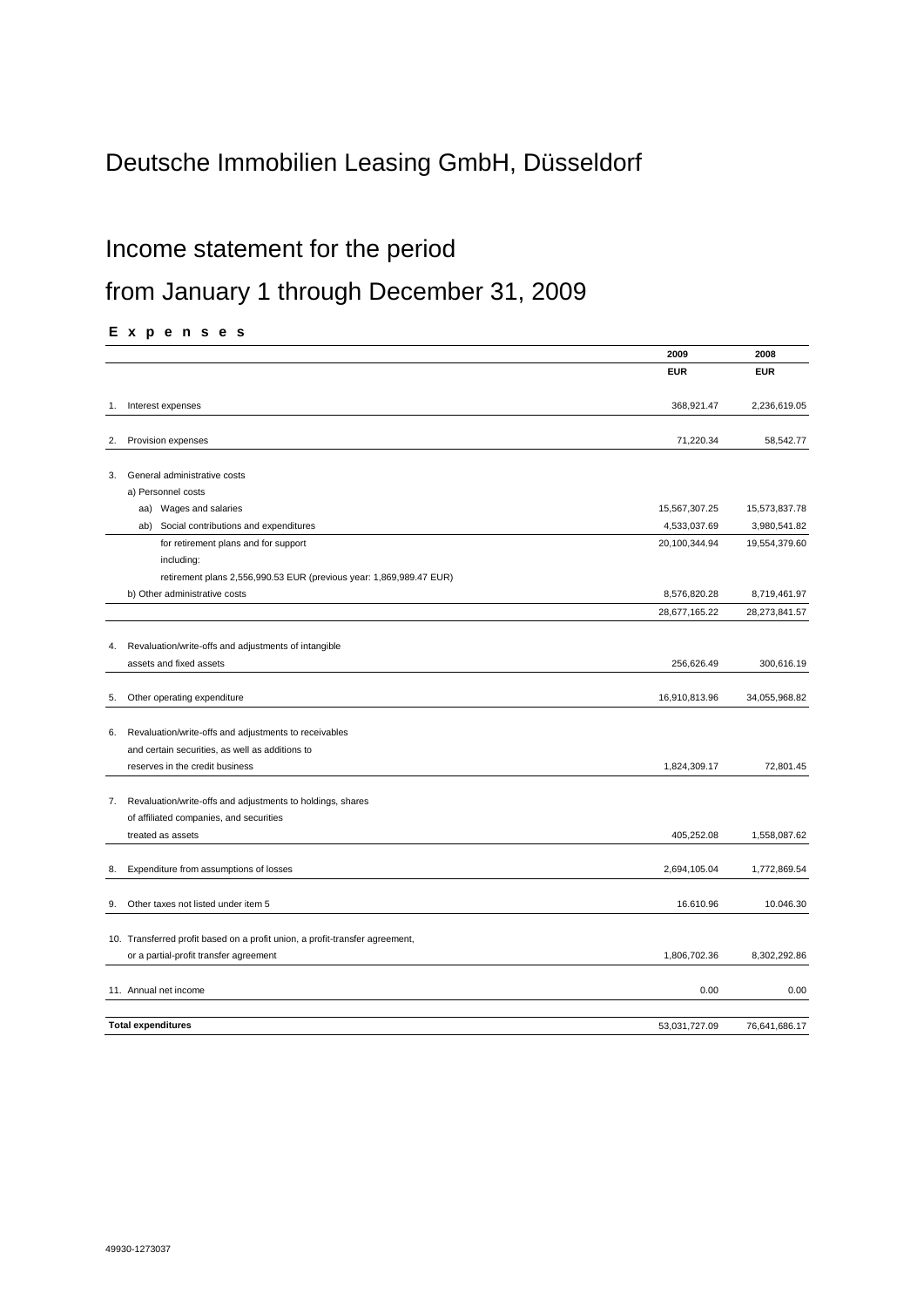|    |                                                                 | Earnings      |               |
|----|-----------------------------------------------------------------|---------------|---------------|
|    |                                                                 | 2009          | 2008          |
|    |                                                                 | <b>EUR</b>    | <b>EUR</b>    |
| 1. | Interest expenses                                               |               |               |
|    | a) Credit and money market transactions                         | 802,496.06    | 4,610,586.02  |
|    | b) Fixed-interest securities and government ledger bonds        | 180,942.87    | 256,621.57    |
|    |                                                                 | 983,438.93    | 4,867,207.59  |
| 2. | Ongoing earnings from                                           |               |               |
|    | a) Shares and other non-fixed-interest securities               | 19,587.95     | 547,805.84    |
|    | b) Holdings                                                     | 417,333.17    | 254,793.43    |
|    | c) Shares in affiliated companies                               | 351,000.00    | 115,211.35    |
|    |                                                                 | 787,921.12    | 917,810.62    |
| 3. | Earnings from profit unions. profit transfer agreements, or     |               |               |
|    | partial profit-transfer agreements                              | 266,049.33    | 243,502.53    |
| 4. | Commission earnings                                             | 433,345.78    | 1,604,662.47  |
| 5. | Earnings from revaluations of receivables and certain           |               |               |
|    | securities as well as from the dissolution of provisions in the |               |               |
|    | Loan                                                            | 166,809.24    | 81,836.42     |
| 6. | Earnings from revaluation of holdings and shares in             |               |               |
|    | affiliated companies, and securities treated as                 |               |               |
|    | assets                                                          | 1,247,378.79  | 0.00          |
| 7. | Other operating income                                          | 49,146,783.90 | 67,038,341.42 |
| 8. | Extraordinary Income                                            | 0.00          | 1,888,325.12  |

| <b>Total earnings</b> | 53.031.727.09 | .1.686.1<br>76.641 |
|-----------------------|---------------|--------------------|
|                       |               |                    |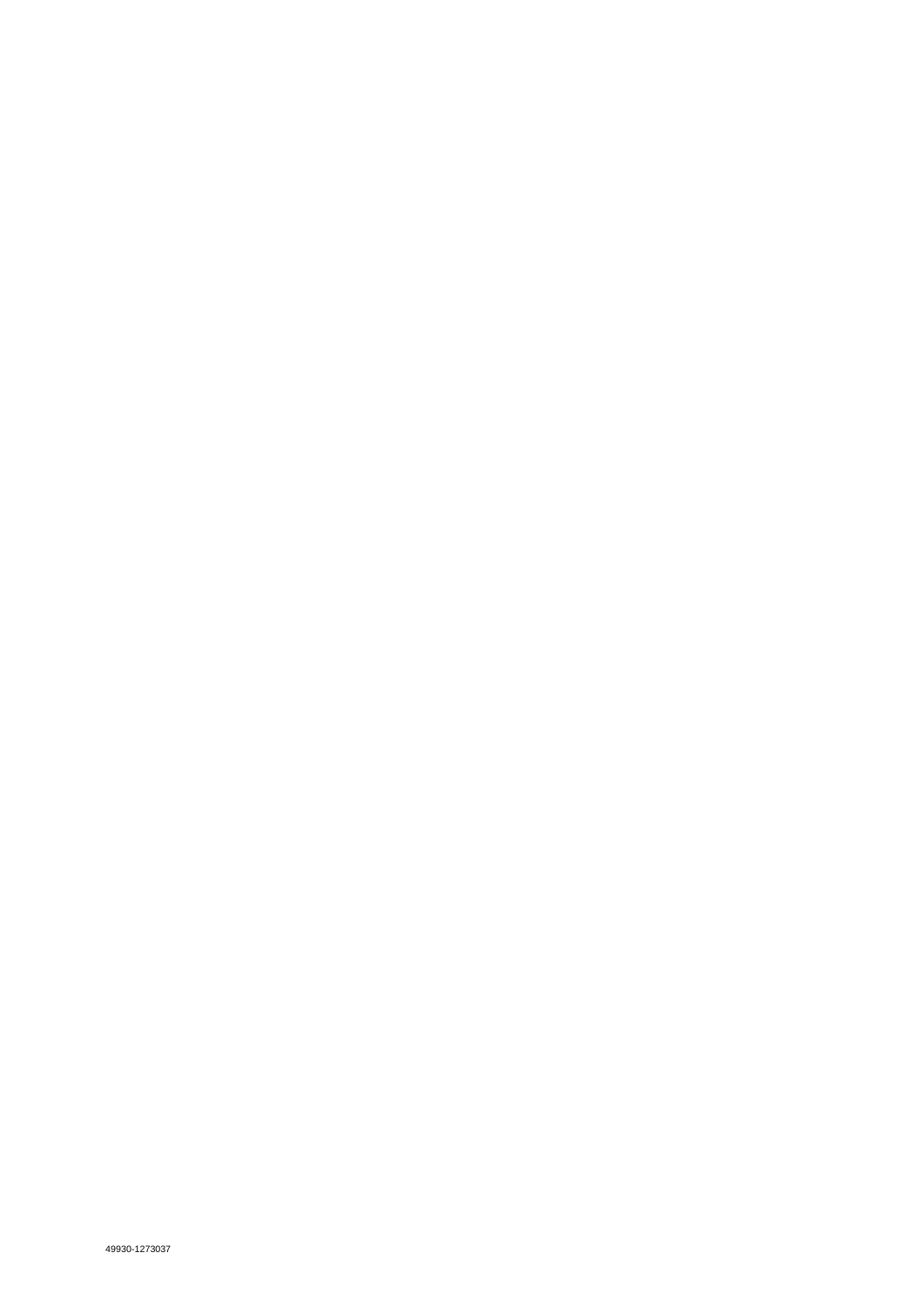# **Deutsche Immobilien Leasing GmbH, Düsseldorf**

# **Appendix for the financial year 2009**

### **I. GENERAL**

The December 31, 2009 year-end results for Deutsche Immobilien Leasing GmbH, Düsseldorf (DIL) were structured according to the specifications of the HGB [German Commercial Code] in combination with the Ordinance concerning Invoicing of Credit Institutions and Financial Services Institutions (Rech-KredV)

The commercial law requirements of §§ 340 ff HGB under consideration of RechKredV were applied for the first time on December 31, 2009. The figures from the year-end statement of the previous year were adapted to the arrangement of the RechKredV.

The DIL is a financial services institution in the sense of § 1 Para. 1a Sentence 2 No. 10 of KWG. A corresponding advertisement according to § 64j of KWG at the Federal Banking Supervisory Authority was made with the letter from January 28, 2009. Authorization to provide financial services is thus considered granted.

# **II. GENERAL EXPLANATIONS OF BALANCE SHEET AND VALUATION METHODS**

Accounts receivable from credit institutions and customers as well as other assets are always posted at their nominal value. Non-interest-bearing debts with a term of over one year are, to the extent they have no corresponding counter-performance in the future, reported at presentvalue. Declines in economic usefulness are taken into account by means of specific loan loss provisions.

Shares and other non-fixed-interest securities intended to be used permanently for business operations are valued according to the regulations applicable to the asset (modified lowestvalue principle). Shares and other non-fixed-interest securities assigned to the liquidity reserves are valued according to the strict lowest-value principle.

Investments and shares in affiliated companies are shown at cost of acquisition or the lower settlement value. According to the Institut der Wirtschaftsprüfer (IDW) [German Institute of Auditors] report "Balance sheet accounting of shares in commercial partnerships" (IDW RS HFA 18), participations were activated only using the amount paid.

The intangible and tangible assets are fundamentally valuated at the purchase or manufacturing costs, reduced by planned depreciations. The useful economic life of the assets is determined according to the Tax Depreciation Tables (AfA) of the Fiscal Administration. The depreciation is made on a linear basis. To the extent the value of the fixed assets determined according to the above mentioned principles is above the value that is to be given them on the balance sheet closing date, the decline in economic usefulness due to unplanned depreciation is to be used. For the low-valued capital assets, a write-off of the total item over five years is performed according to § 6 Para. 2a of the Income Tax Law (EstG).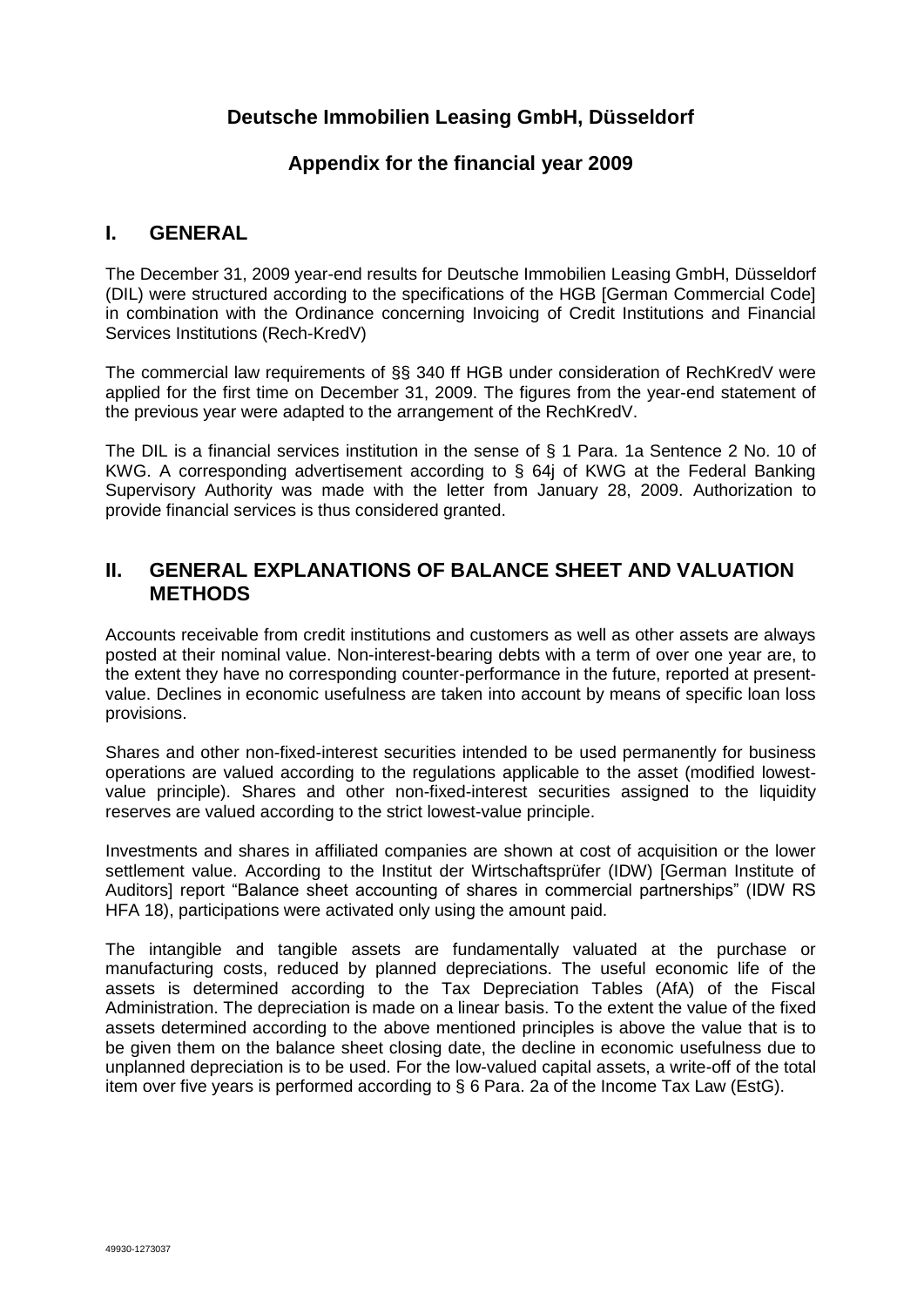For expenses prior to the balance sheet settlement date, which become expenses at a certain time after the settlement date, an active accrual and deferred income item is formed.

Liabilities to clients and credit institutions as well as other liabilities are posted with the repayment amount.

For incomes prior to the balance sheet settlement date, which become earnings at a certain time after the settlement date, an accrual and deferred income item is formed.

Pension reserves and reserves for early retirement payments are to be valuated with the taxable partial value according to § 6a of the Income Tax Law (EstG). The accounting principles used were the "Guide Tables 2005 G" by Dr. Klaus Heubeck with an interest rate of 6% for accounting purposes. Obligations for part-time retirement and anniversary are determined based on the "Standard Tables 2005 G" by Dr. Klaus Heubeck in accordance with actuarial principles using a base accounting rate of 5.5%.

The tax provisions and other provisions take into consideration all known risks and unknown liabilities. The reserves made for the liability extending to statements made in issuing prospectuses are to be calculated individually. Existing latent risks from transferred rental entry obligations and liability statements are accounted for in the form of a general bad-debt provision, which is calculated to orient to the residual liability of refinancing of the respective property company. If the liability case and/or the obligation for entering into a rental has begun, the risk is calculated individually.

With the exception of a liability to credit institutions, all assets and debts are posted in Euros. This liability posted in US dollars was converted at the average rate of exchange.

# **III. EXPLANATIONS FOR THE BALANCE SHEET**

The balance sheet is broken down according to sheet 1 of § 2 Para. 1 of RechKredV.

## **1. Receivables at financial institutions**

Receivables from credit institutions, at 22,983 TEUR (previous year 117,399 TEUR), include receivables from the shareholder (affiliated company).

All other accounts receivable at credit institutions have a term of up to three months.

## **2. Receivables from clients**

Twenty-four institutions were provided with interest-free loans for the financing of limited partnership shares, in the total amount of 14,389 TEUR (previous year 13,147 TEUR). This includes value adjustments in the amount of 2,166 EUR (previous year 580 TEUR). Interest was not taken on these loans because higher earnings can be taken in the future via the planned dividends.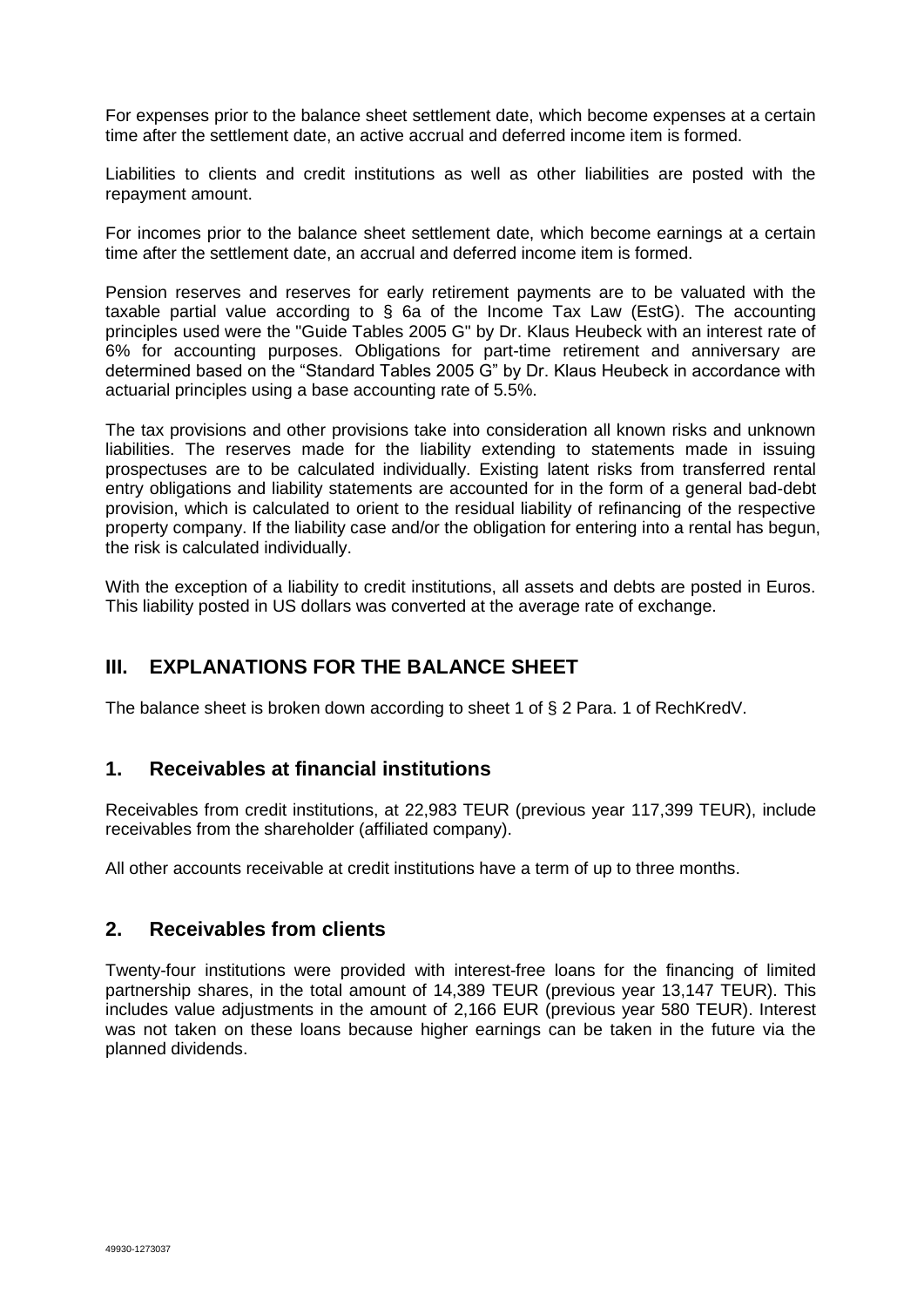The distribution of residual terms is shown as follows:

| in TEUR                            | 2009   | 2008   |
|------------------------------------|--------|--------|
| Up to 3 months                     | 25,273 | 23,140 |
| More than three months to one year | 466    | 2,724  |
| More than one year to five years   | 6,943  | 4,311  |
| Over five years                    | 28,961 | 28,267 |
| Indeterminate period               | 516    | 443    |
|                                    |        |        |
| Total                              | 62,159 | 58,885 |

# **3. Shares and other non-fixed-interest securities**

Shares and other non-fixed interest securities, at 752 TEUR (previous year 12,263 TEUR), are primarily investment shares for the securitization of long-term pension obligations in the context of a trust agreement that are valued as assets, as well as 490 TEUR (previous year 429 TEUR) in investment shares used for the liquidity reserve.

All investment shares are market-capable stocks. The portion of market-traded shares was 293 TEUR (previous year 281 TEUR).

# **4. Holdings and shares in affiliated companies**

A list of the shareholdings according to § 285 No. 11 of HGB is attached to this appendix.

# **5. Intangible assets and fixed assets**

The arrangement and development of intangible and fixed assets is presented in the attached asset movement schedule.

# **6. Liabilities relating to financial institutions**

The liabilities relating to affiliated companies consists entirely of liabilities to the shareholder (affiliated company).

The distribution of residual terms of liabilities to credit institutions with an agreed term or notice period is presented here:

| in TEUR                            | 2009  | 2008  |
|------------------------------------|-------|-------|
| Up to 3 months                     | 25    | 65    |
| More than three months to one year |       | 73    |
| More than one year to five years   | 464   | 442   |
| Over five years                    | 1,075 | 5,200 |
|                                    |       |       |
| Total                              | 1,641 | 5,780 |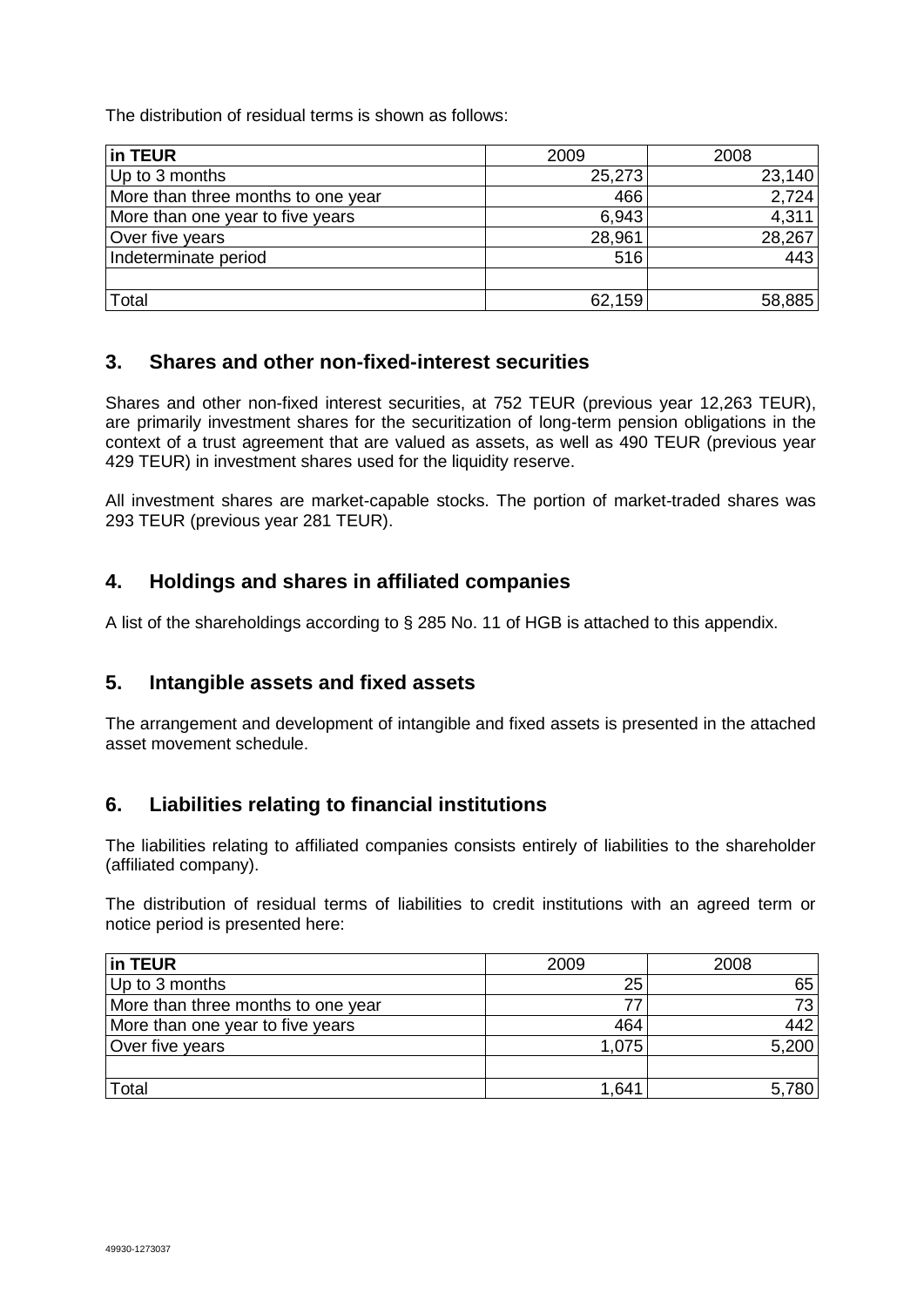# **7. Liabilities relating to clients**

The distribution of residual terms is shown as follows:

| in TEUR                            | 2009   | 2008    |
|------------------------------------|--------|---------|
| Up to 3 months                     | 2,665  | 92,892  |
| More than three months to one year |        |         |
| More than one year to five years   |        |         |
| Over five years                    | 38,000 | 35,121  |
|                                    |        |         |
| Total                              | 40,665 | 128,013 |

Liabilities relating to clients with a residual term of up to 3 months are all payable daily.

# **8. Other liabilities**

Other liabilities include primarily the obligation to compensate for losses of DIL Deutsche Baumanagement GmbH in the amount of 2,694 TEUR (previous year 0 TEUR), income tax to be deducted in the amount of 408 TEUR (previous year 259 TEUR), and other liabilities towards employees in the amount of 826 TEUR (previous year 936 TEUR). In the previous year, the losses of DIL Deutsche Baumanagement GmbH, at 1,773 TEUR, were included in the balance of the clearing account (client liabilities).

# **9. Provisions**

Other provisions primarily include personnel-related provisions in the amount of 6,065 TEUR (previous year 4,480 TEUR), provisions for risks from liability extending to statements made in issuing prospectuses in the amount of 2,120 TEUR (previous year 3,673 TEUR), for cost contributions of the shareholder in the amount of 1,024 TEUR (previous year 1,276 TEUR), as well as for rental entry obligations and liability statements in the total amount of 1,790 TEUR (previous year 847 TEUR).

# **10. Derivative financial instruments**

In the context of a transaction structured by Deutsche Bank AG London, DIL GmbH undertook as seller of an option to purchase 100% of the shares of a corporation if certain events occurred. The buyer of the option may only exercise these shares if another company has not exercised their own purchase right. The purchase price corresponds to the fair value of the corporation at the time of exercise. The corporation will at that time have only bank accounts as balance sheet assets, and there will be no liabilities (except for equity capital). The value of the option should thus be set at zero until the end of the term. The term of the put option shall end on October 25, 2010.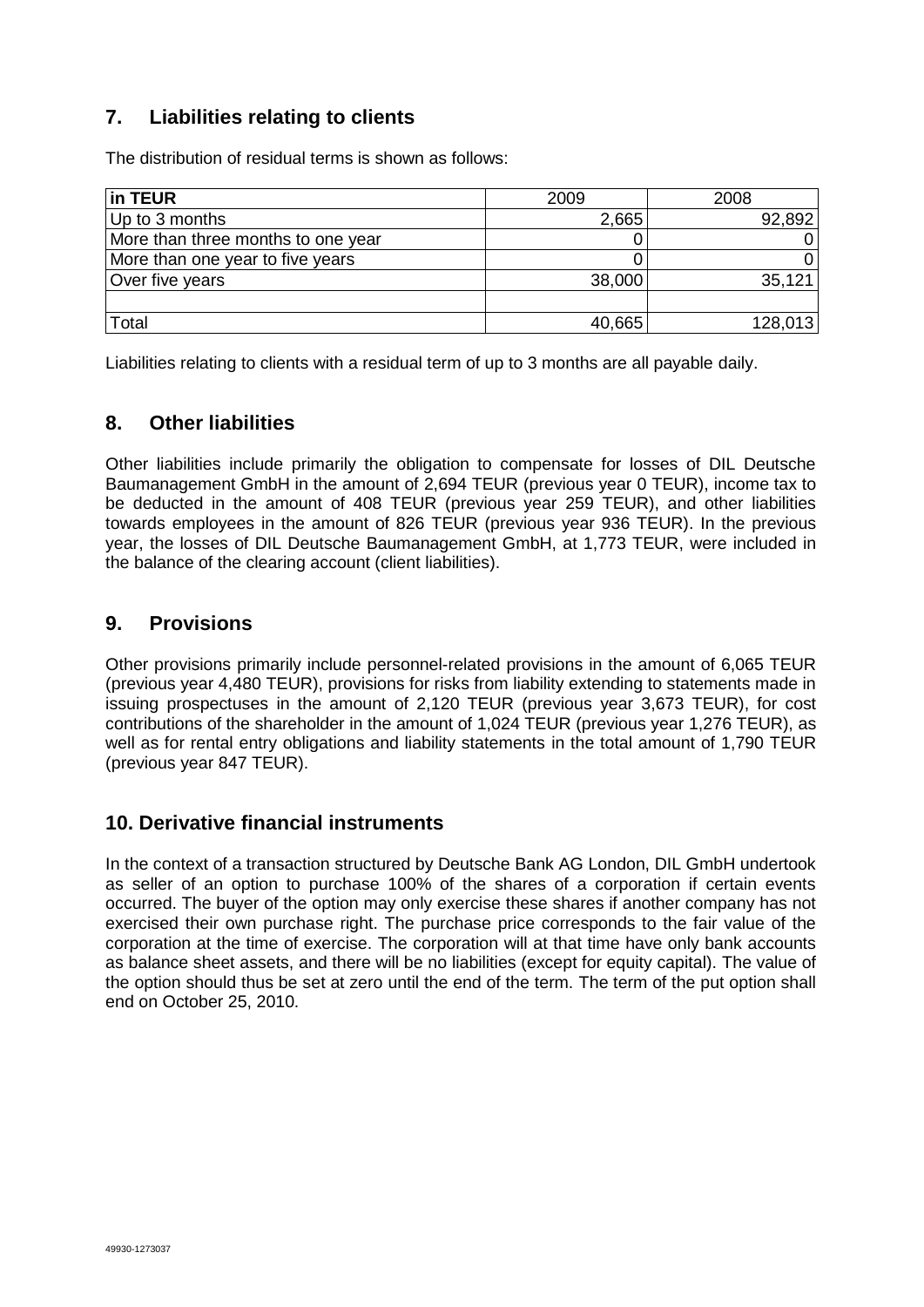# **V. EXPLANATIONS ON THE INCOME STATEMENT**

The profit and loss statement is broken down according to sheet 2 of § 2 Para. 2 of RechKredV (account form).

The earnings of the company were largely domestic.

# **1. Other operating expenditure**

Other operating expenses include rental expenses and object costs from intermediate rental transactions of 15,138 TEUR (previous year 30,233 TEUR) and expenses from other periods of 1,023 TEUR for non-deductible preliminary taxes from 2000 to 2004 fiscal years that were passed on by the parent company (shareholder).

## **2. Other operating income**

Other operating income is mainly, at 31,552 TEUR (previous year 32,339 TEUR), income from non-gratuitous goods and services (predominately for leasing companies), and at 14,531 TEUR (previous year 29,618 TEUR), rental income and additionally charged object costs from additionally rented domestic leasing costs. Further shown under this item are revenues from consulting, fund conception, arbitrations and for financial/management accounting in the amount of 931 TEUR (previous year 1,247 TEUR).

The item contains, with 1,859 TEUR (previous year 595 TEUR), income unrelated to the accounting period from the closing of reserves.

# **VI. Contingent liabilities**

Contingent liabilities on guaranties and warranty contracts include the following items:

| in TEUR                                         | <b>Number</b>   | 2009    |
|-------------------------------------------------|-----------------|---------|
| Guarantees in the context of communal financing | 18 <sub>1</sub> | 530,957 |
| Guarantees                                      | 3               | 18,793  |
| Guarantees towards refinancers                  |                 | 9,579   |
| Guarantee on special-purpose instruments        |                 | 2,569   |
| Guarantees of value retention                   |                 | 1,457   |
| Letters of comfort                              |                 | 819     |
| Other guarantees                                | ◠               | 340     |

For seven wind parks currently in the development phase, prior loan payments have also been made. In these cases, DIL promised to the refinancing banks to take responsibility for damages that they had not incurred upon fulfillment of the payment prerequisites.

The liability from the issuance of securities for third-party liabilities largely affects a bond pledged to Deutsche Bank AG (affiliated company).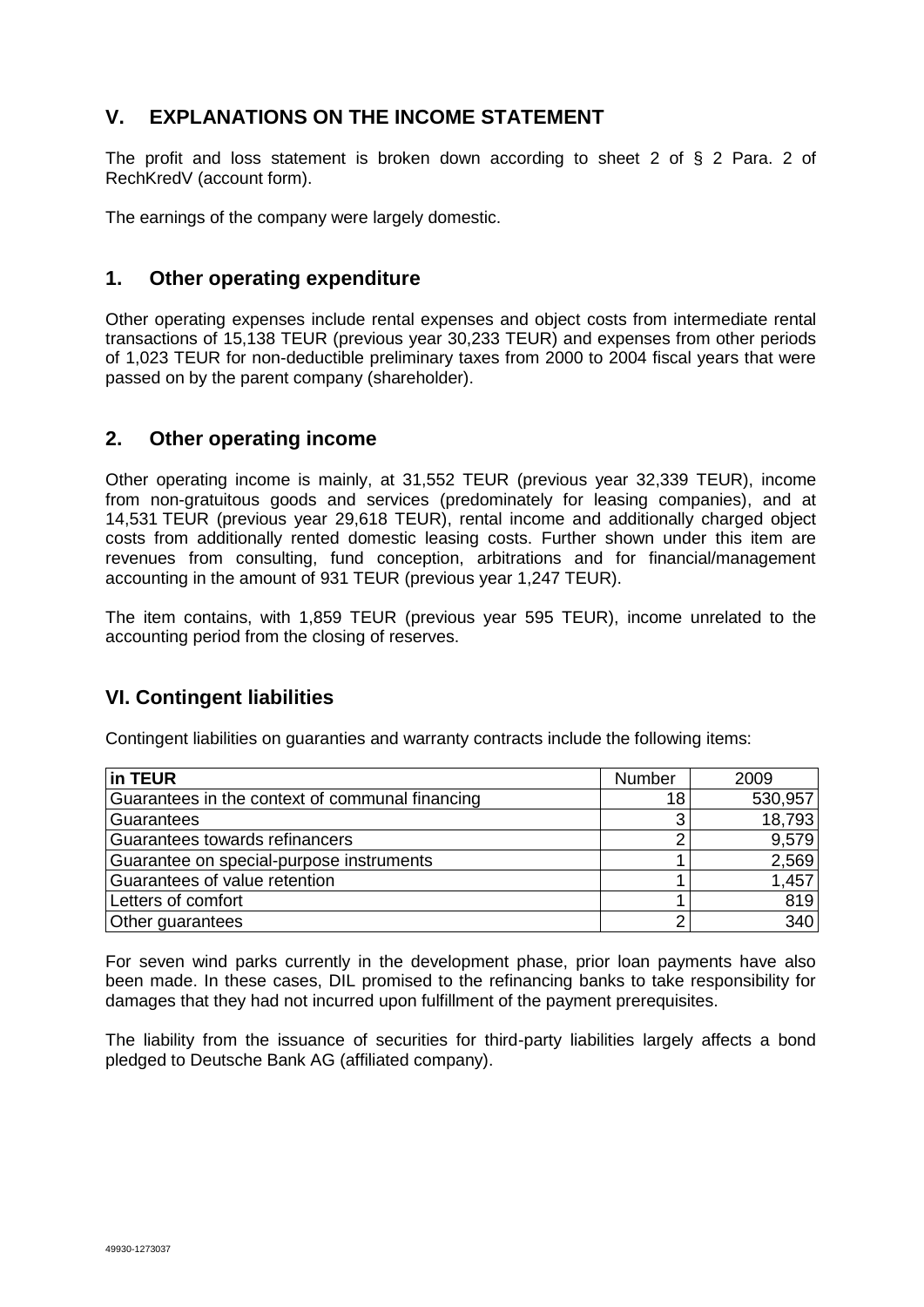# **VII. OTHER FINANCIAL OBLIGATIONS**

Other financial obligations in the amount of 348.3 million EUR result from €15.8 million EUR from rental and leasing agreements, 82.0 million EUR from the obligation to assume limitedpartner shares, and 172.0 million EUR from the obligation to purchase real estate leasing objects.

The obligation to assume limited-partner shares and to purchase real estate leasing objects are rights granted to third parties which will result in payment claims against DIL only after exercise of the rights. The exercise period for the obligations to assume limited-partner shares extends from 2017 to 2020, and that for the obligations to assume real estate from 2011 to 2028.

Of the other financial obligations, 15.8 million EUR are payable by December 31, 2010.

# **VIII. OTHER INFORMATION**

### **1. Board of Management**

Dr. Thomas Rüschen, Global Head of Asset Finance & Leasing, Deutsche Bank AG, Speaker of Board of Management

Dipl.-Kfm. Hans-Bernd vor dem Esche, Member of the Board of Directors (until September 30, 2009)

Dr. Kurt Müller, Head of Asset Finance & Leasing Real Estate, Deutsche Bank AG, member of the Board of Management

Ronald Hans Schmidt, Member of the Board of Directors (starting January 1, 2009)

Since in fiscal year 2009 not all business managers received pay from the company, the protection clause of § 286 Para. 4 of the German Commercial Code [HGB] is applied.

## **2. Employees**

In the fiscal year, 190 employees on average were employed (70 women, 120 men). This involves salaried employees exclusively. Of those, an average of 25 part-time employees on average were employed (22 women, 3 men).

## **3. Auditor payment**

The total payment invoiced by the auditor for the fiscal year is given by the parent company, Deutsche Bank AG, in their consolidated financial statement.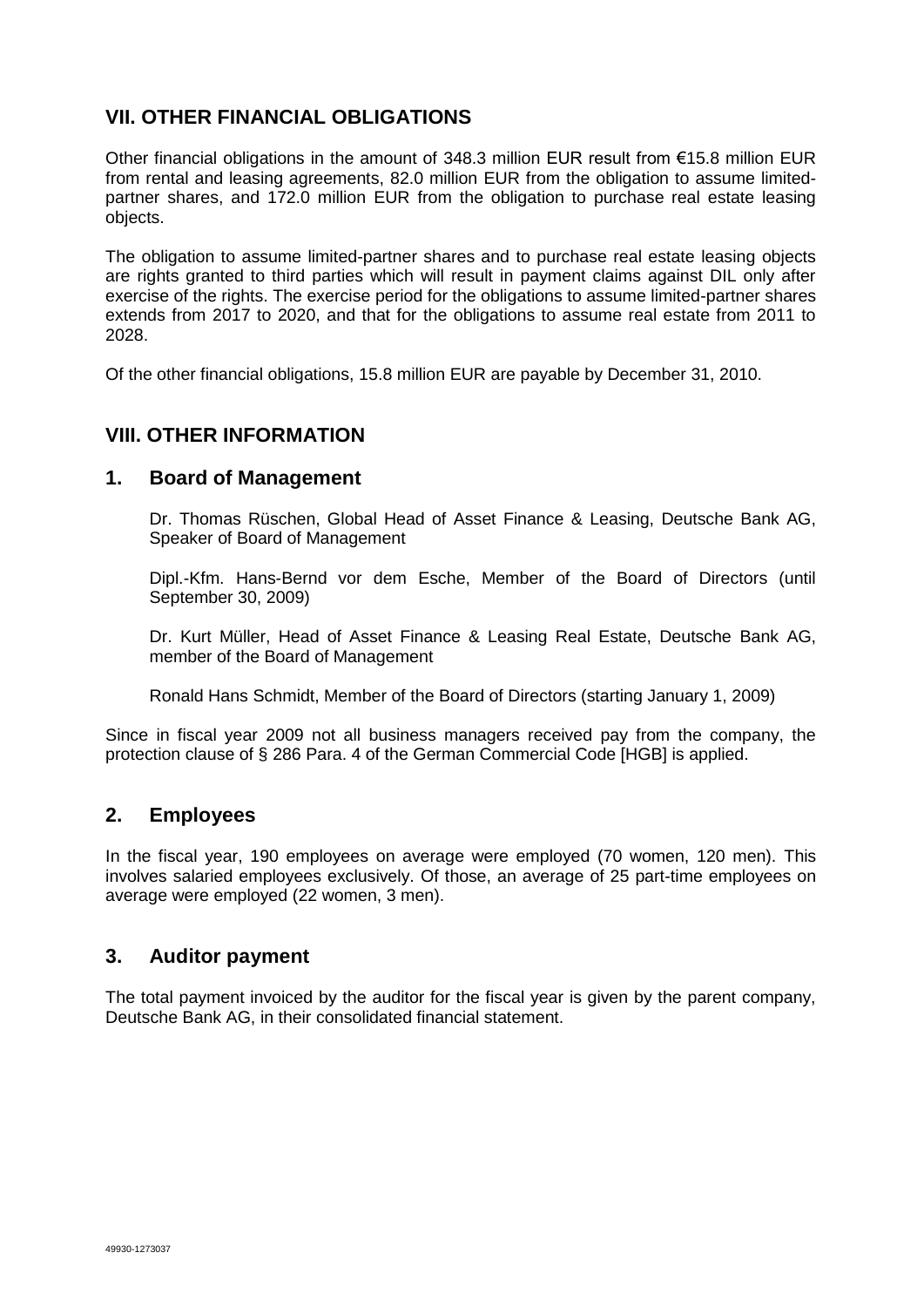# **4. Information about Group Affiliation**

The sole shareholder is Deutsche Bank AG, Frankfurt am Main, Germany, with which there is a profit and loss transfer agreement in place as well as an integrated inter-company relationship based on sales tax, trade tax, and corporate-income tax.

The parent company, which prepares the consolidated financial statement and the corporate director's report for the largest grouping within the corporation, is Deutsche Bank AG, Frankfurt am Main. The consolidated financial statement of Deutsche Bank AG will be published in the electronic Bundesanzeiger (Federal Gazette).

The consolidated financial statement of Deutsche Bank AG has a discharging effect for Deutsche Immobilien Leasing GmbH according to § 291 Para. 2 of the German Commercial Code [HGB].

Deutsche Immobilien Leasing GmbH is thus discharged from the obligation to prepare its own consolidated financial statement and its own director's report.

Düsseldorf, 03.05.2010

Board of management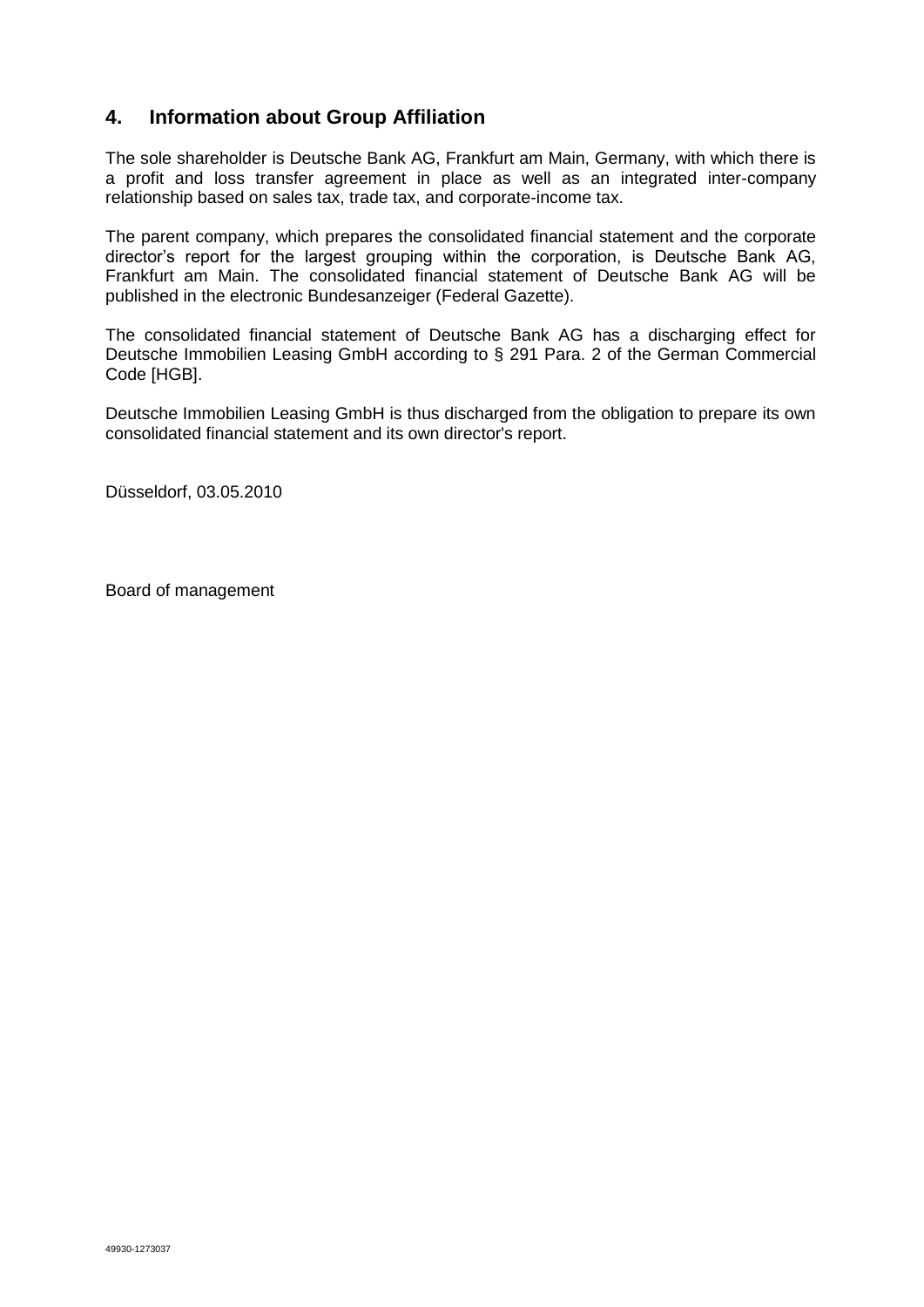### **Deutsche Immobilien Leasing GmbH Düsseldorf**

#### **Asset movement schedule 2009**

|                                                                                                                        | Acquisition or<br>production costs<br>01.01.2009 | <b>Additions</b> | Disposals  | Transfer     | Cumulative<br>depreciation | Residual book<br>value<br>12.31.2009 | Residual book<br>value<br>Previous year | Depreciation<br>2009 |
|------------------------------------------------------------------------------------------------------------------------|--------------------------------------------------|------------------|------------|--------------|----------------------------|--------------------------------------|-----------------------------------------|----------------------|
|                                                                                                                        | €                                                | €                |            |              | €                          | €                                    | €                                       | €                    |
| Intangible assets<br>Licenses, industrial property rights and similar<br>rights and values as well as licenses to such |                                                  |                  |            |              |                            |                                      |                                         |                      |
| rights and values                                                                                                      | 3.303.538.02                                     | ,159.50          | 16,258.80  | 0.00         | 3,252,598.72               | 35,840.00                            | 101,090.00                              | 66,400.50            |
| Fixed assets Fixtures and fittings                                                                                     | 1,194,151.39                                     | 176,888.99       | 201,360.65 | 0.00         | 804,962.73                 | 364,717.00                           | 378,256.00                              | 190,225.99           |
| Holdings                                                                                                               | 2,970,114.20                                     | 12,632,679.75    | 147,500.00 | $-12,782.30$ | 330,000.00                 | 15,112,511.65                        | 2,550,114.20                            | 0.00                 |
| Shares in affiliated companies                                                                                         | 7,237,902.79                                     | 31,532.30        | 0.00       | 12,782.30    | 0.00                       | 7,282,217.39                         | 7,237,902.79                            | 0.00                 |
|                                                                                                                        | 10,208,016.99                                    | 12,664,212.05    | 147,500.00 | 0.00<br>     | 330,000.00                 | 22,394,729.04                        | 9,788,016.99                            | 0.00                 |
|                                                                                                                        | 14,705,706.40                                    | 12,842,260.54    | 365,119.45 | 0.00         | 4,387,561.45               | 22,795,286.04                        | 10,267,362.99                           | 256,626.49           |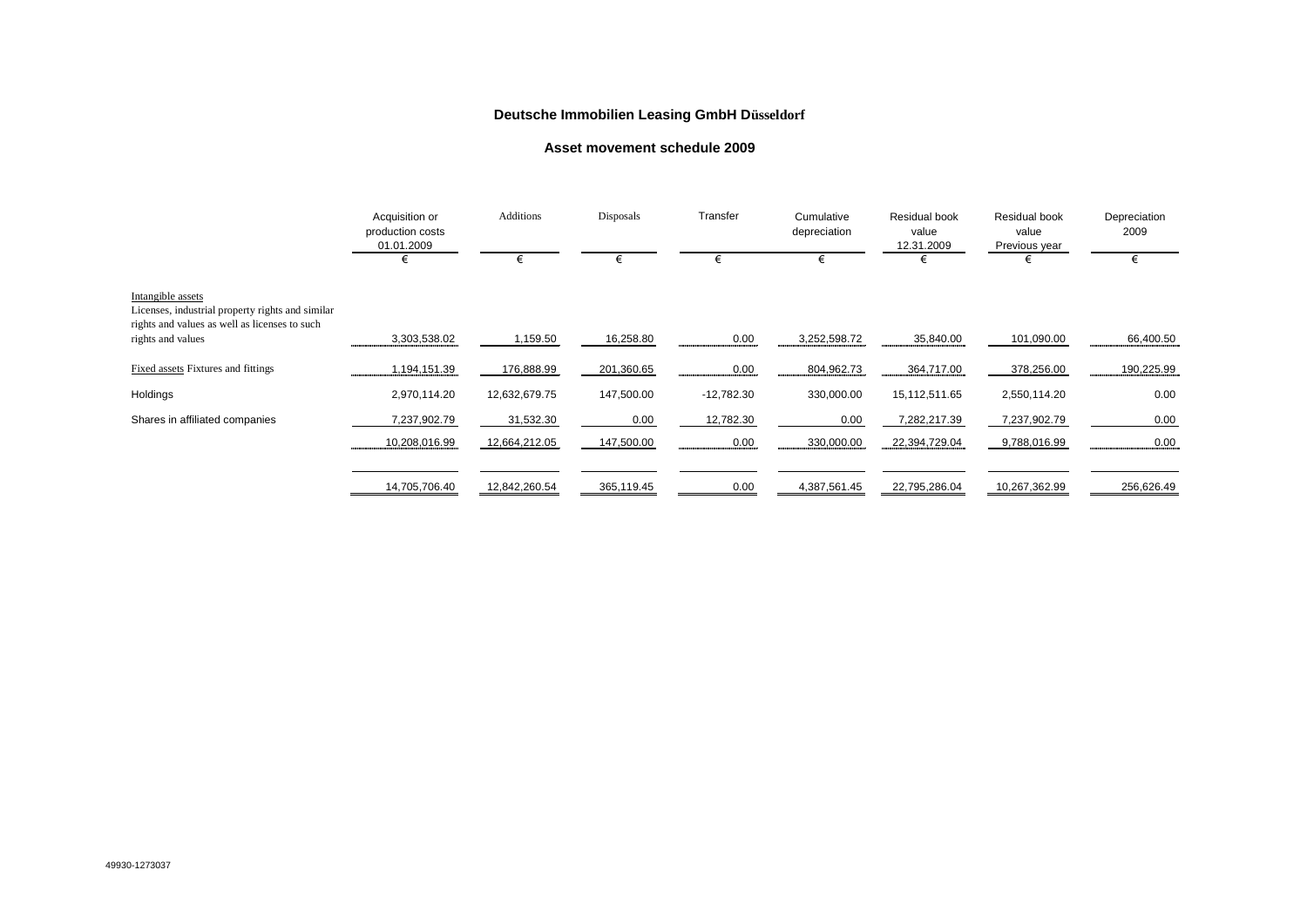#### **Deutsche Immobilien Leasing GmbH, Düsseldorf Directory of holdings pursuant to § 285 No. 11 of HGB as of December 31, 2009**

|    | Name and headquarters of holding company                                            | Total no. | Share of equity | Book equity capital of the holding | Results of company in 2009 fiscal year |                  |
|----|-------------------------------------------------------------------------------------|-----------|-----------------|------------------------------------|----------------------------------------|------------------|
|    |                                                                                     |           | capital<br>%    | company<br>€                       | Profits 2009<br>€                      | Losses 2009<br>€ |
|    |                                                                                     |           |                 |                                    |                                        |                  |
|    | DISCA Beteiligungsgesellschaft mbH,<br>Düsseldorf                                   | 255       | 100             | 25,564.59                          | 100,038.63 EAV                         |                  |
| 2  | PADUS GrundstücksVermietungsgesellschaft<br>mbH, Düsseldorf                         | 324       | 100             | 738,524.70                         | 705,362.33                             |                  |
| 3  | DIL Deutsche Baumanagement GmbH,<br>Düsseldorf                                      | 401       | 100             | 51,129.19                          |                                        | 2,694,105.04 EAV |
| 4  | DIL CONTRACT Projektmanagement GmbH,<br>Düsseldorf                                  | 402       | 100             | 51,129.19                          | 166,010.70 EAV                         |                  |
| 5  | SERICA GrundstücksVermietungsgesellschaft<br>mbH, Düsseldorf                        | 403       | 50              | 35,277.93                          | 5,176.68                               |                  |
| 6  | SEGES GrundstücksVermietungsgesellschaft<br>mbH, Düsseldorf                         | 404       | 50              | 37,717.11 *                        | 397.69 *                               |                  |
| 7  | SCANDO GrundstücksVermietungsgesellschaft<br>mbH, Düsseldorf                        | 405       | 50              | 38,388.23                          | 4,348.10                               |                  |
| 8  | SEDO GrundstücksVermietungsgesellschaft<br>mbH, Düsseldorf                          | 406       | 100             | 16,233.40                          |                                        | 450.5            |
| 9  | SANDIX GrundstücksVermietungsgesellschaft                                           | 407       | 50              | 32,220.08                          | 3,716.63                               |                  |
|    | mbH, Düsseldorf<br>10 SANCTOR GrundstücksVermietungsgesellschaft<br>mbH, Düsseldorf | 408       | 50              | 30,779.53                          | 2,854.25                               |                  |
| 11 | SABIS GrundstücksVermietungsgesellschaft<br>mbH, Düsseldorf                         | 409       | 50              | 1,708,330.09                       | 843,832.81                             |                  |
|    | 12 SILEX GrundstücksVermietungsgesellschaft<br>mbH, Düsseldorf                      | 410       | 50              | 45,495.21                          | 3,647.22                               |                  |
|    | 13 SILANUS GrundstücksVermietungsgesellschaft<br>mbH, Düsseldorf                    | 411       | 50              | 40,695.19                          | 3,170.93                               |                  |
|    | 14 SIDA GrundstücksVermietungsgesellschaft<br>mbH, Düsseldorf                       | 412       | 50              | 31,741.46 *                        | 2,504.90 *                             |                  |
|    | 15 SUPERA GrundstücksVermietungsgesellschaft<br>mbH, Düsseldorf                     | 413       | 50              | 30,439.26                          | 1,262.57                               |                  |
|    | 16 STAGIRA GrundstücksVermietungsgesellschaft                                       | 414       | 50              | 1,341,423.78 *                     |                                        | 62,886.92 *      |
| 17 | mbH, Düsseldorf<br>Metro plus GrundstücksVermietungsgesellschaft<br>mbH, Düsseldorf | 415       | 40              | 71,621.44 *                        | 13,079.08 *                            |                  |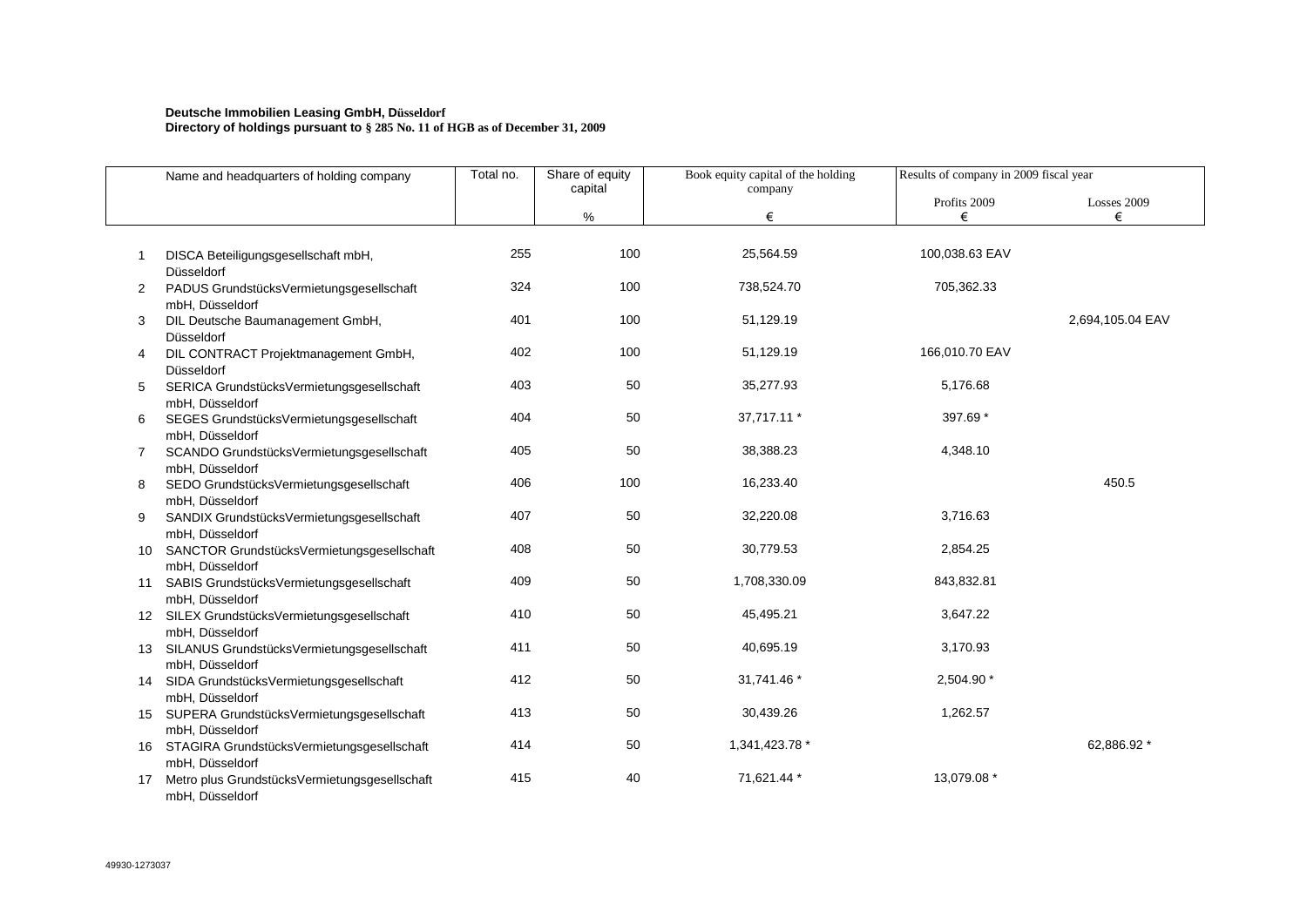|    | Name and headquarters of holding company                                     | Total no. | Share of equity<br>capital | Book equity capital of the holding | Results of company in 2009 fiscal year |             |
|----|------------------------------------------------------------------------------|-----------|----------------------------|------------------------------------|----------------------------------------|-------------|
|    |                                                                              |           |                            | company                            | Profits 2009                           | Losses 2009 |
|    |                                                                              |           | %                          | €                                  | €                                      | €           |
| 18 | SOSPITA GrundstücksVermietungsgesellschaft<br>mbH, Düsseldorf                | 416       | 50                         | 29,211.15                          | 855.10                                 |             |
| 19 | SOLATOR GrundstücksVermietungsgesellschaft<br>mbH, Düsseldorf                | 417       | 50                         | 33,038.23 *                        | 2,165.85 *                             |             |
|    | SILIGO Mobilien-Vermietungsgesellschaft mbH,<br>Düsseldorf                   | 418       | 50                         | 30,069.03 *                        | 1,361.74 *                             |             |
|    | 21 SOLIDO GrundstücksVermietungsgesellschaft<br>mbH, Düsseldorf              | 419       | 100                        | 23,640.83 *                        |                                        | 1,106.36 *  |
|    | 22 SENA GrundstücksVermietungsgesellschaft<br>mbH, Düsseldorf                | 420       | 50                         | 32,502.76                          | 5,593.96                               |             |
|    | 23 SALUS GrundstücksVermietungsgesellschaft<br>mbH, Düsseldorf               | 421       | 50                         | 311,235.16                         | 5,763.19                               |             |
|    | 24 SAPIO GrundstücksVermietungsgesellschaft<br>mbH, Düsseldorf               | 422       | 100                        | 647,670.42                         | 45,091.39                              |             |
|    | 25 SIFA GrundstücksVermietungsgesellschaft mbH,<br>Düsseldorf                | 423       | 100                        | $-54,621.02$                       |                                        | 37,963.27   |
|    | 26 NOFA GrundstücksVermietungsgesellschaft<br>mbH, Düsseldorf                | 424       | 50                         | 107,062.43 *                       |                                        | 3,309.43 *  |
|    | 27 DREIZEHNTE PAXAS Treuhand-und<br>Beteiligungsgesellschaft mbH, Düsseldorf | 425       | 50                         | 22,438.14 *                        | 142.57 *                               |             |
| 28 | SCHEDA GrundstücksVermietungsgesellschaft<br>mbH, Düsseldorf                 | 426       | 50                         | 27,114.76 *                        | 895.93 *                               |             |
| 29 | SARIO GrundstücksVermietungsgesellschaft<br>mbH, Düsseldorf                  | 427       | 50                         | 96,626.68 *                        | 8,380.59 *                             |             |
| 30 | SALIX GrundstücksVermietungsgesellschaft<br>mbH, Düsseldorf                  | 428       | 50                         | 30,416.48                          | 1,836.96                               |             |
| 31 | SAGITA GrundstücksVermietungsgesellschaft<br>mbH, Düsseldorf                 | 429       | 100                        | $-559,661.82$                      |                                        | 1,364.05    |
|    | 32 SATINA Mobilien-Vermietungsgesellschaft mbH,<br>Düsseldorf                | 430       | 50                         | 29,061.12 *                        | 2,178.74 *                             |             |
|    | 33 SUSA Mobilien-Vermietungsgesellschaft mbH,<br>Düsseldorf                  | 431       | 50                         | 28,757.98 *                        | 1,231.81 *                             |             |
| 34 | SAITA GrundstücksVermietungsgesellschaft<br>mbH i.L., Düsseldorf             | 433       | 60                         | 26,650.34 *                        |                                        | 10,198.66 * |
| 35 | SANO GrundstücksVermietungsgesellschaft<br>mbH, Düsseldorf                   | 434       | 50                         | 31,989.93 *                        | 1,498.12 *                             |             |
| 36 | SCITOR GrundstücksVermietungsgesellschaft<br>mbH, Düsseldorf                 | 436       | 50                         | 30,806.44                          | 1,470.66                               |             |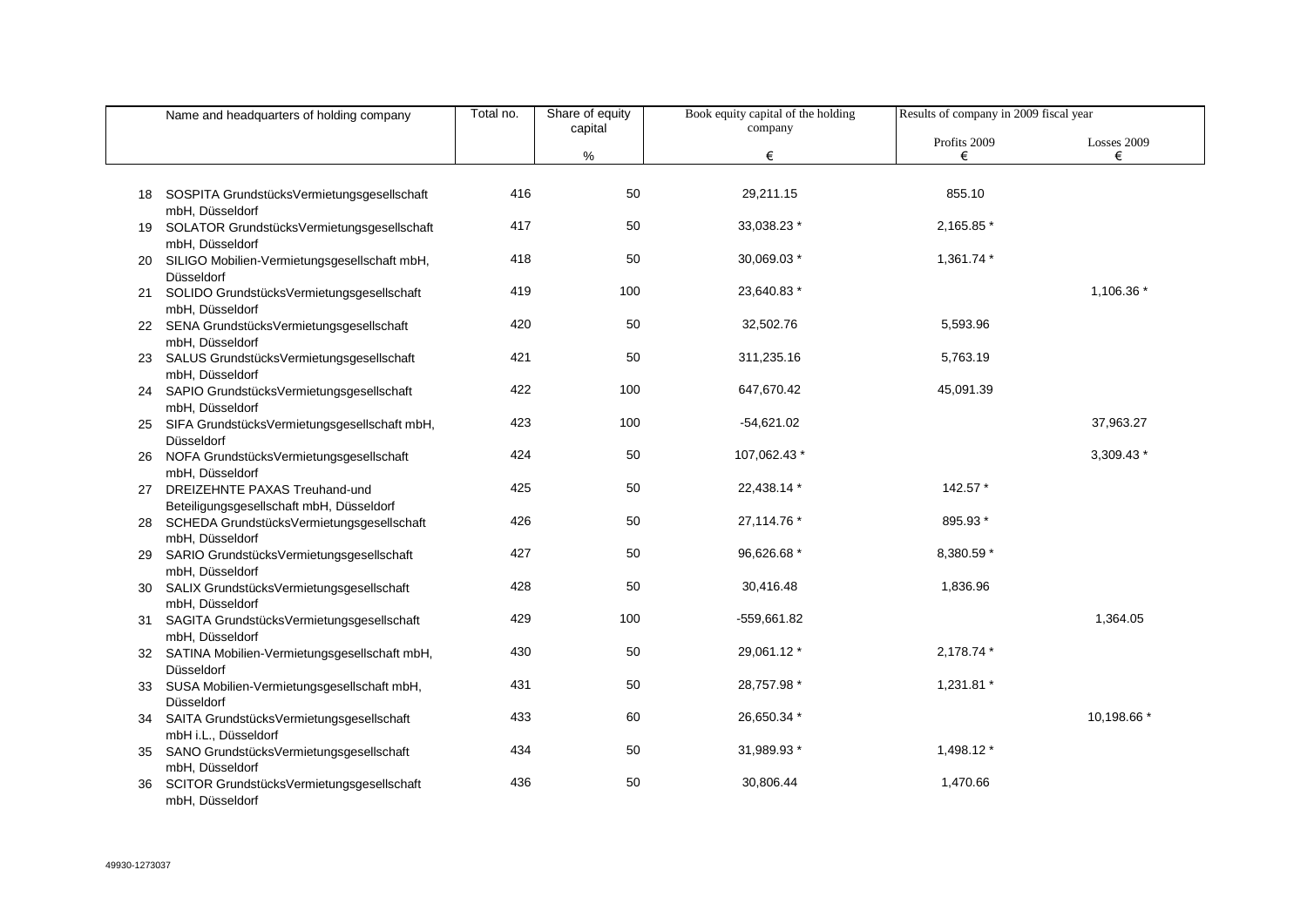|     | Name and headquarters of holding company                             | Total no. | Share of equity | Book equity capital of the holding | Results of company in 2009 fiscal year |             |
|-----|----------------------------------------------------------------------|-----------|-----------------|------------------------------------|----------------------------------------|-------------|
|     |                                                                      |           | capital         | company                            | Profits 2009                           | Losses 2009 |
|     |                                                                      |           | %               | €                                  | €                                      | €           |
|     |                                                                      |           |                 |                                    |                                        |             |
|     | 37 SIMILA GrundstücksVermietungsgesellschaft                         | 437       | 50              | 28,914.28                          | 443.86                                 |             |
|     | mbH, Düsseldorf                                                      | 438       | 50              | 107,893.86 *                       | 9,245.77 *                             |             |
| 38  | SOLUM GrundstücksVermietungsgesellschaft<br>mbH, Düsseldorf          |           |                 |                                    |                                        |             |
| 39. | SOREX GrundstücksVermietungsgesellschaft                             | 439       | 50              | 30,859.30                          | 4,416.00                               |             |
|     | mbH, Düsseldorf                                                      |           |                 |                                    |                                        |             |
| 40  | SUBLICA GrundstücksVermietungsgesellschaft                           | 440       | 50              | 32,438.36 *                        | 1,065.50 *                             |             |
|     | mbH, Düsseldorf                                                      | 441       | 50              | 26,680.37 *                        |                                        | $9.12*$     |
|     | 41 SULPUR GrundstücksVermietungsgesellschaft<br>mbH, Schönefeld      |           |                 |                                    |                                        |             |
|     | 42 SPLENDOR                                                          | 445       | 50              | 29,683.49 *                        | 2,653.49 *                             |             |
|     | GrundstücksVermietungsgesellschaft mbH,                              |           |                 |                                    |                                        |             |
|     | Schönefeld                                                           |           |                 |                                    |                                        |             |
|     | 43 SOLON GrundstücksVermietungsgesellschaft                          | 449       | 50              | 27,134.50 *                        | 275.71 *                               |             |
|     | mbH, Schönefeld                                                      | 571       | 48.72           | $-2,595,203.17$                    | 303,410.98 *                           |             |
|     | 44 SUBLICA Grundstücks-Vermietungs-<br>gesellschaft mbH & Co. Objekt |           |                 |                                    |                                        |             |
|     | Promohypermarkt Gelsenkirchen KG, Düsseldorf                         |           |                 |                                    |                                        |             |
|     | 45 SCUDO Grundstücks-Vermietungs-gesellschaft                        | 1451      | 100             | 28,832.43                          | 185.51                                 |             |
|     | mbH, Düsseldorf                                                      |           |                 |                                    |                                        |             |
| 46  | SOMA Grundstücks-Vermietungs-gesellschaft                            | 1453      | 50              | 28,843.75                          | 1,427.45                               |             |
|     | mbH, Düsseldorf<br>47 SUBU Mobilien-Vermietungsgesellschaft mbH,     | 1454      | 50              | 30,219.98                          |                                        | 182.84      |
|     | Düsseldorf                                                           |           |                 |                                    |                                        |             |
| 48  | ELC Logistik-Centrum Verwaltungs-GmbH,                               | 1455      | 50              | 30,200.78                          |                                        | 153.44      |
|     | Erfurt                                                               |           |                 |                                    |                                        |             |
| 49  | STATOR Heizkraftwerk Frankfurt (Oder)                                | 1456      | 100             | 54,948.27                          | 27,595.17                              |             |
|     | Beteiligungsgesellschaft mbH, Schönefeld                             | 1457      | 50              | 30,536.99                          | 21,355.22                              |             |
|     | 50 SUPLION Beteiligungsgesellschaft mbH,<br>Düsseldorf               |           |                 |                                    |                                        |             |
|     | 51 STABLON Grundstücks-Ver-                                          | 1459      | 100             | 30,698.60                          | 611.99                                 |             |
|     | mietungsgesellschaft mbH, Düsseldorf                                 |           |                 |                                    |                                        |             |
|     | 52 SPINO Grundstücks-Vermietungs-gesellschaft                        | 1460      | 100             | 8,538.97 *                         |                                        | 11,767.27 * |
|     | mbH, Düsseldorf                                                      |           |                 |                                    |                                        |             |
|     | 53 SEGU Grundstücks-Vermietungs-gesellschaft                         | 1461      | 50              | 32,166.44 *                        | 2,064.33 *                             |             |
|     | mbH, Düsseldorf<br>54 STUPA Heizwerk Frankfurt (Oder) Nord           | 1462      | 100             | 34,241.00 *                        | 5,981.34 *                             |             |
|     | Beteiligungsgesellschaft mbH, Schönefeld                             |           |                 |                                    |                                        |             |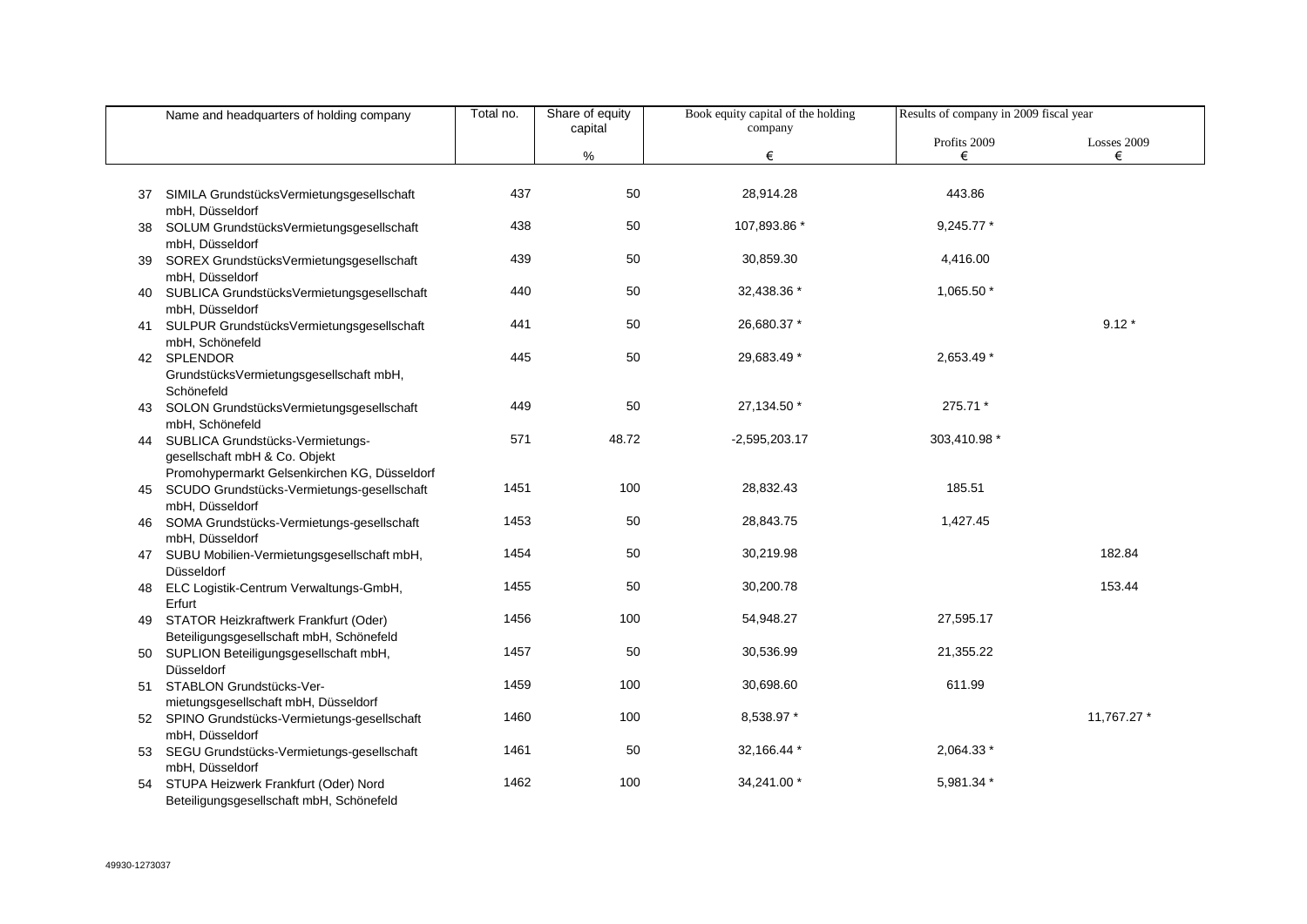|    | Name and headquarters of holding company                         | Total no. | Share of equity | Book equity capital of the holding | Results of company in 2009 fiscal year |             |
|----|------------------------------------------------------------------|-----------|-----------------|------------------------------------|----------------------------------------|-------------|
|    |                                                                  |           | capital         | company                            | Profits 2009                           | Losses 2009 |
|    |                                                                  |           | $\%$            | €                                  | €                                      | €           |
| 55 | SUSIK Grundstücks-Vermietungs-gesellschaft<br>mbH, Düsseldorf    | 1463      | 50              | 27,781.78                          | 1,268.95                               |             |
| 56 | SILUR Grundstücks-Vermietungs-gesellschaft<br>mbH, Düsseldorf    | 1464      | 50              | 32,266.94                          | 5,107.62                               |             |
| 57 | DIL Internationale Leasinggesellschaft mbH,<br>Düsseldorf        | 1465      | 50              | $-10,839.65*$                      | 362,430.37 *                           |             |
| 58 | TABA Grundstücks-Vermietungs-gesellschaft<br>mbH, Düsseldorf     | 1466      | 50              | 29,653.84 *                        | 969.52 *                               |             |
| 59 | DIL Fonds-Beteiligungsgesellschaft mbH,<br>Düsseldorf            | 1467      | 100             | 25,133.91                          |                                        | 663.63      |
| 60 | TAKIR Grundstücks-Vermietungs-gesellschaft<br>mbH, Düsseldorf    | 1468      | 100             | 18,221.89 *                        |                                        | 226.73 *    |
| 61 | TACET Grundstücks-Vermietungs-gesellschaft<br>mbH, Düsseldorf    | 1470      | 50              | 34,652.79                          | 8,481.54                               |             |
|    | 62 TEBOR Grundstücks-Vermietungs-gesellschaft<br>mbH, Düsseldorf | 1471      | 50              | 29,385.00                          |                                        | 369.66      |
|    | 63 TAGO Grundstücks-Vermietungs-gesellschaft<br>mbH, Düsseldorf  | 1474      | 50              | 28,818.40                          | 1,729.85                               |             |
|    | 64 DIL Europa-Beteiligungsgesellschaft mbH,<br>Düsseldorf        | 1475      | 100             | 175,439.31 *                       |                                        | 3,735.42 *  |
| 65 | TEBA Beteiligungsgesellschaft mbH, Schönefeld                    | 1476      | 100             | 27,873.24 *                        | 1,258.93 *                             |             |
| 66 | TERGO Grundstücks-Vermietungs-gesellschaft<br>mbH, Düsseldorf    | 1477      | 100             | 32,055.86 *                        | 646.99 *                               |             |
|    | 67 NBG Grundstücks-Vermietungs-gesellschaft<br>mbH, Düsseldorf   | 1479      | 50              | 30,537.08 *                        | 1,583.40 *                             |             |
| 68 | TELO Beteiligungsgesellschaft mbH, Schönefeld                    | 1481      | 100             | 14,959,815.70                      | 912,459.85                             |             |
| 69 | TONGA Grundstücks-Vermietungs-gesellschaft<br>mbH, Düsseldorf    | 1483      | 50              | 31,322.99 *                        | 1,099.19 *                             |             |
|    | 70 TOSSA Grundstücks-Vermietungs-gesellschaft<br>mbH, Düsseldorf | 1484      | 100             | 32,530.51                          | 920.43                                 |             |
|    | 71 TIEDO Grundstücks-Vermietungs-gesellschaft<br>mbH, Düsseldorf | 1485      | 50              | 32,216.03 *                        | 1,610.37 *                             |             |
|    | 72 Mikrofinanz Beteiligungsgesellschaft mbH,<br>Düsseldorf       | 1486      | 50              | 20,835.75 *                        | 516.00 *                               |             |
|    | 73 TESATUR Beteiligungsgesellschaft mbH,<br>Düsseldorf           | 1488      | 50              | 30,510.28                          | 1,343.07                               |             |
|    | 74 TEMATIS GrundstücksVermietungsgesellschaft                    | 1489      | 100             | 26,385.95                          |                                        | 797.78      |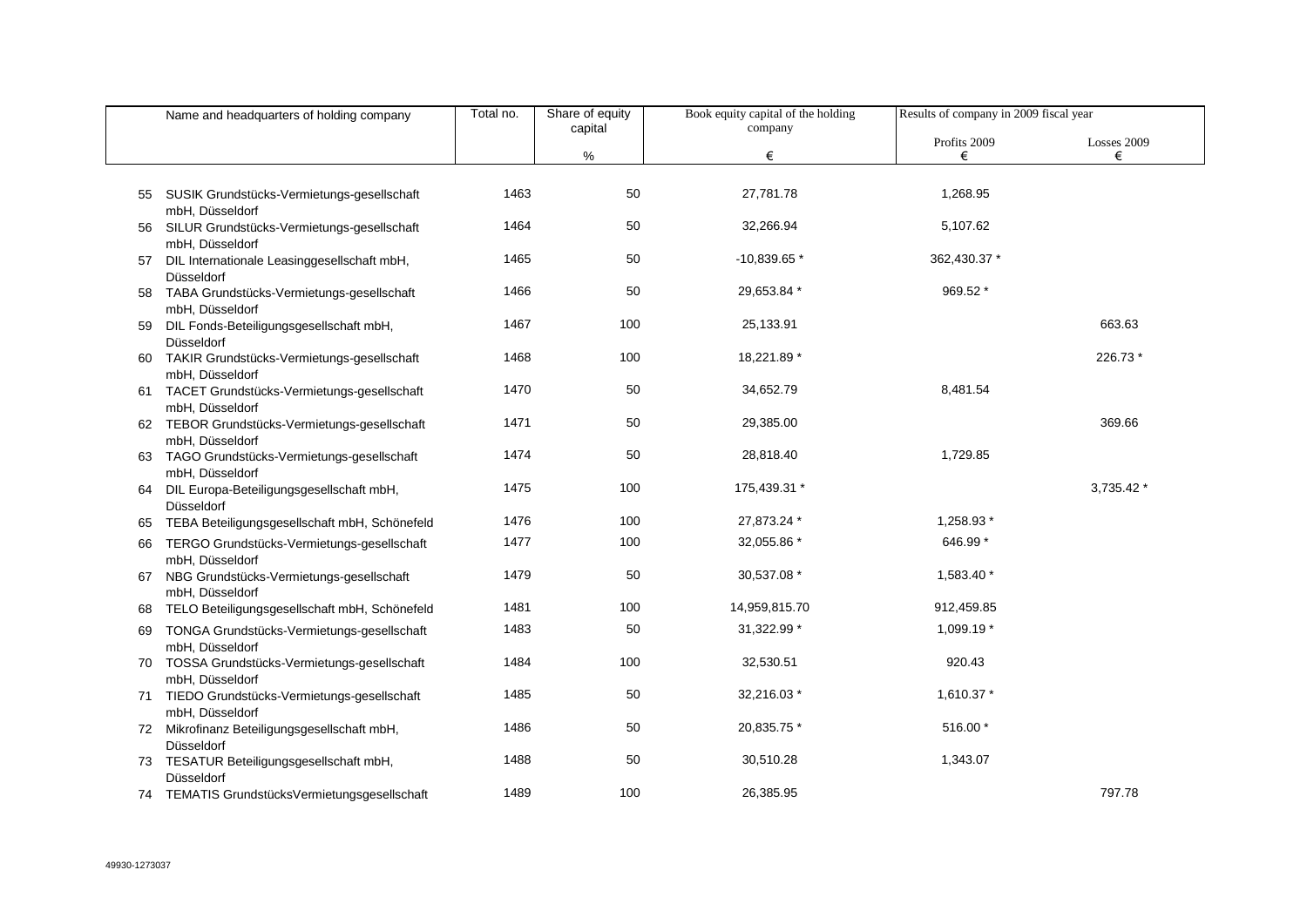|    | Name and headquarters of holding company                         | Total no. | Share of equity | Book equity capital of the holding | Results of company in 2009 fiscal year |             |
|----|------------------------------------------------------------------|-----------|-----------------|------------------------------------|----------------------------------------|-------------|
|    |                                                                  |           | capital         | company                            | Profits 2009                           | Losses 2009 |
|    |                                                                  |           | %               | €                                  | €                                      | €           |
|    |                                                                  |           |                 |                                    |                                        |             |
|    | mbH, Düsseldorf                                                  |           |                 |                                    |                                        |             |
|    | 75 TREMA Grundstücks-Vermietungs-gesellschaft                    | 1490      | 50              | 28,432.78 *                        | 934.17 *                               |             |
|    | mbH, Berlin                                                      |           |                 |                                    |                                        |             |
|    | 76 TRENTO GrundstücksVermietungsgesellschaft                     | 1491      | 50              | 30,968.78                          | 220.56                                 |             |
|    | mbH, Düsseldorf<br>77 TUGA Grundstücks-Vermietungs-gesellschaft  | 1492      | 50              | 27,134.07 *                        | 605.80 *                               |             |
|    | mbH, Düsseldorf                                                  |           |                 |                                    |                                        |             |
|    | 78 TUDO Grundstücks-Vermietungs-gesellschaft                     | 1493      | 50              | 27,613.69                          | 295.56                                 |             |
|    | mbH, Düsseldorf                                                  |           |                 |                                    |                                        |             |
|    | 79 TYRAS Beteiligungsgesellschaft mbH,                           | 1494      | 50              | 58,632.17                          | 25,175.60                              |             |
|    | Düsseldorf                                                       |           |                 |                                    |                                        |             |
|    | 80 TOREUT GrundstücksVermietungsgesellschaft                     | 1495      | 50              | 29,804.86                          |                                        | 221.08      |
|    | mbH, Düsseldorf<br>81 TRIPLA GrundstücksVermietungsgesellschaft  | 1496      | 100             | 280,764.12                         |                                        | 477.05      |
|    | mbH, Düsseldorf                                                  |           |                 |                                    |                                        |             |
|    | 82 THRENI GrundstücksVermietungsgesellschaft                     | 1497      | 50              | 27,957.06 *                        | 481.27 *                               |             |
|    | mbH, Düsseldorf                                                  |           |                 |                                    |                                        |             |
| 83 | Leasing Verwaltungsgesellschaft Waltersdorf                      | 1498      | 100             | 10,984,081.34                      | 2,118,579.75                           |             |
|    | mbH, Schönefeld                                                  |           |                 |                                    |                                        |             |
|    | 84 TRINTO Beteiligungsgesellschaft mbH,                          | 1500      | 50              | 19,582.77                          | 579.71                                 |             |
|    | Schönefeld<br>85 TAGUS Beteiligungsgesellschaft mbH,             | 1501      | 50              | 28,991.06                          | 962.93                                 |             |
|    | Düsseldorf                                                       |           |                 |                                    |                                        |             |
|    | 86 TARES Beteiligungsgesellschaft mbH,                           | 1504      | 100             | 32,664.19 *                        | 6,237.77 *                             |             |
|    | Düsseldorf                                                       |           |                 |                                    |                                        |             |
| 87 | TERRUS GrundstücksVermietungsgesellschaft                        | 1506      | 100             | 27,221.43                          | 182.53                                 |             |
|    | mbH, Düsseldorf                                                  |           |                 |                                    |                                        |             |
|    | 88 TRAGO Grundstücks-Vermietungs-gesellschaft<br>mbH, Düsseldorf | 1507      | 50              | 31,888.26 *                        | 1,965.22 *                             |             |
| 89 | ZIBE Grundstücks-Vermietungs-gesellschaft                        | 1508      | 50              | 26,425.37                          | 307.29                                 |             |
|    | mbH, Düsseldorf                                                  |           |                 |                                    |                                        |             |
|    | 90 PEDUM Beteiligungsgesellschaft mbH,                           | 1509      | 50              | 47,629.85                          | 18,173.30                              |             |
|    | Düsseldorf                                                       |           |                 |                                    |                                        |             |
| 91 | PERILLA Beteiligungsgesellschaft mbH,                            | 1510      | 50              | $-1,886,311.88*$                   | 217,240.04 *                           |             |
|    | Düsseldorf                                                       | 1511      | 50              | 36,971.01 *                        | 2,425.76 *                             |             |
|    | 92 PERLIT Mobilien-Vermietungs-gesellschaft<br>mbH, Düsseldorf   |           |                 |                                    |                                        |             |
| 93 | PALDO GrundstücksVermietungsgesellschaft                         | 1512      | 50              | 29,232.92                          | 376.07                                 |             |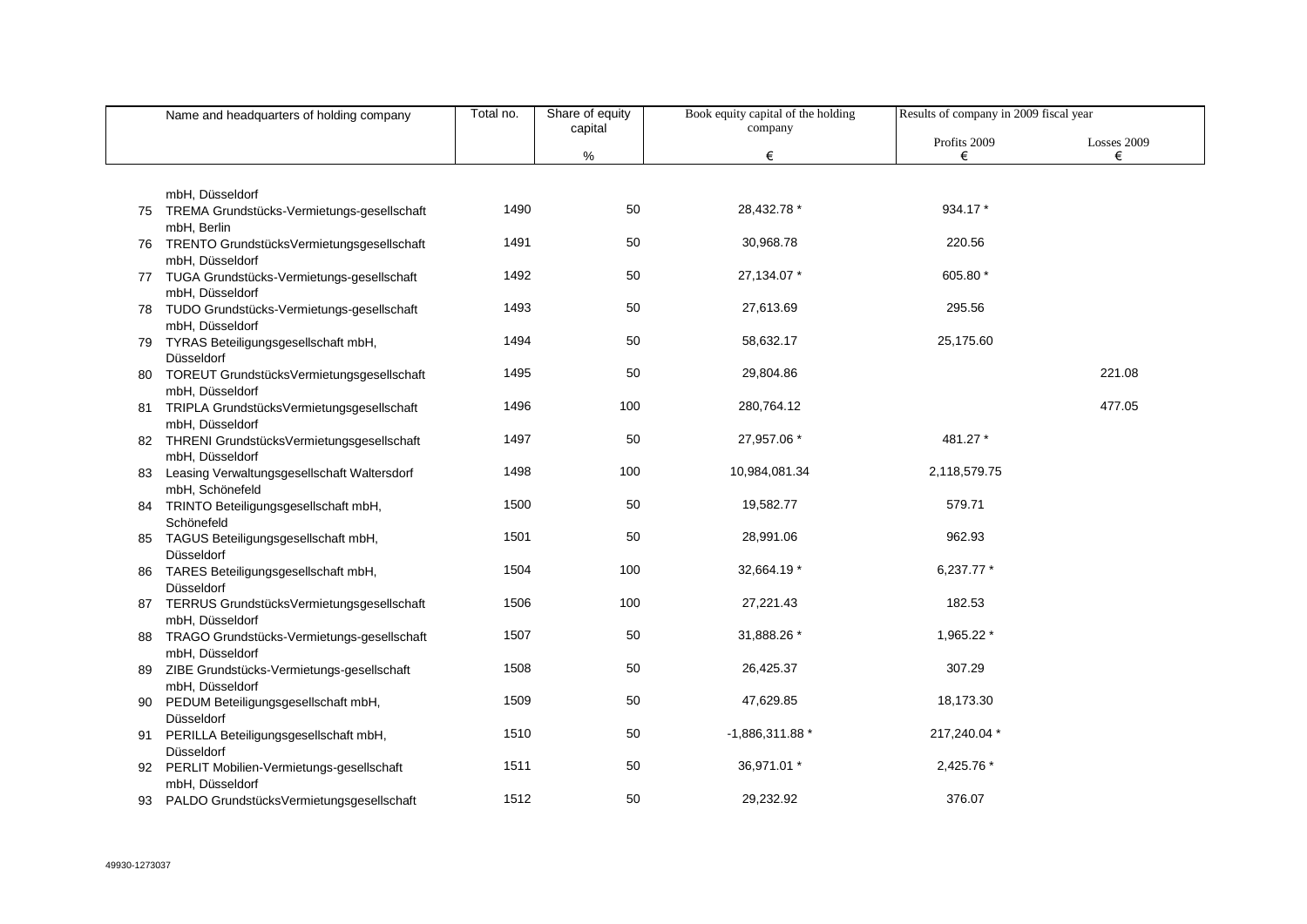|    | Name and headquarters of holding company                          | Total no. | Share of equity | Book equity capital of the holding | Results of company in 2009 fiscal year |                  |
|----|-------------------------------------------------------------------|-----------|-----------------|------------------------------------|----------------------------------------|------------------|
|    |                                                                   |           | capital<br>$\%$ | company<br>€                       | Profits 2009<br>€                      | Losses 2009<br>€ |
|    |                                                                   |           |                 |                                    |                                        |                  |
|    | mbH, Düsseldorf                                                   |           |                 |                                    |                                        |                  |
| 94 | PUDU Grundstücks-Vermietungs-gesellschaft<br>mbH, Düsseldorf      | 1513      | 50              | 38,689.49                          | 2,618.43                               |                  |
| 95 | PURIM Grundstücks-Vermietungs-gesellschaft                        | 1515      | $50\,$          | 28,858.04                          | 853.77                                 |                  |
| 96 | mbH, Düsseldorf<br>PERNIO GrundstücksVermietungsgesellschaft      | 1516      | 50              | 30,684.39                          | 396.56                                 |                  |
|    | mbH, Düsseldorf                                                   |           |                 |                                    |                                        |                  |
| 97 | PADEM Grundstücks-Vermietungs-gesellschaft<br>mbH, Düsseldorf     | 1518      | 50              | 33,337.11                          | 1,697.15                               |                  |
| 98 | PADOS Grundstücks-Vermietungs-gesellschaft                        | 1519      | 50              | 26,958.26 *                        | 1,220.61 *                             |                  |
| 99 | mbH, Düsseldorf<br>PANIS Grundstücks-Vermietungs-gesellschaft     | 1520      | 50              | 27,586.44 *                        | 1,441.30 *                             |                  |
|    | mbH, Düsseldorf<br>100 PAGUS Beteiligungsgesellschaft mbH,        | 1522      | 50              | 25,083.16 *                        |                                        | 686.18 *         |
|    | Düsseldorf                                                        |           |                 |                                    |                                        |                  |
|    | 101 PODES Beteiligungsgesellschaft mbH i.L.,<br>Düsseldorf        | 1523      | 50              | 24,819.49                          |                                        | 180.70           |
|    | 102 PERGUM GrundstücksVermietungsgesellschaft                     | 1525      | 50              | 27,361.99                          |                                        | 276.71           |
|    | mbH, Düsseldorf<br>103 PENDIS GrundstücksVermietungsgesellschaft  | 1526      | 50              | 25,649.13                          | 303.95                                 |                  |
|    | mbH, Düsseldorf<br>104 PUKU Grundstücks-Vermietungs-gesellschaft  | 1527      | 50              | 29,195.72                          | 1,228.69                               |                  |
|    | mbH, Düsseldorf                                                   |           |                 |                                    |                                        |                  |
|    | 105 PEDIS Grundstücks-Vermietungs-gesellschaft<br>mbH, Düsseldorf | 1528      | 50              | 26,735.83                          | 308.68                                 |                  |
|    | 106 PANTIS Beteiligungsgesellschaft mbH,<br>Düsseldorf            | 1529      | 50              | 24,672.68                          |                                        | 2,703.08         |
|    | 107 PERXIS Beteiligungsgesellschaft mbH,                          | 1530      | 50              | 191,687.30                         | 63,358.43                              |                  |
|    | Düsseldorf<br>108 PAXAS Treuhand- und Beteiligungsgesellschaft    | 1532      | 50              | 103,116.87 *                       | 30,999.35 *                            |                  |
|    | mbH, Düsseldorf                                                   |           |                 |                                    |                                        |                  |
|    | 109 PERGOS Beteiligungsgesellschaft mbH,<br>Düsseldorf            | 1534      | 50              | 26,412.71 *                        | 1,910.59 *                             |                  |
|    | 110 PRADUM Beteiligungsgesellschaft mbH,<br>Düsseldorf            | 1535      | 50              | 208,013.85 *                       | 131,798.80 *                           |                  |
|    | 111 PENTUM Beteiligungsgesellschaft mbH,<br>Düsseldorf            | 1537      | 50              | 23,814.43 *                        |                                        | 1,624.95 *       |
|    | 112 VIERTE PAXAS Treuhand- und                                    | 1538      | 50              | 42,516.53 *                        | 9.283.90 *                             |                  |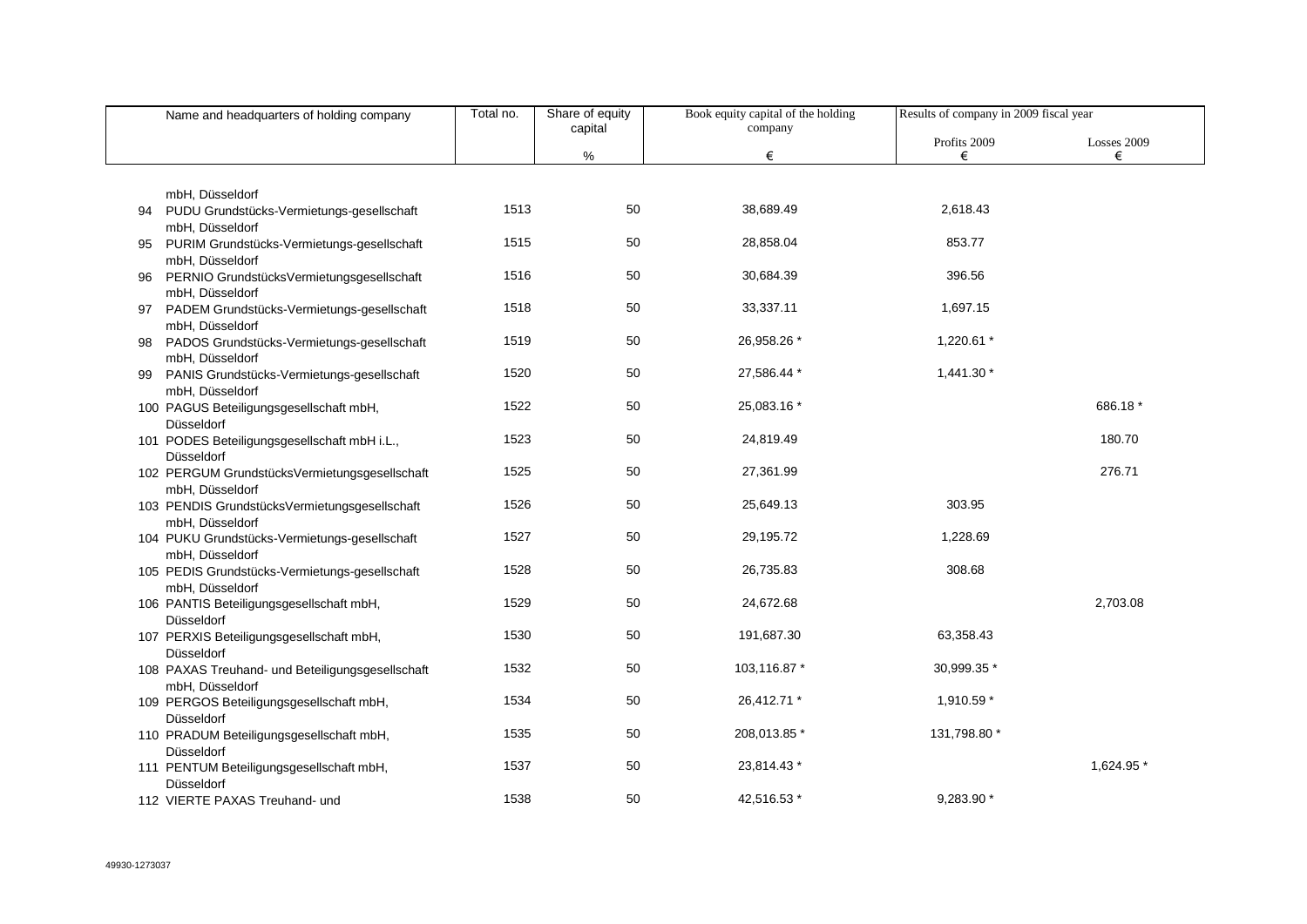| Name and headquarters of holding company                                                | Total no. | Share of equity | Book equity capital of the holding | Results of company in 2009 fiscal year |              |
|-----------------------------------------------------------------------------------------|-----------|-----------------|------------------------------------|----------------------------------------|--------------|
|                                                                                         |           | capital         | company                            | Profits 2009                           | Losses 2009  |
|                                                                                         |           | %               | €                                  | €                                      | €            |
|                                                                                         |           |                 |                                    |                                        |              |
| Beteiligungsgesellschaft mbH, Düsseldorf                                                |           |                 |                                    |                                        |              |
| 113 PANTUR GrundstücksVermietungsgesellschaft<br>mbH, Düsseldorf                        | 1539      | 50              | 30,879.81                          | 2,165.70                               |              |
| 114 PRATES GrundstücksVermietungsgesellschaft                                           | 1540      | 50              | 31,360.03                          | 1,181.80                               |              |
| mbH, Schönefeld                                                                         |           |                 |                                    |                                        |              |
| 115 PENTOS GrundstücksVermietungsgesellschaft                                           | 1541      | 50              | 29,588.88                          | 306.68                                 |              |
| mbH, Düsseldorf                                                                         |           |                 |                                    |                                        |              |
| 116 FÜNFTE PAXAS Treuhand- und                                                          | 1542      | 50              | 117,801.44 *                       | 14,406.16 *                            |              |
| Beteiligungsgesellschaft mbH, Düsseldorf<br>117 Wohnungs-Verwaltungs-gesellschaft Moers | 1544      | 50              | 29,440.45 *                        | 1,028.68 *                             |              |
| mbH, Düsseldorf                                                                         |           |                 |                                    |                                        |              |
| 118 PONTUS GrundstücksVermietungsgesellschaft                                           | 1548      | 50              | 32,991.64 *                        | 6,330.35 *                             |              |
| mbH, Düsseldorf                                                                         |           |                 |                                    |                                        |              |
| 119 PRASEM Beteiligungsgesellschaft mbH,                                                | 1551      | 50              | 106,691.85                         |                                        | 38,578.51    |
| Düsseldorf                                                                              | 1552      | 50              | 26,934.74                          | 236.85                                 |              |
| 120 PRISON Grundstücks-Vermie-tungsgesellschaft<br>mbH, Schönefeld                      |           |                 |                                    |                                        |              |
| 121 Deutz-Mülheim Grundstücksgesellschaft mbH,                                          | 1553      | 40.2            | $-3,320,882.75*$                   |                                        | 288,503.23 * |
| Düsseldorf                                                                              |           |                 |                                    |                                        |              |
| 122 PALLO Grundstücks-Vermietungs-gesellschaft                                          | 1554      | 50              | 27,782.93                          | 344.09                                 |              |
| mbH, Düsseldorf                                                                         | 1555      | 50              | 29,795.51                          | 1,288.11                               |              |
| 123 PETA Grundstücks-Vermietungs-gesellschaft<br>mbH, Düsseldorf                        |           |                 |                                    |                                        |              |
| 124 Wohnungsgesellschaft HEGEMAG GmbH,                                                  | 1556      | 50              | 28,090.67 *                        | 1,540.68 *                             |              |
| Düsseldorf                                                                              |           |                 |                                    |                                        |              |
| 125 PERLU Grundstücks-Vermietungs-gesellschaft                                          | 1557      | 50              | 35,104.64 *                        | 4,877.86 *                             |              |
| mbH, Düsseldorf                                                                         |           |                 |                                    |                                        |              |
| 126 ZINDUS Beteiligungsgesellschaft mbH,<br>Düsseldorf                                  | 1561      | 50              | 37,314.28 *                        | 4,273.46 *                             |              |
| 127 QUOTAS GrundstücksVermietungsgesellschaft                                           | 1562      | 50              | 27,839.04                          | 204.57                                 |              |
| mbH, Düsseldorf                                                                         |           |                 |                                    |                                        |              |
| 128 QUANTIS GrundstücksVermietungsgesellschaft                                          | 1563      | 50              | 27,284.11 *                        | 499.83 *                               |              |
| mbH, Schönefeld                                                                         |           |                 |                                    |                                        |              |
| 129 QUELLUM GrundstücksVermietungsgesellschaft                                          | 1564      | 50              | 29,220.20 *                        | 1,512.24 *                             |              |
| mbH, Düsseldorf<br>130 XERA GrundstücksVermietungsgesellschaft                          | 1565      | 50              | 29,120.72 *                        | $1,067.10*$                            |              |
| mbH, Düsseldorf                                                                         |           |                 |                                    |                                        |              |
| 131 XELLUM GrundstücksVermietungsgesellschaft                                           | 1566      | 50              | 28,499.80 *                        | 1,034.06 *                             |              |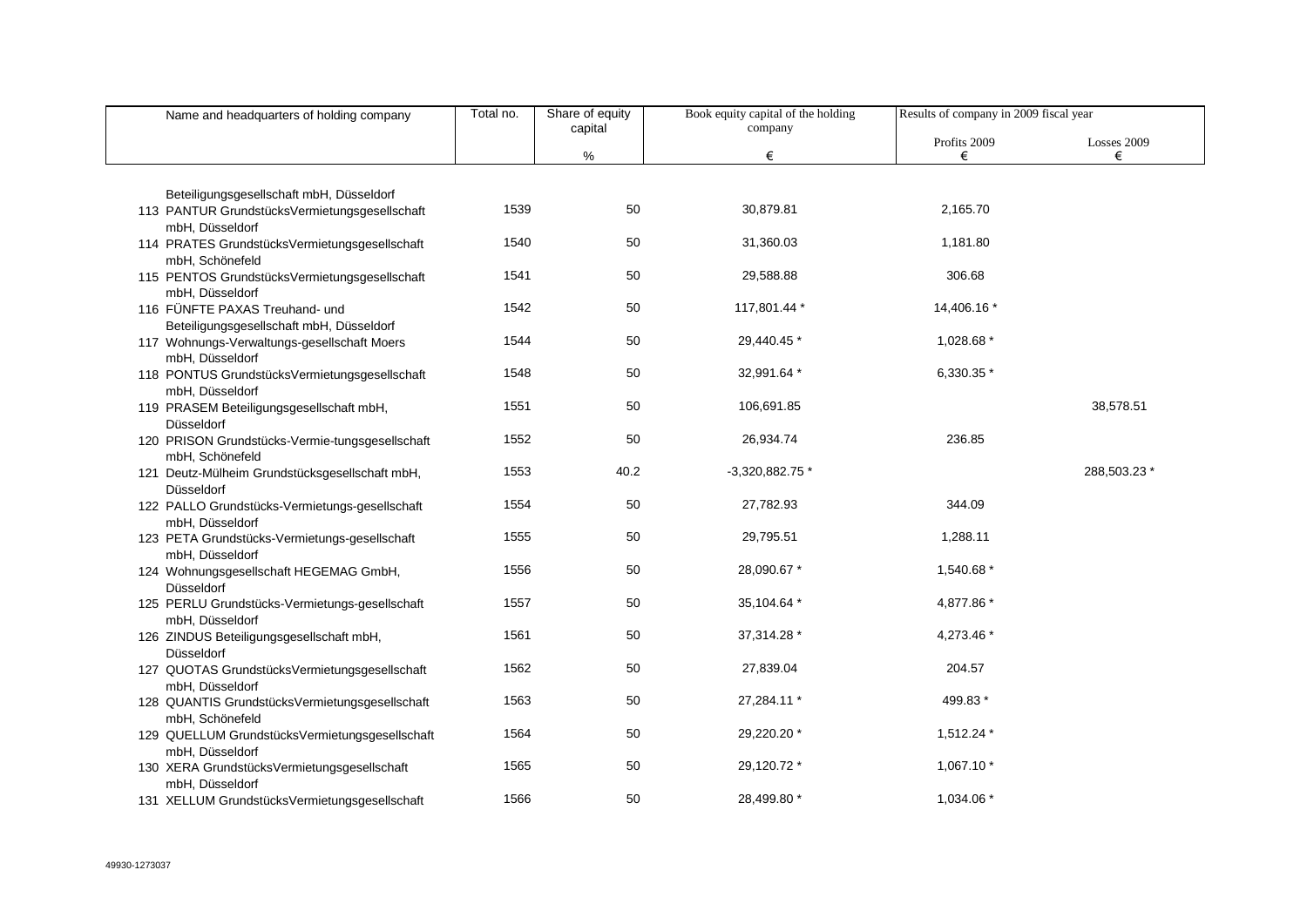| Name and headquarters of holding company                                                 | Total no. | Share of equity | Book equity capital of the holding | Results of company in 2009 fiscal year |                  |
|------------------------------------------------------------------------------------------|-----------|-----------------|------------------------------------|----------------------------------------|------------------|
|                                                                                          |           | capital<br>%    | company<br>€                       | Profits 2009<br>€                      | Losses 2009<br>€ |
|                                                                                          |           |                 |                                    |                                        |                  |
| mbH, Düsseldorf                                                                          |           |                 |                                    |                                        |                  |
| 132 XENTIS GrundstücksVermietungsgesellschaft<br>mbH, Düsseldorf                         | 1567      | 50              | 28,469.90 *                        | 988.36 *                               |                  |
| 133 XARUS GrundstücksVermietungsgesellschaft                                             | 1568      | 50              | 26,707.07 *                        | 771.52 *                               |                  |
| mbH, Schönefeld                                                                          |           |                 |                                    |                                        |                  |
| 134 XERIS GrundstücksVermietungsgesellschaft<br>mbH, Düsseldorf                          | 1569      | 50              | 27,872.81 *                        | 314.00 *                               |                  |
| 135 ZANTUM GrundstücksVermietungsgesellschaft                                            | 1570      | 50              | 25,350.81 *                        | 453.54 *                               |                  |
| mbH i.L., Hamburg                                                                        | 1571      | 50              | 25,888.59 *                        | 468.66 *                               |                  |
| 136 Private Equity Invest Beteiligungs GmbH,<br>Düsseldorf                               |           |                 |                                    |                                        |                  |
| 137 ZARGUS GrundstücksVermietungsgesellschaft                                            | 1572      | 50              | 28,307.68 *                        | 942.34 *                               |                  |
| mbH, Düsseldorf<br>138 ZERGUM GrundstücksVermietungsgesellschaft                         | 1573      | 50              | 28,331.51 *                        | $1,342.12*$                            |                  |
| mbH, Düsseldorf                                                                          |           |                 |                                    |                                        |                  |
| 139 ZEPTOS GrundstücksVermietungsgesellschaft                                            | 1574      | 50              | 27,303.66 *                        | 765.93 *                               |                  |
| mbH, Düsseldorf                                                                          |           |                 |                                    |                                        |                  |
| 140 SECHSTE PAXAS Treuhand- und<br>Beteiligungsgesellschaft mbH, Düsseldorf              | 1575      | 50              | 52,404.22 *                        | 3,488.27 *                             |                  |
| 141 ZANTOS GrundstücksVermietungsgesellschaft                                            | 1576      | 50              | 26,921.30 *                        | 1,452.52 *                             |                  |
| mbH, Düsseldorf                                                                          |           |                 |                                    |                                        |                  |
| 142 SIEBTE PAXAS Treuhand- und                                                           | 1577      | 50              | 18,140.04 *                        |                                        | 1,074.37 *       |
| Beteiligungsgesellschaft mbH, Düsseldorf<br>143 ZITUS GrundstücksVermietungsgesellschaft | 1578      | 50              | 26,169.58 *                        | 465.44 *                               |                  |
| mbH, Schönefeld                                                                          |           |                 |                                    |                                        |                  |
| 144 ZEREVIS GrundstücksVermietungsgesellschaft                                           | 1579      | 50              | 26,262.71 *                        | 673.35 *                               |                  |
| mbH, Düsseldorf                                                                          |           |                 |                                    |                                        |                  |
| 145 DRITTE PAXAS Treuhand- und                                                           | 1581      | 50              | 39,330.87 *                        | 8,177.75 *                             |                  |
| Beteiligungsgesellschaft mbH, Düsseldorf<br>146 ZALLUS Beteiligungsgesellschaft mbH,     | 1582      | 50              | 31,463.84                          | 1,535.82                               |                  |
| Düsseldorf                                                                               |           |                 |                                    |                                        |                  |
| 147 ZWEITE PAXAS Treuhand- und                                                           | 1583      | 50              | 248,766.98 *                       | 34,829.13 *                            |                  |
| Beteiligungsgesellschaft mbH, Düsseldorf                                                 |           |                 |                                    |                                        |                  |
| 148 ZELAS Beteiligungsgesellschaft mbH,                                                  | 1584      | 50              | 25,848.23                          | 181.39                                 |                  |
| Düsseldorf<br>149 ZITRAL Beteiligungsgesellschaft mbH,                                   | 1585      | 50              | 17,248.14 *                        |                                        | 3,923.90 *       |
| Düsseldorf                                                                               |           |                 |                                    |                                        |                  |
| 150 ZIDES GrundstücksVermietungsgesellschaft                                             | 1586      | 50              | 28,044.19 *                        | 2.942.17 *                             |                  |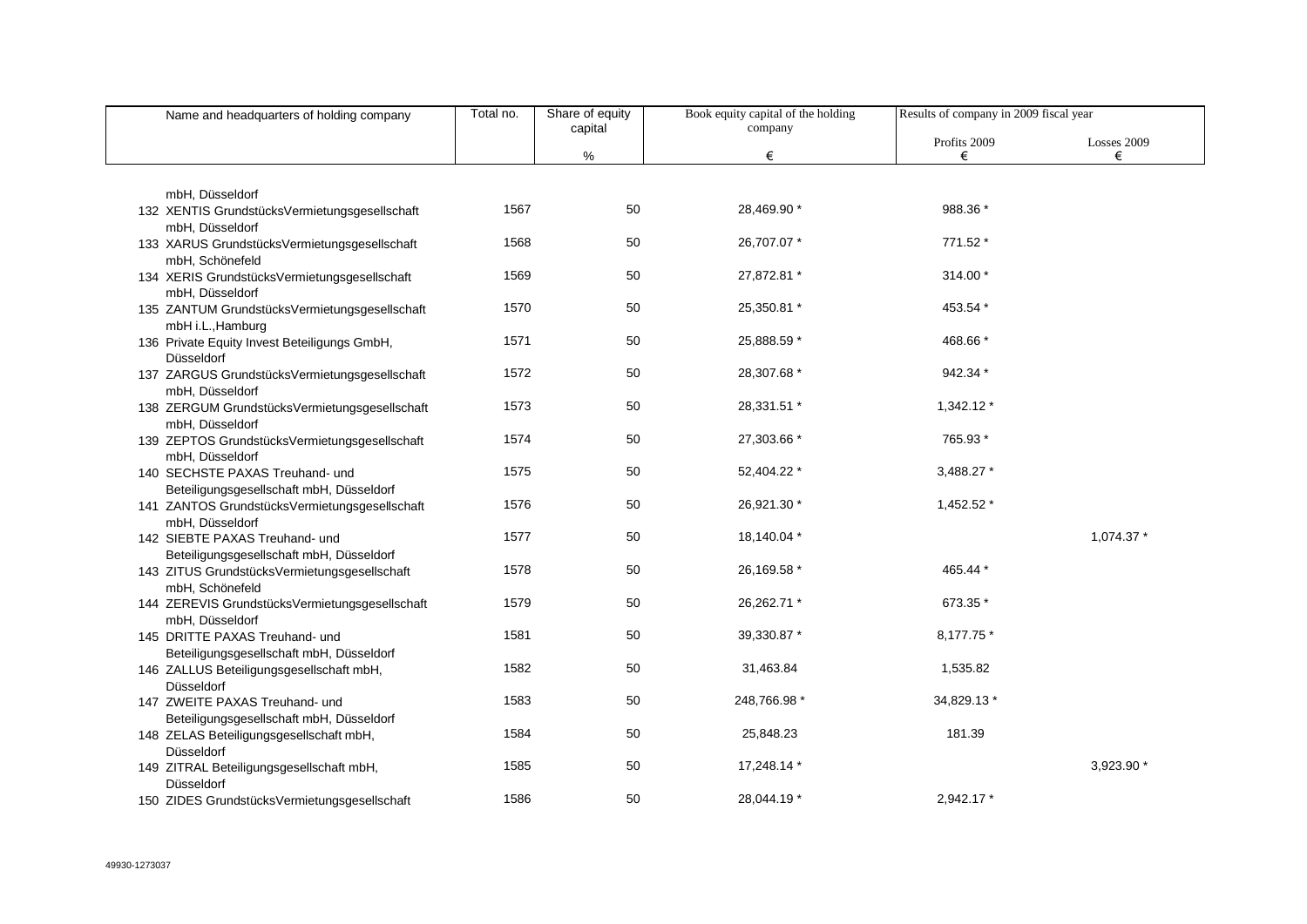| Name and headquarters of holding company                        | Total no. | Share of equity | Book equity capital of the holding | Results of company in 2009 fiscal year |             |
|-----------------------------------------------------------------|-----------|-----------------|------------------------------------|----------------------------------------|-------------|
|                                                                 |           | capital         | company                            | Profits 2009                           | Losses 2009 |
|                                                                 |           | %               | €                                  | €                                      | €           |
|                                                                 |           |                 |                                    |                                        |             |
| mbH, Schönefeld                                                 |           |                 |                                    |                                        |             |
| 151 ZINUS GrundstücksVermietungsgesellschaft                    | 1587      | 50              | 25,514.72 *                        | 640.67 *                               |             |
| mbH, Schönefeld<br>152 ZIRAS GrundstücksVermietungsgesellschaft | 1588      | 50              | 24,648.89 *                        | 708.32 *                               |             |
| mbH, Schönefeld                                                 |           |                 |                                    |                                        |             |
| 153 ZABATUS GrundstücksVermietungsgesellschaft                  | 1589      | 50              | 26,269.52 *                        | 745.70 *                               |             |
| mbH, Düsseldorf                                                 |           |                 |                                    |                                        |             |
| 154 ZAKATUR GrundstücksVermietungsgesellschaft                  | 1590      | 50              | 24,217.80 *                        | 411.90 *                               |             |
| mbH, Düsseldorf                                                 |           |                 |                                    |                                        |             |
| 155 ZENO GrundstücksVermietungsgesellschaft                     | 1591      | 50              | 25,683.51 *                        | 925.62 *                               |             |
| mbH, Düsseldorf<br>156 ZELLU GrundstücksVermietungsgesellschaft | 1592      | 100             | 1,001,586.59                       | 1,062,283.26                           |             |
| mbH, Schönefeld                                                 |           |                 |                                    |                                        |             |
| 157 ZIMBEL GrundstücksVermietungsgesellschaft                   | 1593      | 50              | 23,477.80 *                        |                                        | 85.08 *     |
| mbH, Schönefeld                                                 |           |                 |                                    |                                        |             |
| 158 ZEA Beteiligungsgesellschaft mbH, Schönefeld                | 1594      | 25              | 24,799.60                          | 453.45                                 |             |
| 159 ZYRUS Beteiligungsgesellschaft mbH,                         | 1595      | 25              | 25,538.42                          | 148.91                                 |             |
| Schönefeld                                                      |           |                 |                                    |                                        |             |
| 160 ZYLUM Beteiligungsgesellschaft mbH,                         | 1596      | 25              | 24,126.12 *                        | 157.79 *                               |             |
| Schönefeld                                                      | 1597      | 50              | 23,840.01 *                        |                                        | 938.07 *    |
| 161 ZORUS GrundstücksVermietungsgesellschaft<br>mbH, Düsseldorf |           |                 |                                    |                                        |             |
| 162 ZONTUM GrundstücksVermietungsgesellschaft                   | 1598      | 50              | 25,249.63 *                        | 777.48 *                               |             |
| mbH, Düsseldorf                                                 |           |                 |                                    |                                        |             |
| 163 ACHTE PAXAS Treuhand- und                                   | 1599      | 50              | 144,021.10 *                       | 36,643.33 *                            |             |
| Beteiligungsgesellschaft mbH, Düsseldorf                        |           |                 |                                    |                                        |             |
| 164 ZITON GrundstücksVermietungsgesellschaft                    | 1602      | 50              | 25,362.91 *                        | 661.91 *                               |             |
| mbH, Düsseldorf<br>165 ZARAT Beteiligungsgesellschaft mbH,      | 1603      | 50              | 25,652.92                          | 359.29                                 |             |
| Düsseldorf                                                      |           |                 |                                    |                                        |             |
| 166 ZURET Beteiligungsgesellschaft mbH,                         | 1604      | 50              | 29,644.62                          | 1,002.53                               |             |
| Düsseldorf                                                      |           |                 |                                    |                                        |             |
| 167 Private Equity Life Sciences                                | 1605      | 50              | 19,442.70 *                        |                                        | 668.90 *    |
| Beteiligungsgesellschaft mbH, Düsseldorf                        |           |                 |                                    |                                        |             |
| 168 VARIS Beteiligungsgesellschaft mbH,<br>Düsseldorf           | 1606      | 50              | 20,323.36 *                        |                                        | 2,636.96 *  |
| 169 ZEHNTE PAXAS Treuhand- und                                  | 1607      | 50              | 185,634.64 *                       | 60,605.90 *                            |             |
| Beteiligungsgesellschaft mbH, Düsseldorf                        |           |                 |                                    |                                        |             |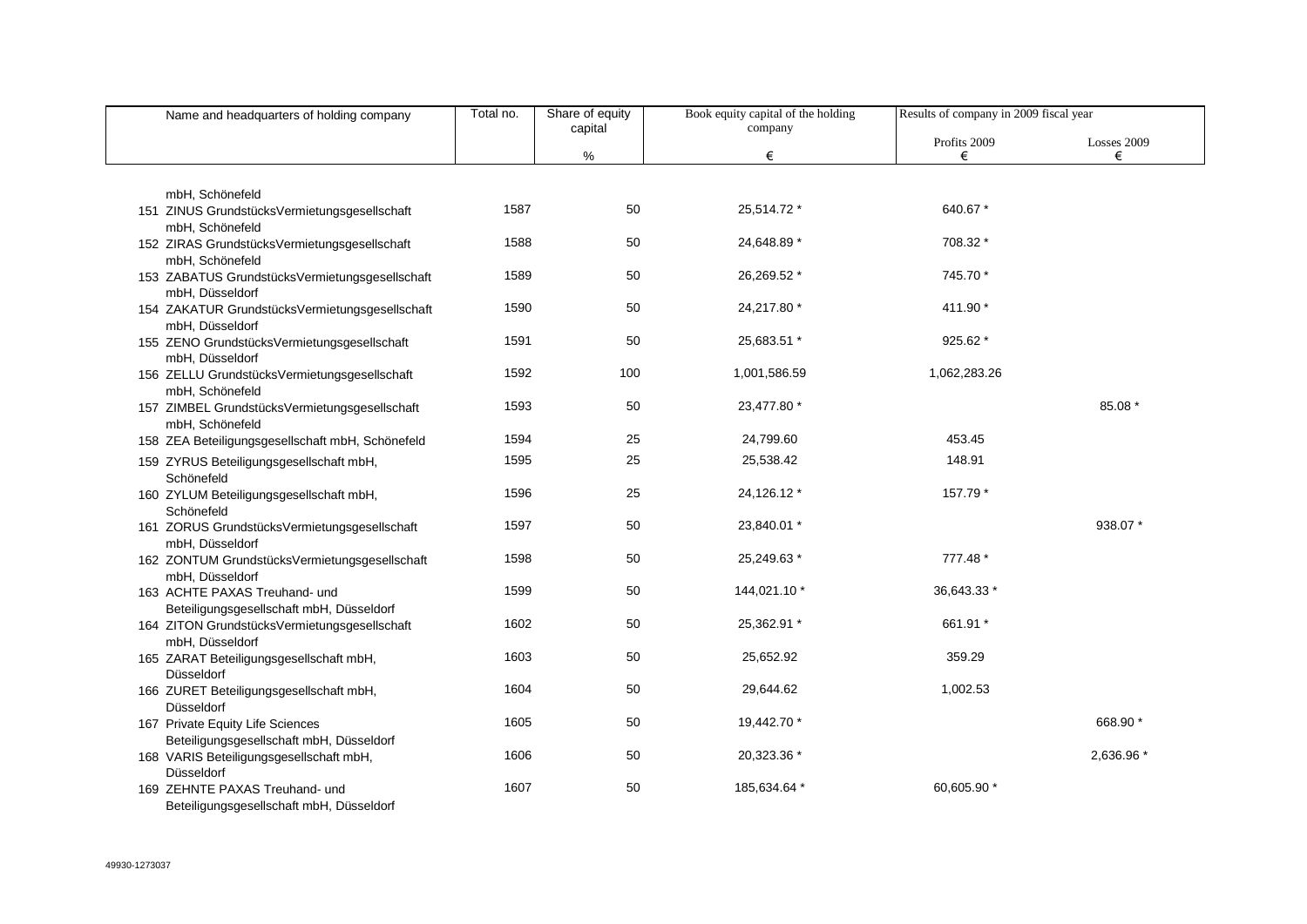| Name and headquarters of holding company                                      | Total no. | Share of equity | Book equity capital of the holding | Results of company in 2009 fiscal year |                  |
|-------------------------------------------------------------------------------|-----------|-----------------|------------------------------------|----------------------------------------|------------------|
|                                                                               |           | capital<br>%    | company<br>€                       | Profits 2009<br>€                      | Losses 2009<br>€ |
|                                                                               |           |                 |                                    |                                        |                  |
| 170 ELFTE PAXAS Treuhand- und                                                 | 1608      | 50              | 24, 168. 78 *                      | 236.99 *                               |                  |
| Beteiligungsgesellschaft mbH, Düsseldorf                                      |           |                 |                                    |                                        |                  |
| 171 Mikrofinanz Beteiligungsgesellschaft ZWEI<br>GmbH, Düsseldorf             | 1609      | 50              | 24,209.97 *                        | 654.70 *                               |                  |
| 172 NEUNTE PAXAS Treuhand- und                                                | 1610      | 50              | 25,994.92 *                        | 3,411.56 *                             |                  |
| Beteiligungsgesellschaft mbH, Düsseldorf                                      |           |                 |                                    |                                        |                  |
| 173 ZWÖLFTE PAXAS Treuhand- und                                               | 1611      | 50              | 197,751.11 *                       | 69,365.50 *                            |                  |
| Beteiligungsgesellschaft mbH, Düsseldorf                                      |           |                 |                                    |                                        |                  |
| 174 ZWEITE Fonds-Beteiligungsgesellschaft mbH,                                | 1612      | 50              | 31,853.59                          | 5,918.33                               |                  |
| Düsseldorf                                                                    |           |                 |                                    |                                        |                  |
| 175 VIERZEHNTE PAXAS Treuhand- und                                            | 1613      | 50              | 22,922.03 *                        | 217.20 *                               |                  |
| Beteiligungsgesellschaft mbH, Düsseldorf                                      |           |                 |                                    |                                        |                  |
| 176 SECHZEHNTE PAXAS Treuhand-und                                             | 1614      | 50              | 45,166.90 *                        | 28,988.77 *                            |                  |
| Beteiligungsgesellschaft mbH, Düsseldorf                                      |           |                 |                                    |                                        |                  |
| 177 DRITTE Fonds-Beteiligungsgesellschaft mbH,                                | 1615      | 50              | 28,873.90                          | 1,452.99                               |                  |
| Düsseldorf                                                                    | 1616      | 50              | 26,935.01                          | 1,461.76                               |                  |
| 178 VIERTE Fonds-Beteiligungsgesellschaft mbH,<br>Düsseldorf                  |           |                 |                                    |                                        |                  |
| 179 FÜNFTE Fonds-Beteiligungsgesellschaft mbH,                                | 1617      | 50              | 23,029.96 *                        |                                        | 177.58 *         |
| Düsseldorf                                                                    |           |                 |                                    |                                        |                  |
| 180 SECHSTE Fonds-Beteiligungsgesellschaft mbH,                               | 1618      | 50              | 22,982.98 *                        |                                        | 176.37 *         |
| Düsseldorf                                                                    |           |                 |                                    |                                        |                  |
| 181 ABATE Grundstücks-Vermietungs-gesellschaft                                | 1619      | 50              | 25,658.93 *                        | 1,069.67 *                             |                  |
| mbH, Düsseldorf                                                               |           |                 |                                    |                                        |                  |
| 182 NEUNZEHNTE PAXAS Treuhand- und                                            | 1620      | 50              | 23,485.78 *                        | 484.04 *                               |                  |
| Beteiligungsgesellschaft mbH, Düsseldorf                                      |           |                 |                                    |                                        |                  |
| 183 SIEBZEHNTE PAXAS Treuhand-und                                             | 1621      | 50              | 25,198.43 *                        | 644.42 *                               |                  |
| Beteiligungsgesellschaft mbH, Düsseldorf                                      |           |                 |                                    |                                        |                  |
| 184 AFFIRMATUM Beteiligungsgesellschaft mbH,                                  | 1622      | 50              | 27,908.53 *                        | 1,485.40 *                             |                  |
| Düsseldorf                                                                    |           |                 |                                    |                                        |                  |
| 185 ACHTZEHNTE PAXAS Treuhand-und                                             | 1623      | 50              | 34,891.51 *                        | 12,487.24 *                            |                  |
| Beteiligungsgesellschaft mbH, Düsseldorf                                      | 1624      | 50              | 230,224.29 *                       | 73,797.70 *                            |                  |
| 186 FÜNFZEHNTE PAXAS Treuhand-und<br>Beteiligungsgesellschaft mbH, Düsseldorf |           |                 |                                    |                                        |                  |
|                                                                               | 1625      | 50              | 23,386.80 *                        | 402.51 *                               |                  |
| 187 Nexus Infrastruktur Beteiligungsgesellschaft<br>mbH, Düsseldorf           |           |                 |                                    |                                        |                  |
| 188 ALANUM Beteiligungsgesellschaft mbH,                                      | 1626      | 50              | 28,230.32 *                        | 4,089.10 *                             |                  |
| Düsseldorf                                                                    |           |                 |                                    |                                        |                  |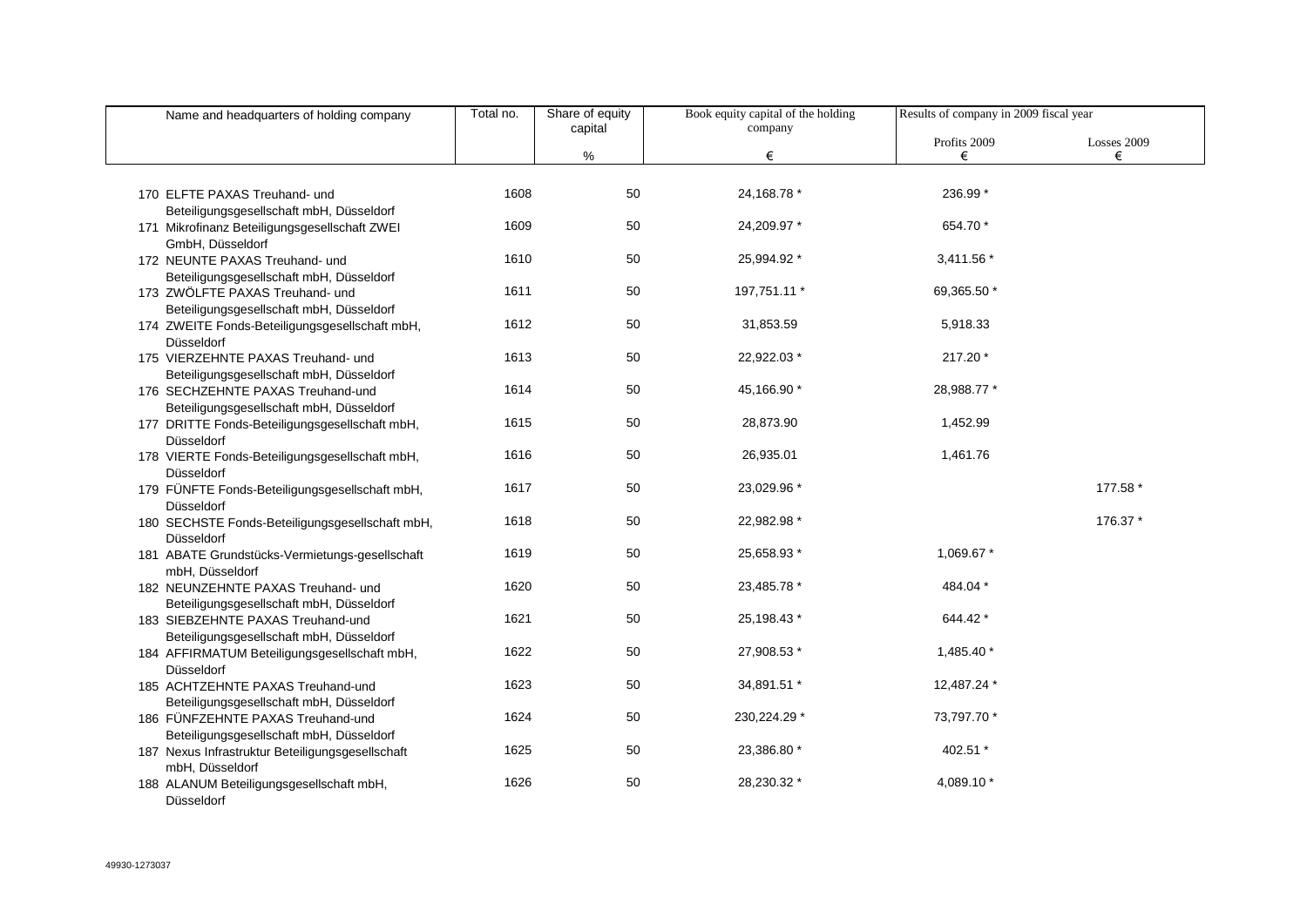| Name and headquarters of holding company                                                         | Total no. | Share of equity | Book equity capital of the holding | Results of company in 2009 fiscal year |                  |
|--------------------------------------------------------------------------------------------------|-----------|-----------------|------------------------------------|----------------------------------------|------------------|
|                                                                                                  |           | capital<br>%    | company<br>€                       | Profits 2009<br>€                      | Losses 2009<br>€ |
|                                                                                                  |           |                 |                                    |                                        |                  |
| 189 AGLOM Beteiligungsgesellschaft mbH,<br>Düsseldorf                                            | 1627      | 50              | 28,079.28                          | 5,443.52                               |                  |
| 190 KOMPASS 3 Beteiligungsgesellschaft mbH,<br>Düsseldorf                                        | 1628      | 50              | 23,511.03                          | 761.12                                 |                  |
| 191 ANDOT Grundstücks-Vermietungs-gesellschaft<br>mbH, Düsseldorf                                | 1629      | 50              | 24,242.55 *                        | 475.58 *                               |                  |
| 192 APUR Beteiligungsgesellschaft mbH, Düsseldorf                                                | 1630      | 50              | 23,665.38                          | 361.71                                 |                  |
| 193 AETAS Beteiligungsgesellschaft mbH,<br>Düsseldorf                                            | 1631      | 50              | 22,894.10                          |                                        | 413.96           |
| 194 ALTA Beteiligungsgesellschaft mbH, Düsseldorf                                                | 1632      | 50              | 22,888.89                          |                                        | 413.96           |
| 195 ALMO Beteiligungsgesellschaft mbH, Düsseldorf                                                | 1633      | 50              | 23,285.88                          | 142.75                                 |                  |
| 196 AGUM Beteiligungsgesellschaft mbH,<br>Düsseldorf                                             | 1634      | 50              | 22,942.36                          |                                        | 354.96           |
| 197 ACIS Beteiligungsgesellschaft mbH, Düsseldorf                                                | 1635      | 50              | $-9,151.07*$                       |                                        | 32,765.13 *      |
| 198 ADEO Beteiligungsgesellschaft mbH, Düsseldorf                                                | 1636      | 50              | 22,888.89                          |                                        | 413.96           |
| 199 DIB-Consult Deutsche Immobilien-und<br>Beteiligungs-Beratungsgesellschaft mbH,<br>Düsseldorf | 1637      | 100             | 1,069,664.69                       | 31,483.70                              |                  |
| 200 GEWE Falkenberg Beteiligungsgesellschaft<br>mbH, Düsseldorf                                  | 1638      | 50              | 24,621.11 *                        |                                        | 15.74 *          |
| 201 ABATIS Beteiligungsgesellschaft mbH,<br>Düsseldorf                                           | 1639      | 50              | 23,708.94 *                        |                                        | 1,288.32 *       |
| 202 AKRUN Beteiligungsgesellschaft mbH,<br>Düsseldorf                                            | 1640      | 50              | 25,071.46 *                        | 990.93 *                               |                  |
| 203 ACHAP Beteiligungsgesellschaft mbH,<br>Düsseldorf                                            | 1641      | 50              | 23,460.40 *                        |                                        | 389.25 *         |
| 204 ATAUT Beteiligungsgesellschaft mbH,<br>Düsseldorf                                            | 1642      | 50              | 24,202.07 *                        | 112.91 *                               |                  |
| 205 ABRI Beteiligungsgesellschaft mbH, Düsseldorf                                                | 1643      | 50              | 23,754.54 *                        |                                        | 343.74 *         |
| 206 FÜNFUNDZWANZIGSTE PAXAS Treuhand-<br>und Beteiligungsgesellschaft mbH, Düsseldorf            | 1644      | 50              | 23,752.04 *                        |                                        | 340.59 *         |
| 207 BAMAR Beteiligungsgesellschaft mbH,<br>Schönefeld                                            | 1645      | 50              | 24,379.57 *                        |                                        | 566.12 *         |
| 208 BARDA Beteiligungsgesellschaft mbH,<br>Schönefeld                                            | 1646      | 50              | 24,439.55 *                        |                                        | 506.14 *         |
| 209 BAKTU Beteiligungsgesellschaft mbH,                                                          | 1647      | 50              | 24,341.91 *                        |                                        | 603.78 *         |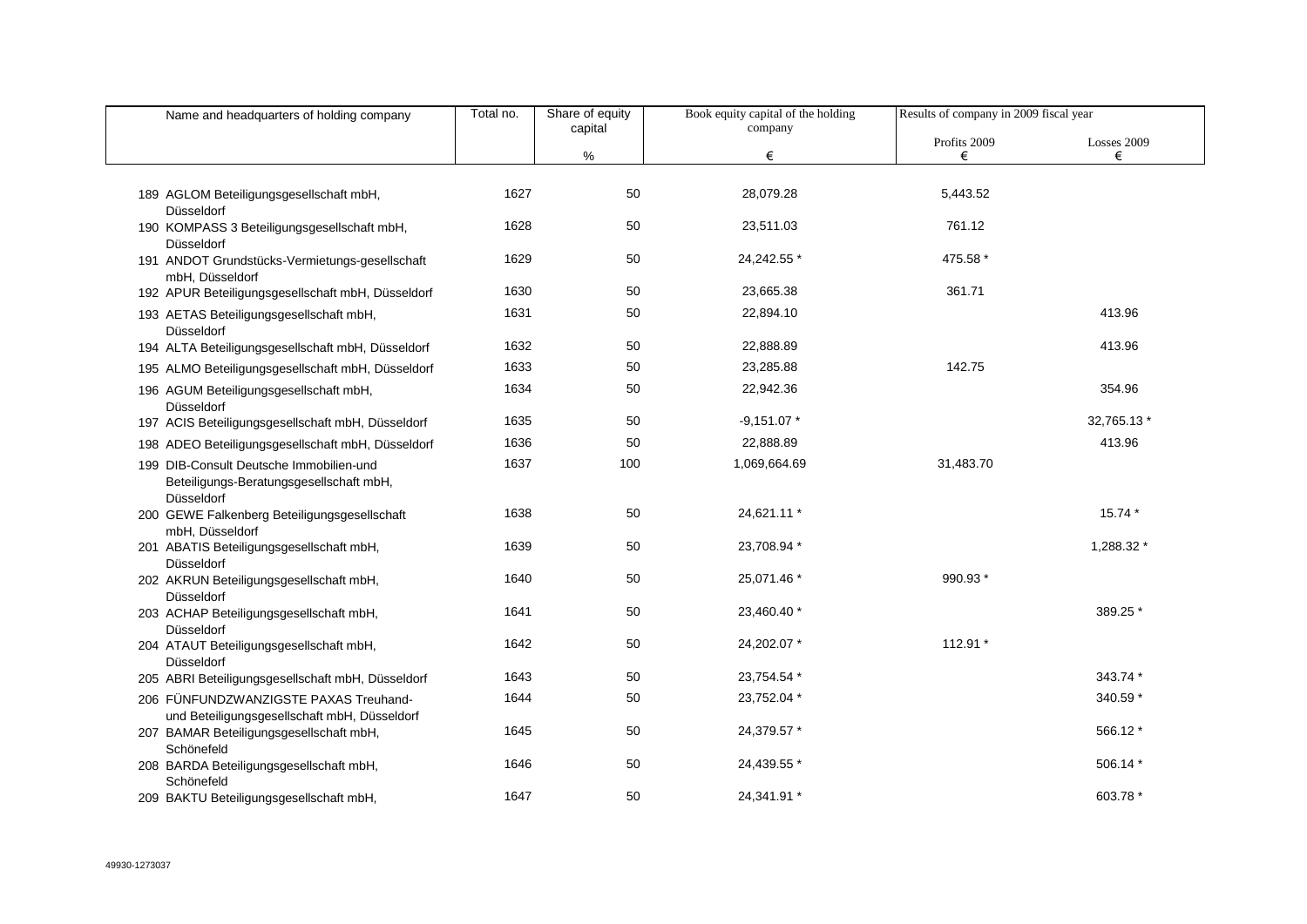| Name and headquarters of holding company                                                | Total no. | Share of equity<br>capital | Book equity capital of the holding<br>company | Results of company in 2009 fiscal year |              |
|-----------------------------------------------------------------------------------------|-----------|----------------------------|-----------------------------------------------|----------------------------------------|--------------|
|                                                                                         |           |                            |                                               | Profits 2009                           | Losses 2009  |
|                                                                                         |           | %                          | €                                             | €                                      | €            |
|                                                                                         |           |                            |                                               |                                        |              |
| Schönefeld                                                                              |           |                            |                                               |                                        |              |
| 210 ZWANZIGSTE PAXAS Treuhand- und                                                      | 1648      | 50                         | 37,374.20 *                                   | 13,591.15 *                            |              |
| Beteiligungsgesellschaft mbH, Düsseldorf                                                |           |                            |                                               |                                        |              |
| 211 EINUNDZWANZIGSTE PAXAS Treuhand- und                                                | 1649      | 50                         | 23,346.13 *                                   |                                        | 442.87 *     |
| Beteiligungsgesellschaft mbH, Düsseldorf                                                |           |                            |                                               |                                        |              |
| 212 ZWEIUNDZWANZIGSTE PAXAS Treuhand- und                                               | 1650      | 50                         | 2,688.80 *                                    |                                        | 21,093.57 *  |
| Beteiligungsgesellschaft mbH, Düsseldorf                                                |           |                            |                                               |                                        |              |
| 213 BALIT Beteiligungsgesellschaft mbH,                                                 | 1651      | 50                         | 24,445.91 *                                   |                                        | 554.09 *     |
| Schönefeld                                                                              |           |                            |                                               |                                        |              |
| 214 BIMES Beteiligungsgesellschaft mbH,                                                 | 1652      | 50                         | 24,462.13 *                                   |                                        | 537.87 *     |
| Schönefeld                                                                              |           |                            |                                               |                                        |              |
| 215 DREIUNDZWANZIGSTE PAXAS Treuhand- und                                               | 1653      | 50                         | 23,711.88 *                                   |                                        | 1,288.12 *   |
| Beteiligungsgesellschaft mbH, Düsseldorf                                                |           | 50                         | 23,711.69 *                                   |                                        | 1,288.31 *   |
| 216 VIERUNDZWANZIGSTE PAXAS Treuhand- und                                               | 1654      |                            |                                               |                                        |              |
| Beteiligungsgesellschaft mbH, Düsseldorf                                                | 1655      | 50                         | 23,454.82 *                                   |                                        | 1,545.18 *   |
| 217 ACTIO Grundstücks-Vermietungs-gesellschaft<br>mbH. Düsseldorf                       |           |                            |                                               |                                        |              |
|                                                                                         | 1656      | 50                         | 23,728.47 *                                   |                                        | 1,271.53 *   |
| 218 ADLAT Beteiligungsgesellschaft mbH,<br>Düsseldorf                                   |           |                            |                                               |                                        |              |
| 219 ADMANU Beteiligungsgesellschaft mbH,                                                | 1657      | 50                         | 23,737.82 *                                   |                                        | 1,262.18 *   |
| Düsseldorf                                                                              |           |                            |                                               |                                        |              |
| 220 AVOC Beteiligungsgesellschaft mbH, Düsseldorf                                       | 1658      | 50                         | 23,744.24 *                                   |                                        | 1,255.76 *   |
|                                                                                         |           |                            |                                               |                                        |              |
| 221 KAIROS Capital GmbH, Düsseldorf                                                     | 1660      | 75                         | 25,000.00                                     | $0.00**$                               |              |
| 222 DONARUM Holding GmbH, Düsseldorf                                                    | 1900      | 50                         | 386,000.00                                    | $0.00**$                               |              |
| 223 SENA Grundstücks-Vermietungs-gesellschaft<br>mbH & Co. Objekt Kamenz KG, Düsseldorf | 2708      | 100                        | 3,340.28 *                                    |                                        | 317,760.08 * |

\* Figures apply to the last available financial statement

\*\* Founded in 2009; no financial statement yet available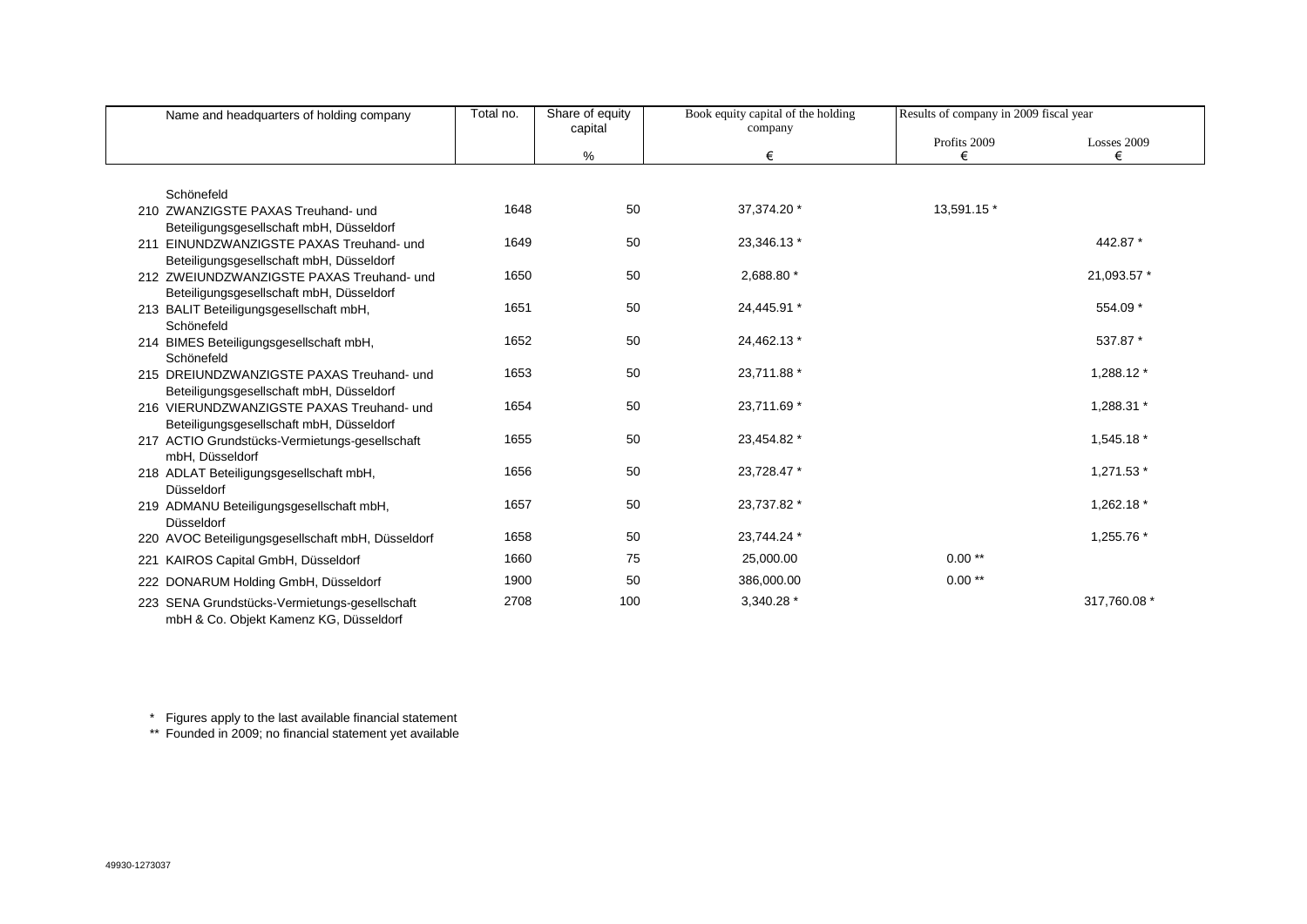# **Deutsche Immobilien Leasing GmbH, Düsseldorf**

# **Management report for the 2009 fiscal year**

# **Table of Contents**

- A General business conditions
	- 1. General Information
	- 2. Organization and staff
	- 3. Statutory and supervisory requirements
	- 4. Overall business development
	- 5. Development within specific market segments (industry situation)
- B Earnings, financial, and asset position
	- 1. Earnings situation
	- 2. Financial and asset position
- C) Risk Report
	- 1. Risk management
	- 2. Risk capacity
	- 3. Address failure risks
	- 4. Market price risks
	- 5. Liquidity risks
	- 6. Operational risks
	- 7. Provisioning
- D) Outlook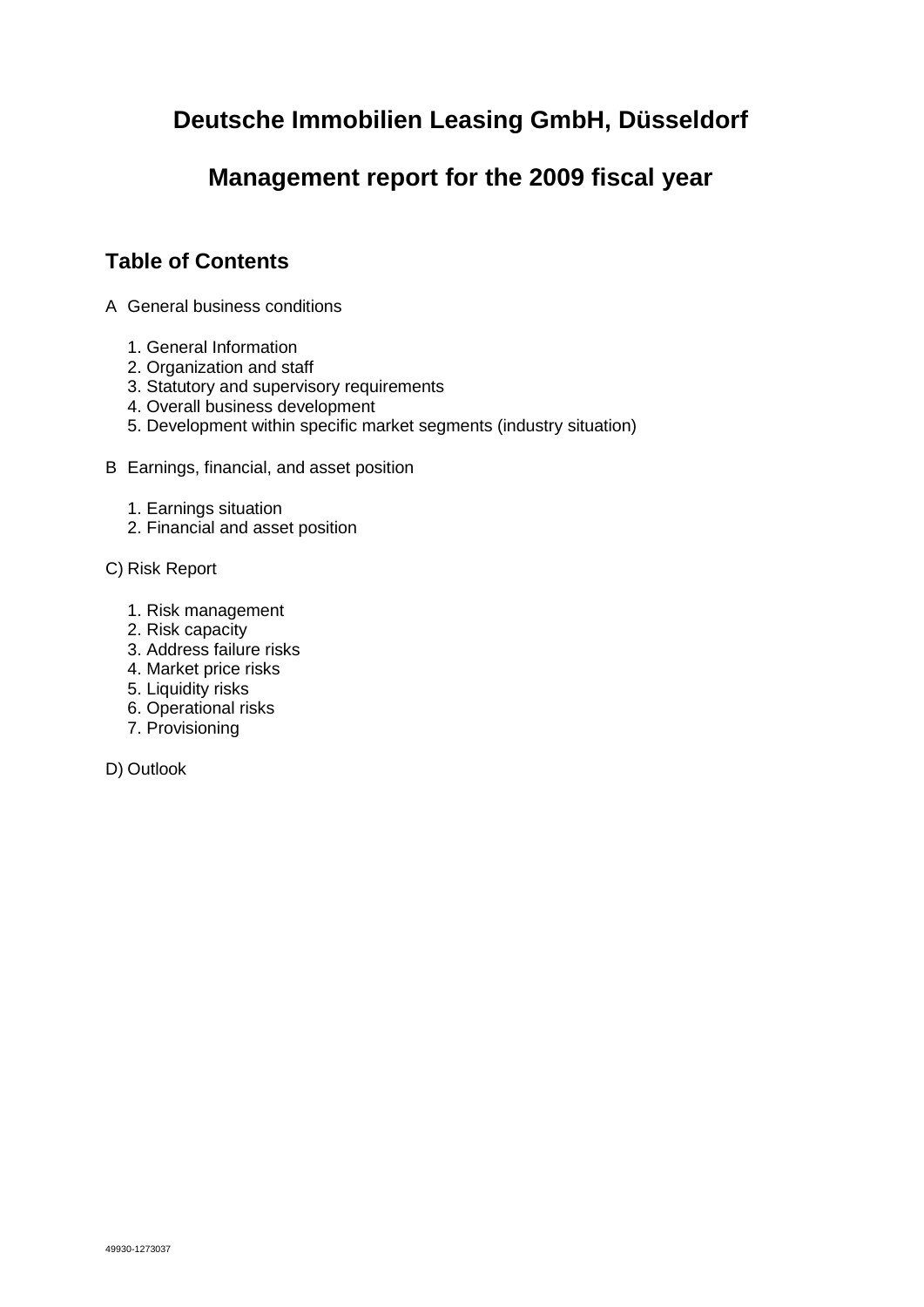### **A) General business conditions**

### **1. General Information**

Deutsche Immobilien Leasing GmbH (DIL) is a 100% subsidiary company of Deutsche Bank AG, which in addition to the original core business of real estate and large-scale facility leasing offers the following products:

- Project arrangement / equity capital holdings in project development
- Arrangement of closed real estate funds with separate associated fund management and investor consulting
- Structuring of real estate-related solutions for mid cap and large cap clients of Deutsche Bank AG.

For the sale of its product offering, DIL usually uses property companies which it administers via contracts for services or work. For its own as well as for externally-arranged funds, DIL performs investor care by means of special trust and holding companies. DIL has a separate department for this purpose, managing about 140,000 private investors. In a special department, moreover, in addition to self-initiated wind power funds, wind power facilities are also commercially and technically managed for third parties. A leasing management company has transferred the business procurement of object companies to DIL as well.

Furthermore, DIL has taken over invoicing for its subsidiary Leasing Verwaltungsgesellschaft Waltersdorf mbH, Schönefeld, as well as for various object companies it manages.

Via its subsidiary company DIL Deutsche Baumanagement GmbH, DIL offers various construction engineering services, from building planning to turn-key production of properties. Furthermore, by DIL Deutsche Baumanagement GmbH, valuations of real estate projects are generated and construction consulting and tax services are offered.

### **2. Organization and staff**

Following the goal of consistent orientation towards the defined strategic business fields, the organizational setup and structuring of operations was reorganized into subareas, which also led to the desired tightening of business processes.

New business in the area of private/public partnerships was placed within DIL. Responsibility for activities relevant to the topics of insurance and handling of damages was transferred to the area of portfolio management with the involvement of an external insurance broker. The handling of real estate registry matters will be handled by address-specific project leads in the future, while responsibility for the structure and auditing of real estate purchase contracts has been transferred to the Legal area.

### **3. Statutory and supervisory requirements**

With the annual tax legislation of 2009, financial leasing and the management of object companies was qualified as a financial service in the sense of § 1 Para. 1a of KWG [German Banking Act]; DIL is thus subject to restricted oversight by the Bundesansalt für Finanzdienstleistungsaufsicht [German Federal Banking Supervisory Authority, BAFin] and the Deutsche Bundesbank.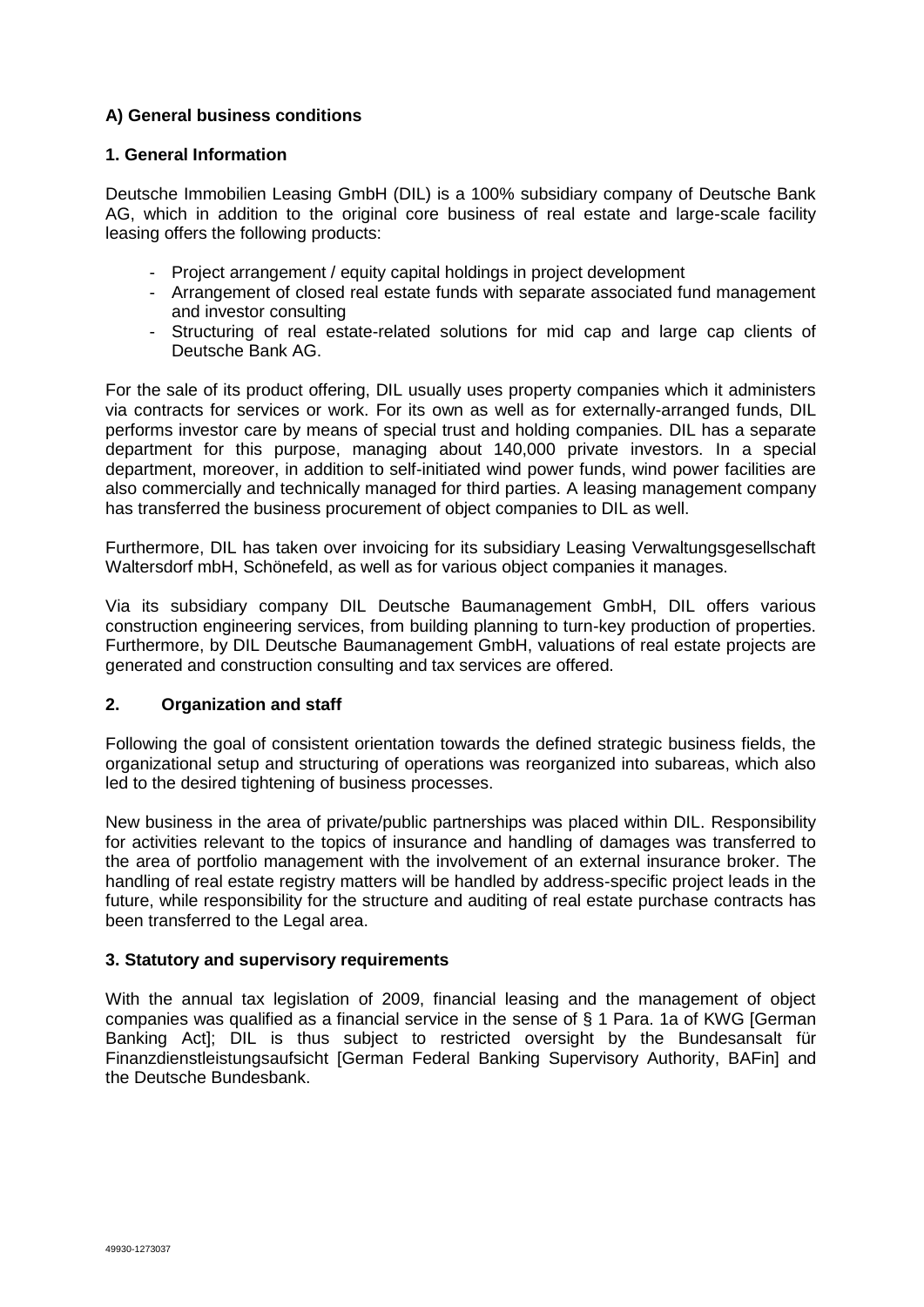In January 2009, DIL declared to BaFin that it is operating a financing leasing business in the sense of § 1 Para. 1a Sentence 2 No. 10 of KWG, and thus authorization is considered granted without additional verification.

The result for DIL is that corresponding oversight notification regulations must be followed, and in addition to implementation of a compliant organizational setup and operational structure, an appropriate accounting process must also be installed. Pursuant to § 2a of KWG, institutions in the group are hereby permitted exceptions under certain circumstances (waiver scheme). DIL, as a subordinate company of Deutsche Bank AG, meets the requirements and is thus free of the restrictions of § 25a Para. 1 Sentence 3 No. 1 of KWG.

DIL was already integrated into the oversight notification process of Deutsche Bank AG, so that compliance with declaration and notification regulations represent no significant change for DIL.

### **4. Overall business development**

In 2009, the economy struggled with the effects of the global economic crisis and the resulting deep recession. The lack of demand led to a massive drop in exports in investment. Global production fell by 1.1%.

The German economy shrank for the first time since 2003. The drop in price-adjusted gross domestic product (BIP) was -5.0% in comparison with the previous year.

### **5. Development within specific market segments (industry situation)**

### **Construction trade<sup>2</sup>**

Total sales in the construction trade, at 75.4 million EUR, was 4.2% lower than the comparative time period of January through November 2008.

The order receipt index relative to high-rise construction, at 14%, was below the value in 2008 of the comparison period of January through November.

### **Real estate leasing<sup>3</sup>**

Real estate leasing did not escape the influence of the recession. The disputed 2008 corporate tax reform and its effect of double taxation in corporate taxation surely also contributed to the drop.

|                          | 2006    | 2007    | 2008a)  | 2009 b) |
|--------------------------|---------|---------|---------|---------|
| Investment in real       |         |         |         |         |
| estate leasing (in       | 7.495   | 5.420   | 3.560   | 2.780   |
| millions of $\epsilon$ ) |         |         |         |         |
| Changes with             |         |         |         |         |
| respect to the           | $+30.6$ | $-27.7$ | $-34.3$ | $-21.9$ |
| previous year, in %      |         |         |         |         |

a) Open

b) Calculated based on planned data

Source: ifo investment test; German Federal Office of Statistics; calculation by the ifo Institut.

 $\overline{a}$ 

<sup>1</sup> Statistisches Bundesamt – Pressemitteilung vom 25.01.2010

<sup>2</sup> Statistisches Bundesamt – press release 01.25.2010 3 ifo Schnelldienst Nr. 24/2009, Bundesverband Deutscher Leasing-Unternehmen e.V.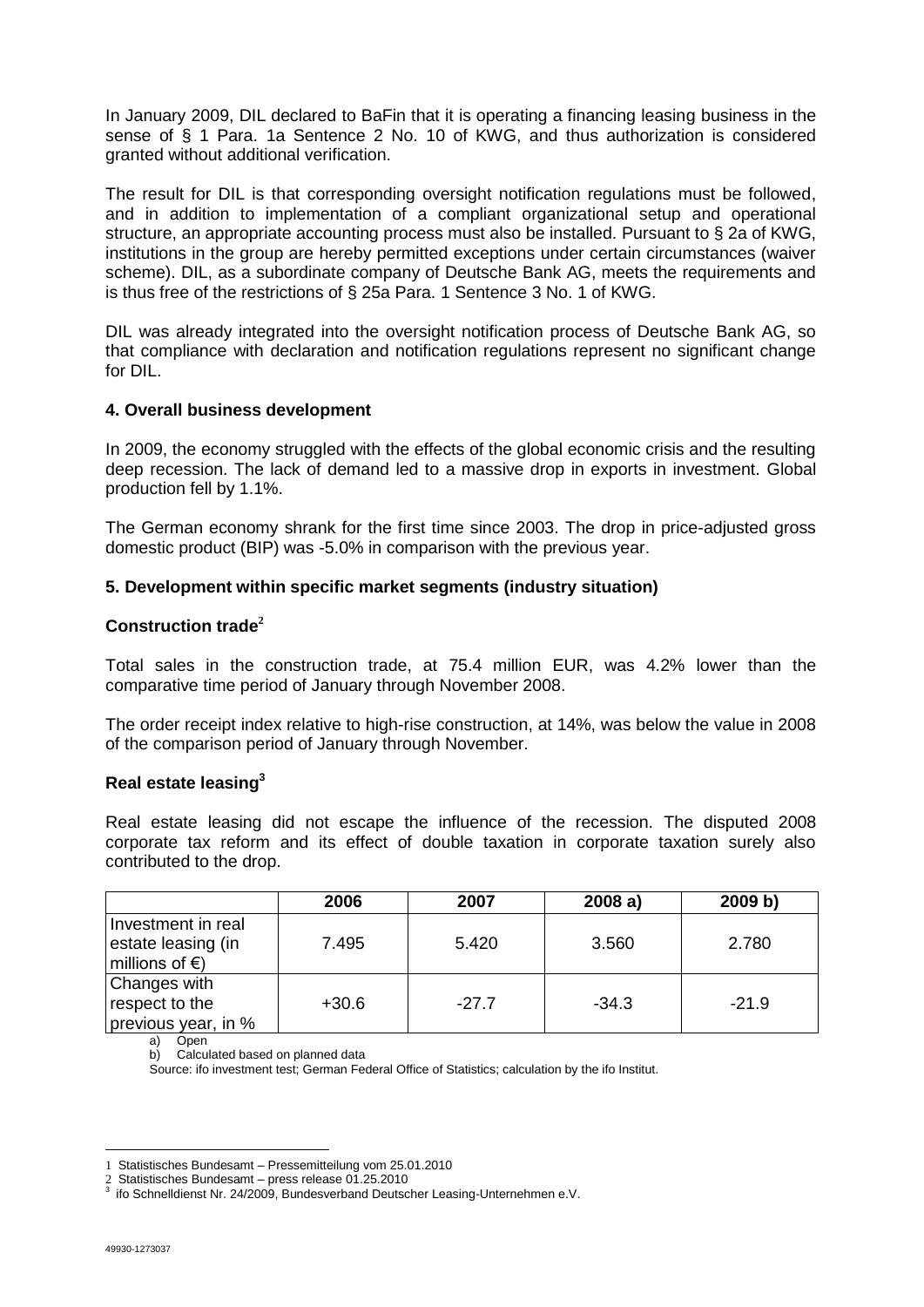Investment in real estate leasing fell by 22% in comparison with the previous year. In comparison with 2006, new business fell by 4.715 billion EUR, to a level only 37% of that in 2006.

|                               | <b>EK million placed</b> |       |       | Change<br>2009<br>to<br>2008<br>% | <b>Fund volume in millions</b> |        |       | Change<br>2009<br>to<br>2008<br>% |
|-------------------------------|--------------------------|-------|-------|-----------------------------------|--------------------------------|--------|-------|-----------------------------------|
|                               | 2007                     | 2008  | 2009  |                                   | 2007                           | 2008   | 2009  |                                   |
| Domestic real<br>estate funds | 1.107                    | 993   | 1.117 | $+12.5$                           | 2.207                          | 1.911  | 2.182 | $+14.2$                           |
| Foreign real<br>estate funds  | 3.025                    | 2.058 | 1.349 | $-34.5$                           | 5.435                          | 3.193  | 2.121 | $-33.6$                           |
| Total market <sup>7</sup>     | 11.139                   | 8.320 | 5.142 | $-38.2$                           | 20.313                         | 15.399 | 9.387 | $-39.0$                           |

### **Closed real estate funds<sup>5</sup>**

Source: Verband geschlossener Fonds

Domestic real estate funds, in comparison with 2008, with a rise in placed EK and also in the fund volume, trended opposite the general fall in the overall market.

### **B) Earnings, financial, and asset position**

### **1. Earnings situation**

Results from normal business activities (excluding extraordinary earnings and taxes) was 4.6 million EUR below the level of the previous year. Success in new business and the annual result were largely influenced by the financial crisis and by the consequences of the corporate tax reform in Germany.

The negative overall economic trends also affected the business figures at DIL:

Due to the massive drop in high-rise construction and real estate leasing investment, new business in the DIL Group, at a new leasing business volume of about 44 million EUR (previous year 181 million EUR), performed below expectations. During the reorientation of its business especially towards project arrangement, and the concomitant drop in construction services, the business results of the subsidiary DIL Deutsche Baumanagement GmbH continued to worsen in the 2009 fiscal year. This led to increased transfer of losses to DIL in the amount of 2.7 million EUR (2008: 1.7 million EUR).

Ongoing earnings from DIL's portfolio are relatively stable in the middle term, but existing business is also showing some drops in earnings as well as an increase in the risk provisions necessary, as an effect of the crisis.

The results from cash assets, due to the much lower interest rate, fell by about 2.0 million EUR in comparison with the previous year.

 $\overline{a}$ 4 VGF Verband Geschlossene Fond e.V. Präsentation der Branchenzahlen 03.02.2010

<sup>5</sup> VGF Verband Geschlossene Fond e.V. presentation of industry figures 02.03.2010

<sup>7</sup> Total market also includes asset classes such as ship holdings, energy funds, airline funds, private equity funds, etc.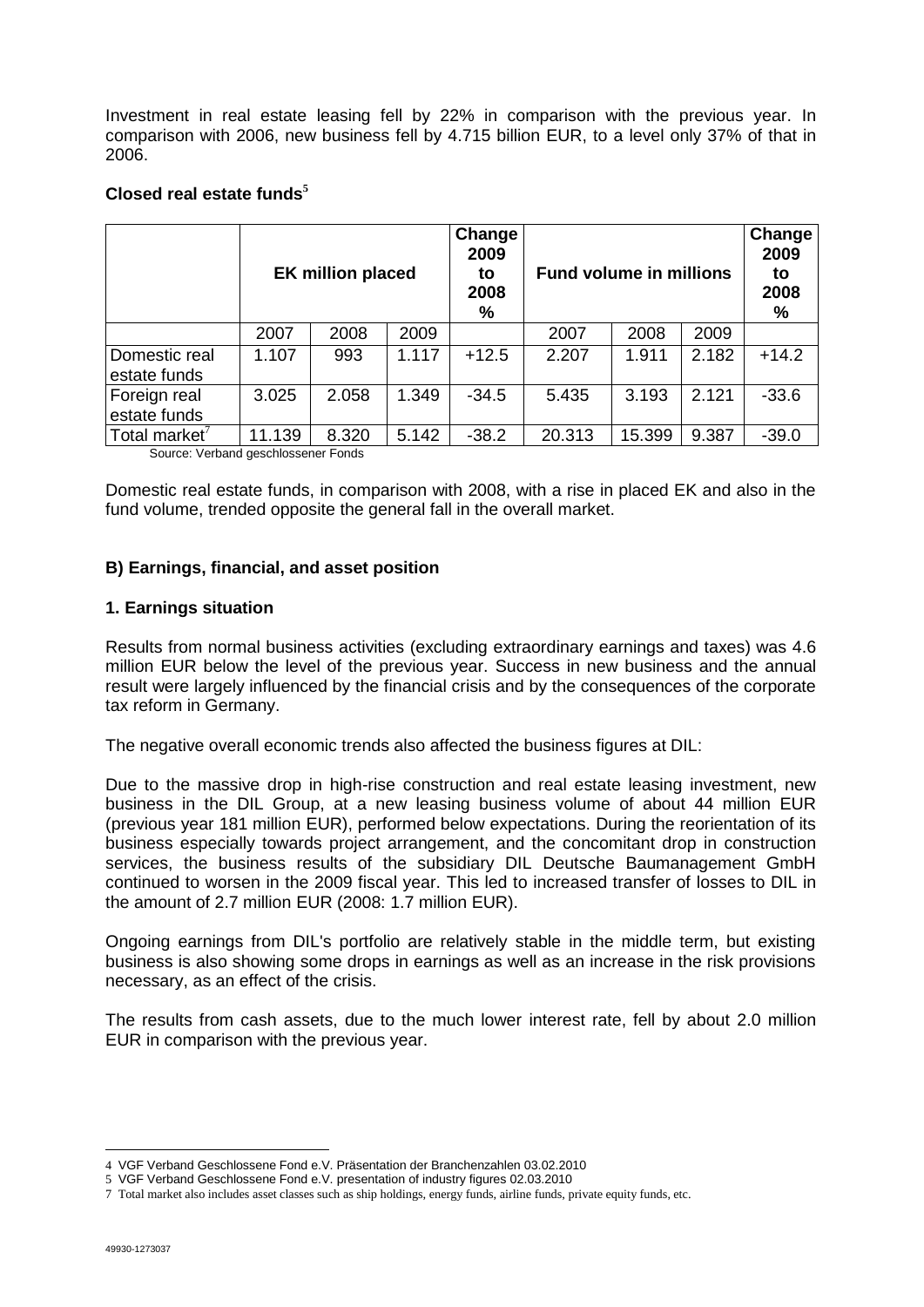Commission results fell by about 1.2 million EUR, since the positive results from investment brokerage commissions could not continue in the existing market environment, due to the reticence of investors.

Due to the exercise of a liability declaration against a refinancing bank as a result of a lessor insolvency, DIL also increased its credit risk provisions by 1.7 million EUR in 2009.

Due to the results of an external tax audit carried out by our parent company, there was a subsequent VAT debit in the amount of 1.0 million EUR.

The aforementioned negative trends were partly compensated by earnings from securities, especially from the restructuring of investment shares held to cover existing pension obligations in the context of structural changes in the pension concept of the Deutsche Bank Group. The exchange of investment shares for GmbH shares led to market profits and thus to a one-time contribution to profits in the amount of 1.2 million EUR. There was also 1.2 million EUR less in write-offs on securities in comparison with the previous year.

The sharp fall in other operational earnings of more than 27% resulted primarily from the suspension of intermediate rental relationships in 2008 and 2009 due to commercial tax issues. Over the course of 2008, a total of six intermediate rental relationships were suspended, and four more contracts in the first and second quarters of 2009. Other operational costs fell correspondingly. However, since the contracts themselves still exist and will continue to be maintained by DIL, this has no effect on results. Further suspensions are planned for 2010.

### **2. Financial and asset position**

The (unchanged) equity capital of DIL in the amount of 26.5 million EUR comprises 16.0 million EUR in subscribed capital and 10.5 million EUR in capital reserves available in the long term for the company.

The profit from the 2009 fiscal year, in the amount of 1.8 million EUR (previous year 8.3 million EUR) corresponds to a return on equity of about 7% (previous year 31%) and was transferred to the parent company Deutsche Bank AG with whom there is a profit and loss transfer agreement.

The balance sheet sum fell from 205.9 million EUR on December 31, 2008 to 112.0 million EUR as of December 31, 2009. The equity capital quota thus comes to 23.7%, after 12.9% on the date of closure of the previous year.

The significant drop in the balance sheet total is largely due to the repayment of fixed cash assets at Deutsche Bank Luxembourg. After fixed cash pooling was terminated, liabilities to clients were also reduced correspondingly.

Moreover, DIL also sold an individually refinanced security in assets in the amount of 4 million EUR to Deutsche Bank AG, and repaid the corresponding liability with the earnings from the sale.

The balance sheet structure also changed due to the introduction of investment shares to securitize pension obligations in a pension asset management company. This reduced holdings in shares and other non-fixed-interest securities by 12.2 million EUR, simultaneously increasing holdings by 12.4 million EUR from this transaction.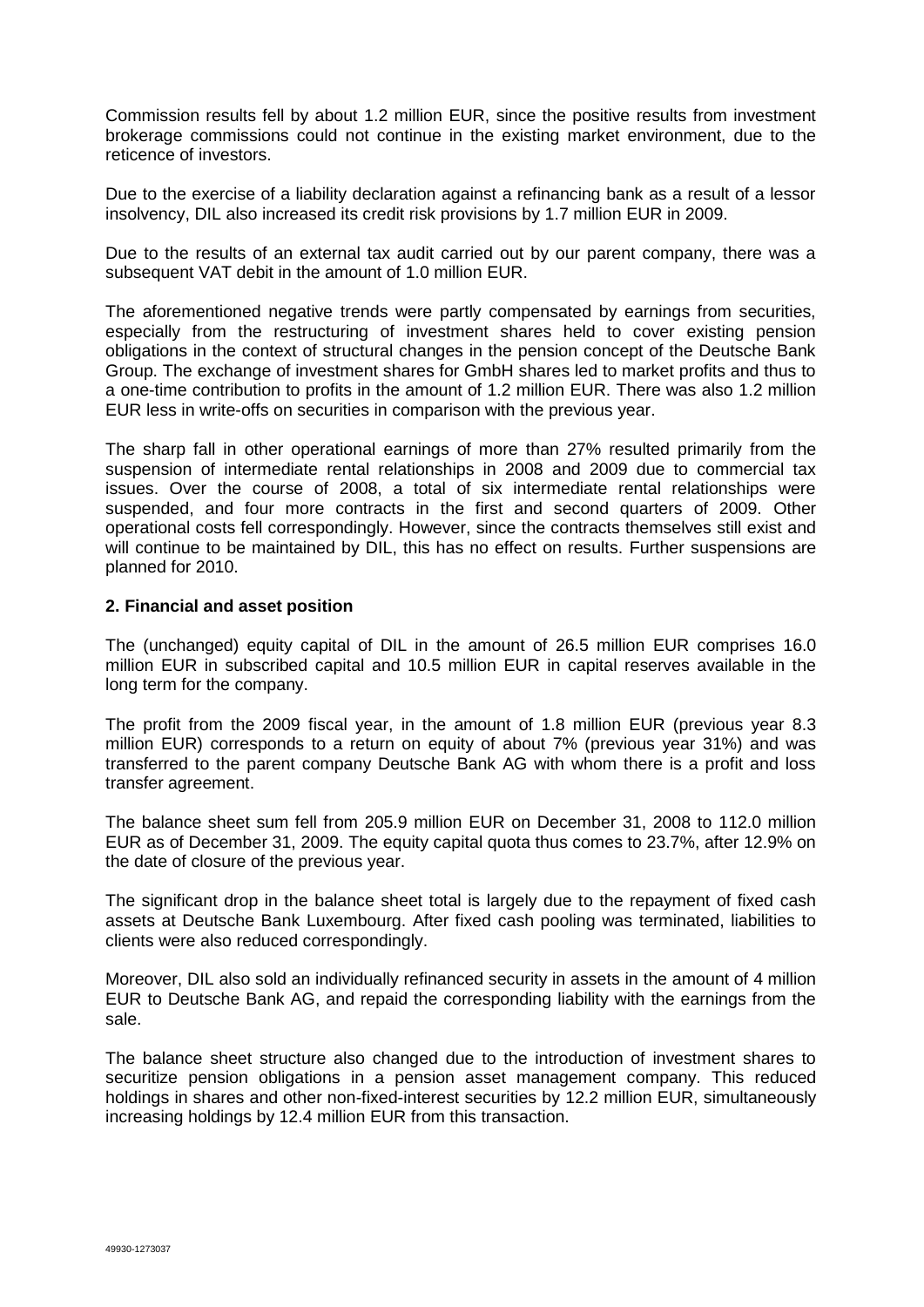Due to the planned receipt of earnings from agency contracts in a long-term stable and diversified portfolio, the high equity capital quota, and the existing cash credit line in the amount of 10 million EUR, DIL has a secure financial basis and liquidity availability. The goal of financial management is essentially to utilize the existing cash credit line only in exceptional cases for the coverage of very short-term liquidity needs, and to fall back on individual refinancing at the Deutsche Bank for longer-term investments – insofar as they are required. Correspondingly, the line at the Deutsche Bank was only burdened by credits in the amount of 0.8 million EUR.

In all, DIL also had a positive cash flow of about 2.5 million EUR (previous year 9.0 million EUR) despite the reduced results before profit transfer, and thus has sufficient liquidity to handle its business.

### **C) Risk Report**

### **1. Risk management**

DIL, as a subordinate company of the Deutsche Bank Institutional Group, is integrated into the consolidated processes for identification, evaluation, control, and monitoring of risk.

The identification and detection of risks depends on the type of risk, and takes place at different operational levels using both periodic and on-demand reporting.

The consolidation, monitoring, and communication of significant risks takes place by means of risk/quality management as a staff unit directly assigned to business management.

DIL handles business for the object companies, which generally employ no separate personnel. The setup and operational organization of DIL thus also extends to the businesshandling object companies.

The setup organization derived from the operational structure primarily ensures separation of market and market consequences. The underlying processes ensure that market units and their product areas are not capable of transacting business without the integration of market consequences. The applicable organizational guidelines are stored electronically.

To avoid conflicts of interest and for the purposes of quality assurance, interfaces have specifically been provided to ensure the transfer of responsibility for the underlying transaction. The documentation of proper transfer takes place in a transfer protocol. The processing of problem engagement is thus organizationally separate from new and existing business.

A function-specific, multi-level arrangement of competence and the obligation to comply with a two-head principle permits minimum-risk handling of underlying business transactions in both new and existing business.

Within DIL, the approval of new business requires the agreement of the interdepartmental Investment Committee (IC) as well as a resolution of the management. To transact credit-riskrelevant business, the approval of Credit Risk Management at Deutsche Bank AG is required.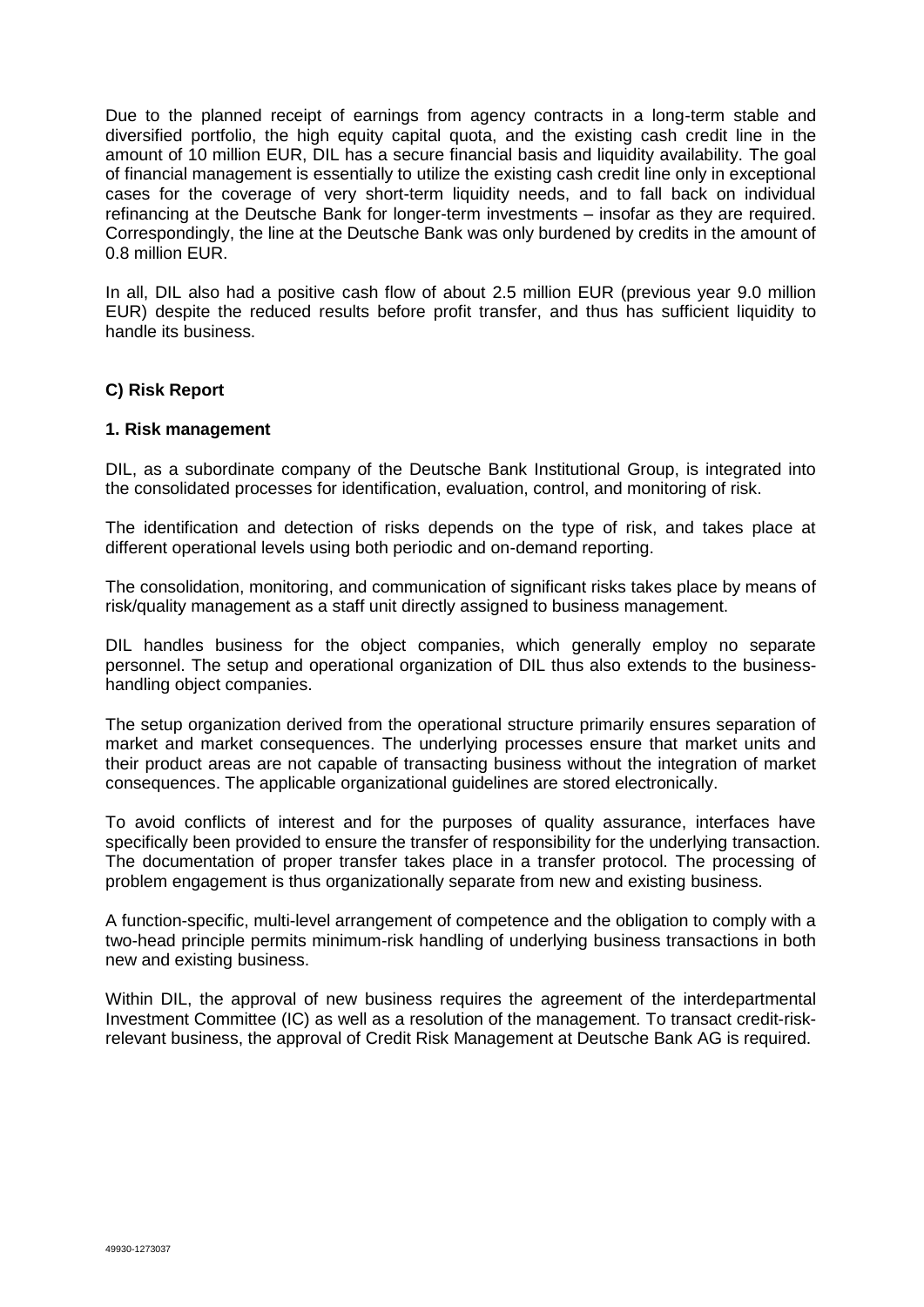All new products must go through the approval process of Deutsche Bank AG for new products before external legally binding obligations are assumed.

The refinancing of object companies is always carried out on the basis of "non-recourse agreements," in which DIL bears neither direct nor indirect liability for credit rating risk or object risk. Another part of the refinancing takes place as forfeiting. The object company assumes no liability for its credit rating, only for the verity of the claim.

### **2. Risk capacity**

DIL is integrated into the risk detection and risk evaluation systems of Deutsche Bank AG as a parent company. In the framework of these systems, DIL also provides appropriate data to Deutsche Bank AG for the calculation of economic capital and the RWA according to Basel II and based on the IFRS international consolidated accounting rules. The results of the calculations are provided to DIL on a monthly basis, and are an indicator of the risk capacity from the point of view of the group.

### **3. Address failure risks**

Credit rating risks result from cases where DIL acts directly or indirectly as a third-party/equity capital donor or renter and has issued entry obligations to the financing credit institutions or rent guarantees to third parties.

There is a regular monthly evaluation of the loans issued by DIL and/or holdings in loans, bonds, and extension agreements by the address-responsible unit.

### **4. Market price risks**

Risks from changes to real estate market prices are particularly significant here. Changes in other market prices are of subordinate significance.

If the attainable market value of the real estate at any given time of purchase should move below the residual value or remaining financed amount calculated at that time, the entitled acquirer will regularly not exercise the right to purchase.

In this context, cases where DIL bears risks from the refinancing of object companies, acts as tenant, or undertakes obligations towards investors for the purchase of limited partner shares or towards the fund company for the purchase of the object are regularly reported in the DIL risk report. These cases represent exceptions. The DIL risk report is particularly useful for ongoing evaluation of possible residual risks.

Regular performance of object inspections and creation of construction status reports ensure the detection of object risks.

### **5. Liquidity risks**

In a small number of leasing funds, the investors were granted a delivery right to their shares or the fund company was granted a delivery right to the object at DIL's cost at the end of the contractual period. Should the delivery rights holders exercise those rights, DIL must represent the financing of the purchase price. For 2010 and 2011, liquidity risks are not anticipated either from these obligations or from others.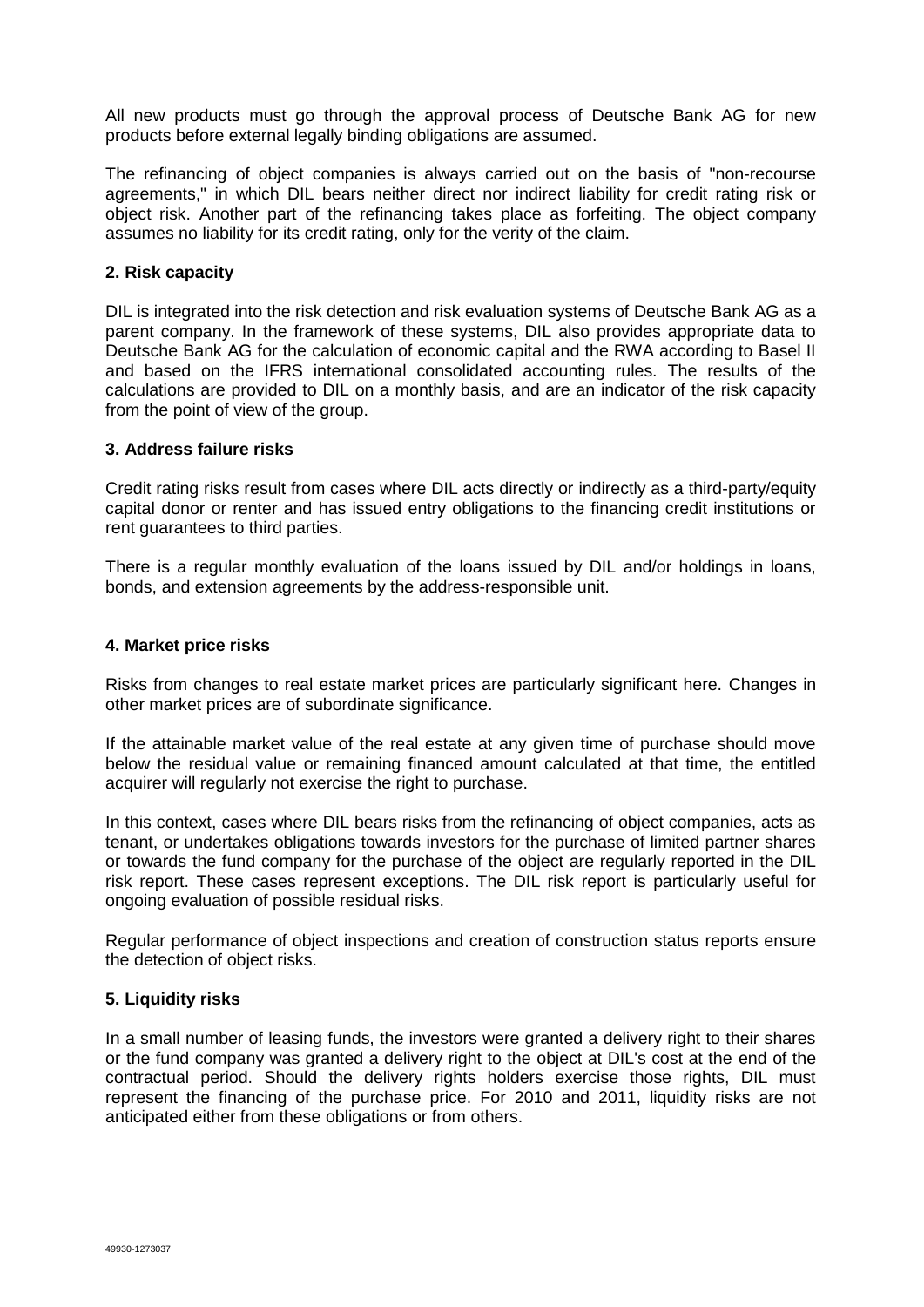Due to credit rating and capital resources, as well as the existing credit line and the additional refinancing options in the Deutsche Bank Group, DIL always has sufficient liquidity.

### **6. Operational risks**

Operational risks, based on the Basel II discussion, include risks occurring as a result of the unsuitability or failure of internal processes, people, and systems due to external events.

Measures such as the two-heads principle, organizational guidelines, and documentation of business processes and control of their compliance largely minimize potential risks. If there are still damage events, the events are handled with emergency plans, insurance, and provisions.

To avoid and prevent money laundering and fraud, in addition to the legal requirements, DIL also observes and uses the anti-money-laundering and compliance guidelines and systems of Deutsche Bank AG.

To this extent, DIL is also integrated into the risk detection system of the Deutsche Bank group.

### **7. Provisioning**

For risks resulting from DIL's business activity and detectable during the reporting period, sufficient risk provisioning was made during the past fiscal year.

### **D) Outlook**

Based on the uncertainty still prevailing with respect to the duration of effects of the financial market crisis on the real economy, reliable forecasts are difficult at the moment. Even though the company's investment readiness should increase during 2010, we must still wait to see the extent to which the year-end figures expected for 2009 have a negative effect on the company rating and thus affect the financing capability for planned investments.

The economic forecasts for the economy and for institutions all assume an increase, although of differing magnitudes, in the gross domestic product in 2010 and 2011.

DIW Berlin<sup>9</sup> assumes an increase of 2.1% in the gross domestic product in 2010 in comparison with the previous year, and an increase of 1.8% in 2011.

Due to the start-of-year economic polling in 2010, the Deutsche Industrie- und Handelskammertag considers an economic growth figure of 2.3% to be realistic. The results of the polls showed more companies to be optimistic than pessimistic for the next few months. The fastest growth in business expectations in 30 years is being reported.

The Deutsche Bundesbank<sup>11</sup>, on the other hand, anticipates a growth of 1.6% in the real gross domestic product in 2010 and of 1.2% in 2011.

In the annual economic report published in January, the German government<sup>13</sup> assumes a

 $\overline{a}$ 

<sup>8</sup> Quellen: Angaben nationaler und internationaler Institutionen; Berechnungen Deutsches Institut für Wirtschaftsforschung (DIW) Berlin, Wochenbericht des DIW Berlin Nr. 1-2/2010

<sup>9</sup> Sources: information from national and international institutions; calculations by the Deutsches Institut für Wirtschaftsforschung (DIW) Berlin, weekly report of the DIW Berlin No. 1-2/2010

<sup>10</sup> Deutsche Bundesbank Monatsbericht 2009

<sup>11</sup> Deutsche Bundesbank monthly report 2009

<sup>12</sup> Bundesministerium für Wirtschaft und Technologie, Jahreswirtschaftsbericht 2010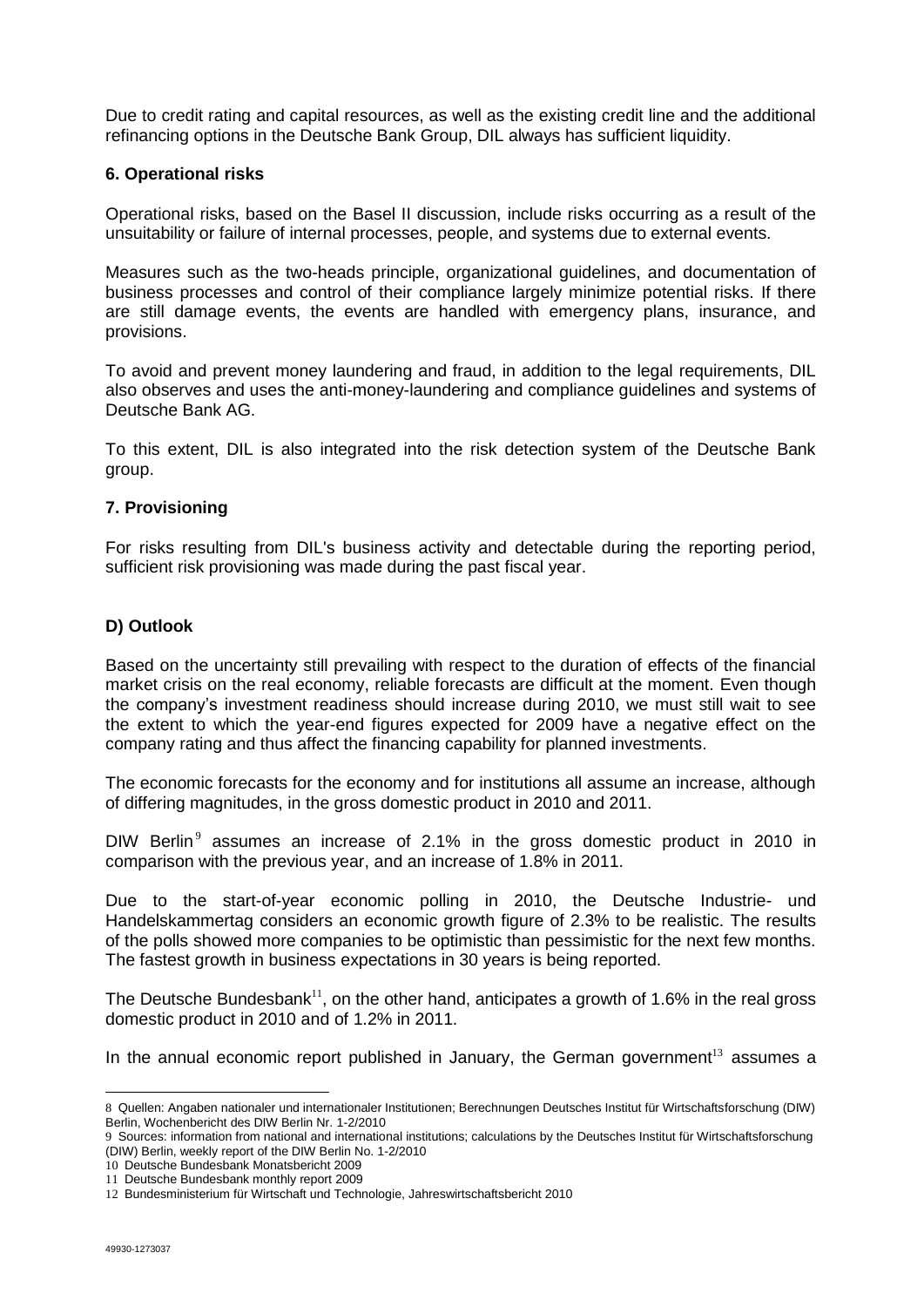growth of 1.4% in the gross domestic product in 2010.

Despite these expectations, we cannot assume that the falling trend in investments in real estate leasing will change over the long term. Based on our experience, the readiness of banks today to finance real estate leasing engagements must be considered extremely cautious. The significance of their original core business field will continue to shrink for DIL.

After the drop in project development activity, there may be shortages in this segment in the medium term due to increasing demand for new real estate. Moreover, the demand for closed real estate fund products will increase again, concentrating particularly on low-risk segments such as long-term leased objects with tenants with good credit ratings. Due to the asset pressure of private and institutional investors, we can expect increasing transactions in new real estate with long-term rental contracts in good locations. In this context, the further development of the traditional leasing-oriented product range of DIL towards real estate products with a higher margin potential will be continued. This should particularly be achieved by concentration on individual high-margin products in the area of project arrangement/equity capital holdings in project development, arrangement of closed real estate funds with separate funds management, investment management and the structuring of real-estate-based solutions for mid cap and large cap clients of the Deutsche Bank AG.

The positive trend in placed EK and fund volumes in domestic real estate funds already noted during the course of the year has led to additional intensification at DIL of activities in the selfinitiative real estate funds segment, so we can anticipate the start of fund placement in the 2nd or 3rd quarter of 2010.

The project pipeline in the area of project arrangement/EK holdings in project developments is well-filled at the end of the 2009 fiscal year in comparison with the start of the year. The implementation of a variety of these projects presumes the provision of equity capital by Deutsche Bank AG or third parties. Over the next few weeks, we will see the extent to which equity capital is available for these projects. Depending on the scope of the equity capital provided, there may be a need for adaptation with respect to the cost side and the business model. But the remaining new business will also continue to be tracked and will be subject to ongoing earnings and cost accounting.

The overall positive economic forecast and the number of projects currently in progress with permanent completion probability allow us to anticipate that for 2010 and 2011 there will be a positive contribution to new business and at least a moderate increase in DIL's year-end results.

Furthermore, the restructuring and cost reduction measures (reduction in rental costs) already started in 2009 will have a positive effect on the cost side, and will also contribute to improved year-end results for DIL.

13 Bundesministerium für Wirtschaft und Technologie, year-end economic report 2010

 $\overline{a}$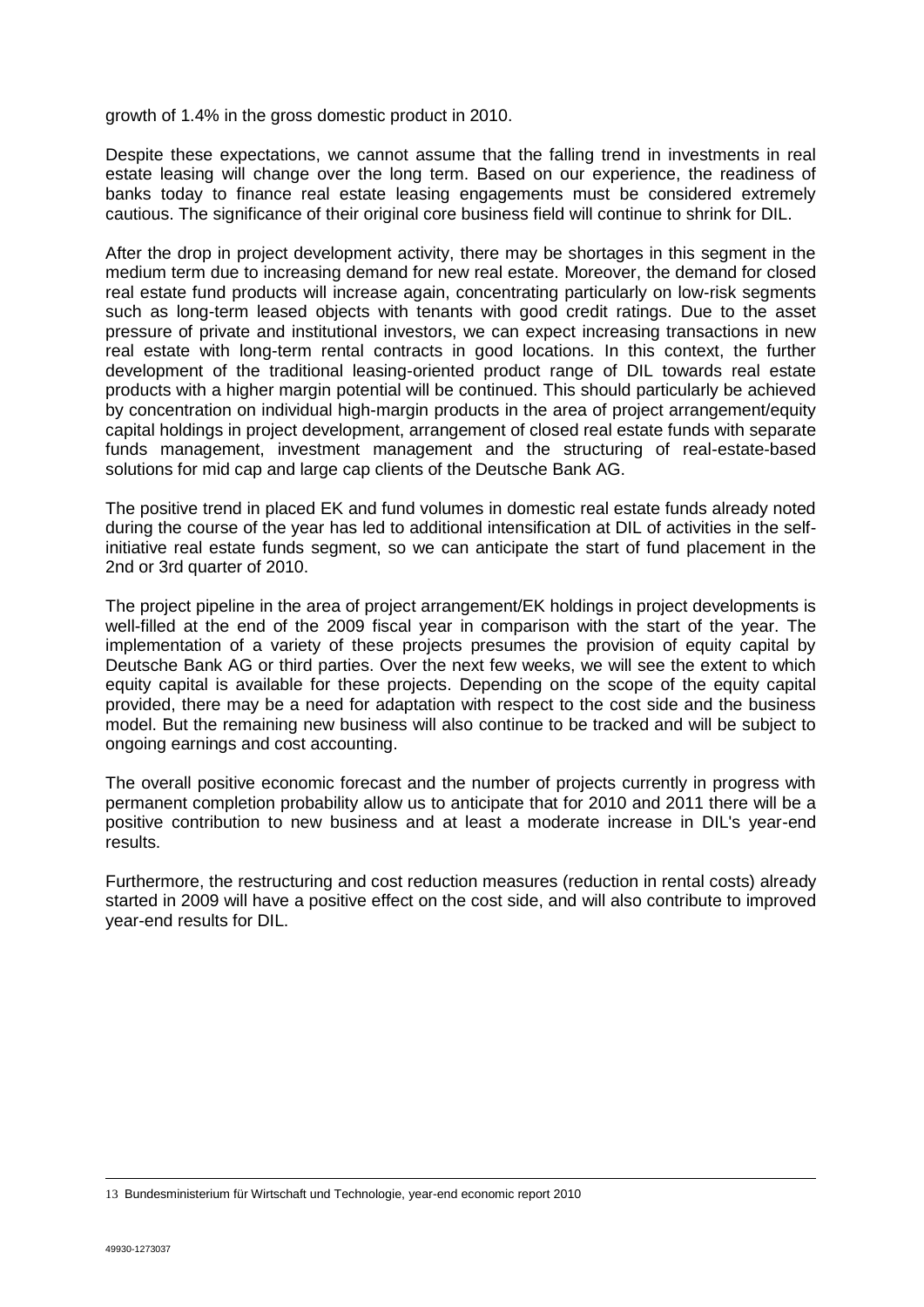The long-term reliability of business management for object companies will continue to represent the significant component of earnings. In the next two years as well, earnings from business management will be low due to the successive decreases in contract volume. For 2010, this means a drop in earnings of about 8.4%, and for 2001 about 5.8%, each in comparison with the previous year. Compensation for this drop should be possible via onetime earnings from portfolio management and also expected earnings from new business planned.

On the whole, the board of management sees good opportunities for profit in later years, based on the new orientation and development of non-leasing products.

No events of particular importance occurred after the conclusion of the fiscal year.

Deutsche Immobilien Leasing GmbH

Board of management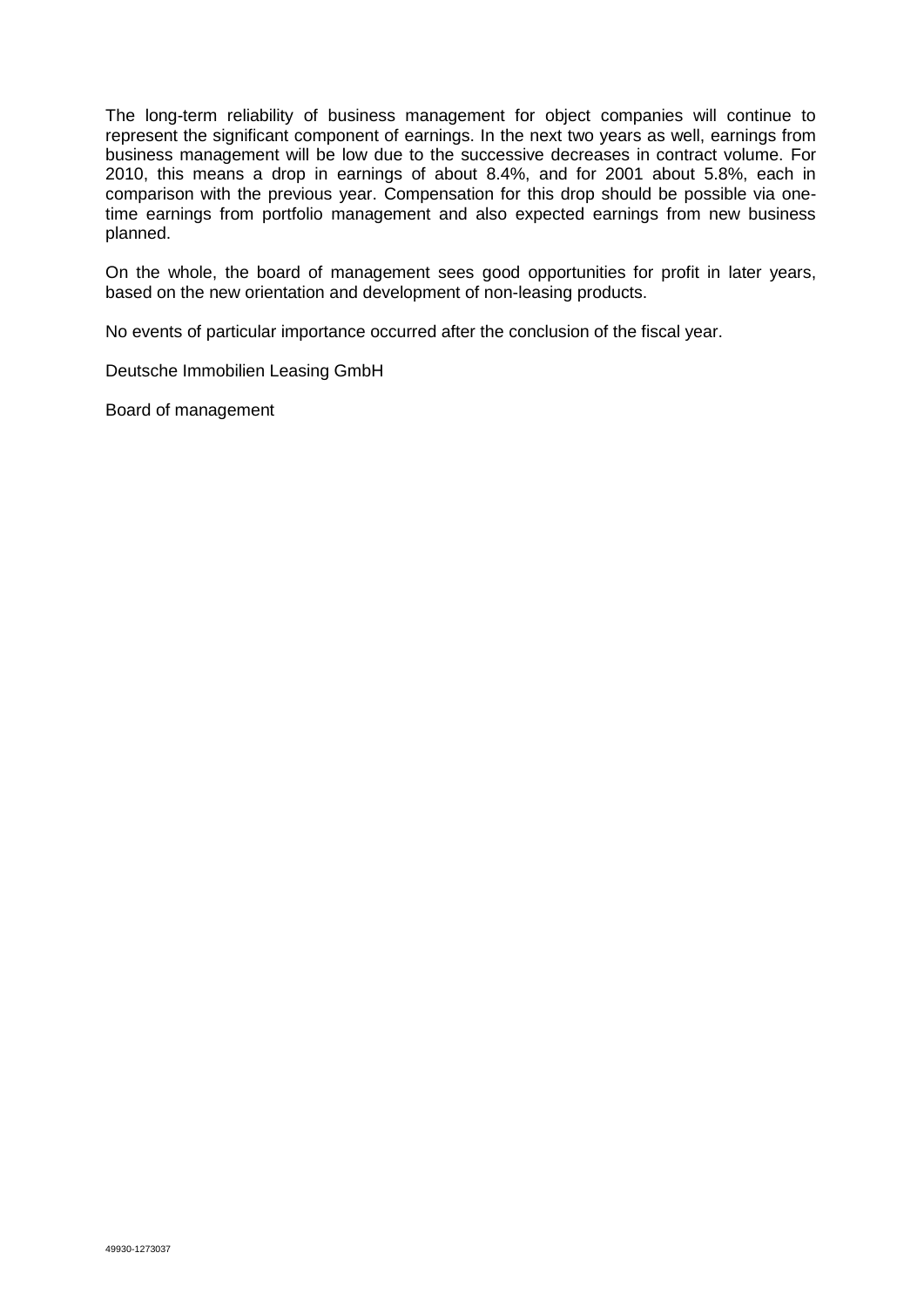# Auditor's report

We have audited the year-end report – including the balance sheet, profit and loss accounts as well as appendix – with the involvement of the Deutsche Immobilien Leasing GmbH, Düsseldorf accounting and situation report for the financial year from January 1 through December 31, 2009. The maintenance of the accounting books and records and the preparation of the annual financial statements and management report in accordance with German commercial law are the responsibility of the company's management. It is our responsibility to provide an assessment, based on the audit that we conducted, of the annual financial statement, including accounting, and of the management report.

We conducted our audit of the annual financial statements in accordance with §317 HGB [German Commercial Code] and generally accepted German standards for the audit of financial statements promulgated by the "Institut der Wirtschaftsprüfer" [Institute of Public Auditors in Germany] (IDW). These standards require that we plan and perform the audit such that misstatements materially affecting the presentation of the net assets, financial position and results of operations in the annual financial statement in accordance with [German] principles of proper accounting and in the management report are detected with reasonable assurance. With the determination of audit actions, the knowledge of the business activity and the economic and legal environment of the company as well as the expectations of possible errors are considered. The effectiveness of the accounting-related internal control system and the evidence supporting the disclosures in accounting, the annual financial statement, and the management report are examined primarily on a test basis within the framework of the audit. The audit includes the assessment of the applied accounting principles and the essential appraisals of the board of management as well as the appraisal of the overall presentation of the annual financial statement and management report. We believe that our audit provides a reasonable basis for our opinion.

Our audit has lead to no discrepancies.